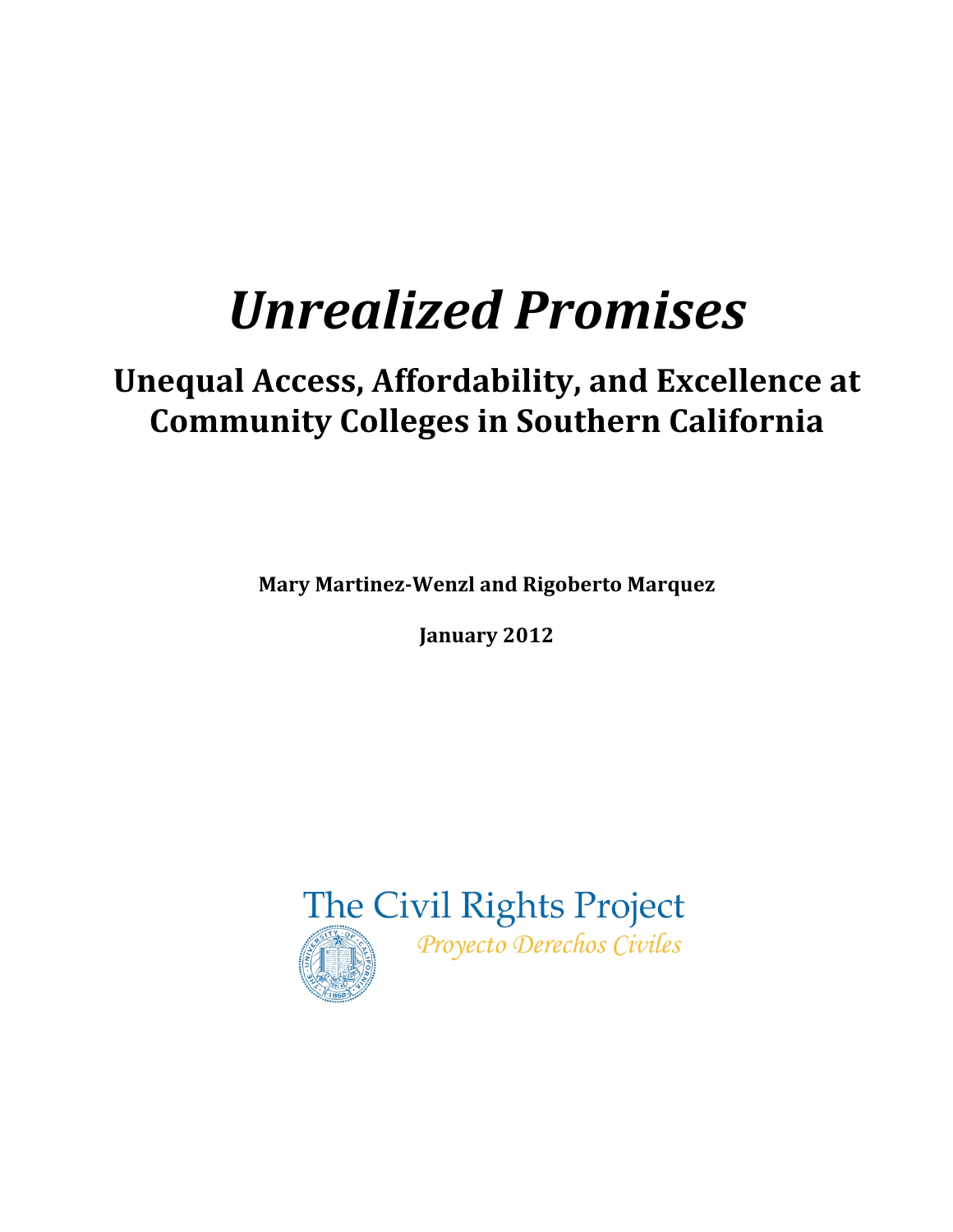#### **TABLE
OF
CONTENTS**

| The Resource Failure: Restricted Revenue Streams, Rising Costs, and Volatile Spending  12 |  |
|-------------------------------------------------------------------------------------------|--|
|                                                                                           |  |
|                                                                                           |  |
| Freshmen Pathways to Community Colleges: Location Matters 17                              |  |
|                                                                                           |  |
|                                                                                           |  |
|                                                                                           |  |
|                                                                                           |  |
|                                                                                           |  |
|                                                                                           |  |
|                                                                                           |  |
|                                                                                           |  |
|                                                                                           |  |
|                                                                                           |  |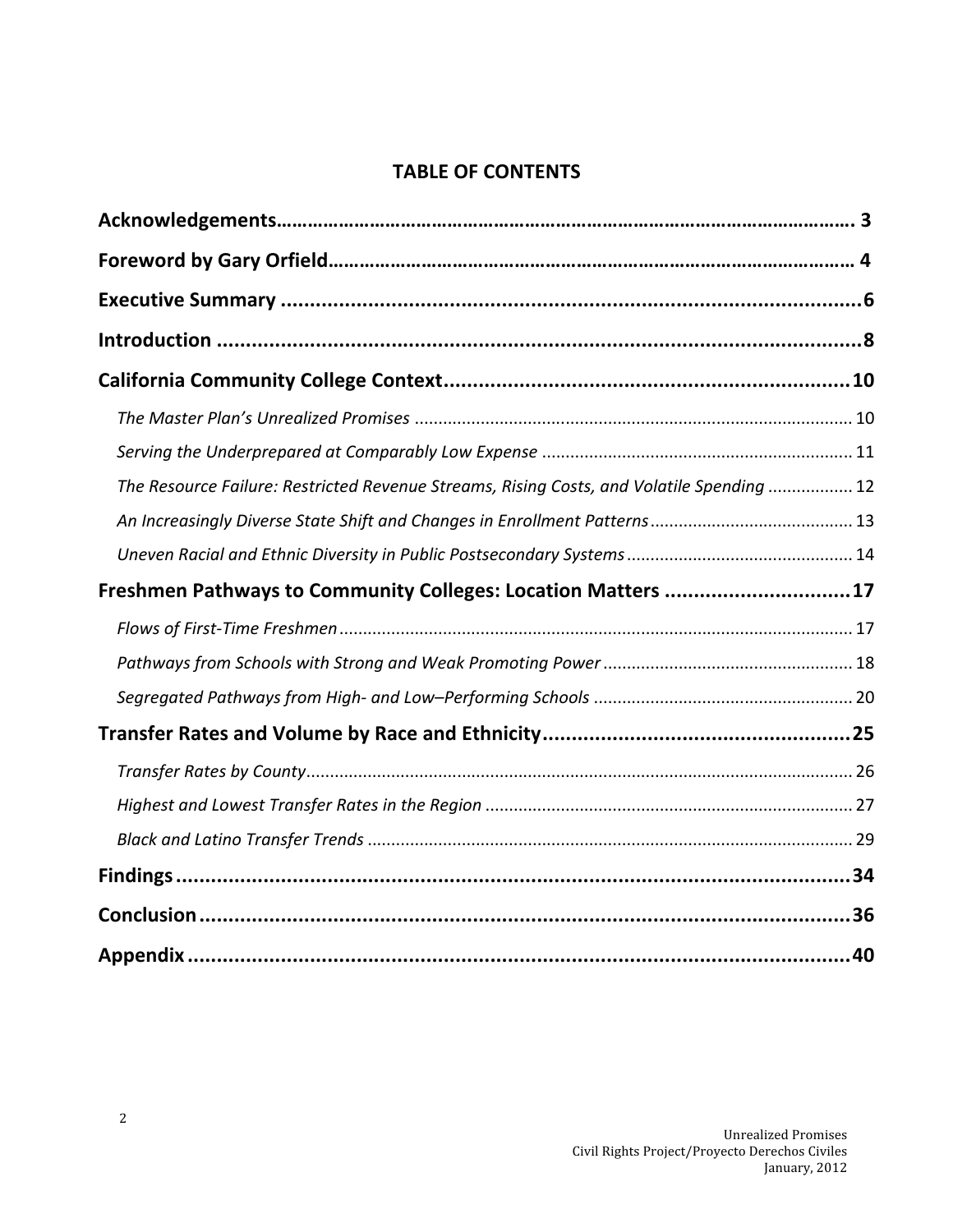#### **Acknowledgements**

Our own experiences as community college students drive our interest and passion in community college research. We both began our college education at community colleges, where we benefited tremendously from dedicated instructors and student support systems. With this in mind, we would like to thank the Office of Multicultural Affairs at Lane Community College and TRIO: Student Support Services program at Santa Monica College for helping us become successful community college students, who transferred and later went on to earn Masters degrees and now are doctoral students.

We also would like to extend our gratitude to Professor Gary Orfield for affording us with the opportunity to delve into this research project. Little did we know upon enrolling in Professor Orfield's course, "Immigration, Racial Change, and Education in a  $21<sup>st</sup>$  Century Metropolis," that we would be diving deeply into research that would challenge us to examine the interplay of race, segregation, and opportunity in the community college system. Professor Orfield's mentorship and support allowed us to continue to develop our research beyond the bounds of the course. We also extend our thanks to Dr. Genevieve Siegel-Hawley for her invaluable assistance and editing every step of the way. Finally, we wish to acknowledge the Council for the Study of Community Colleges for providing a forum to share
our
early
findings
and
receive
insightful
feedback
on
our
work.

*Mary
Martinez‐Wenzl
and
Rigoberto
Marquez*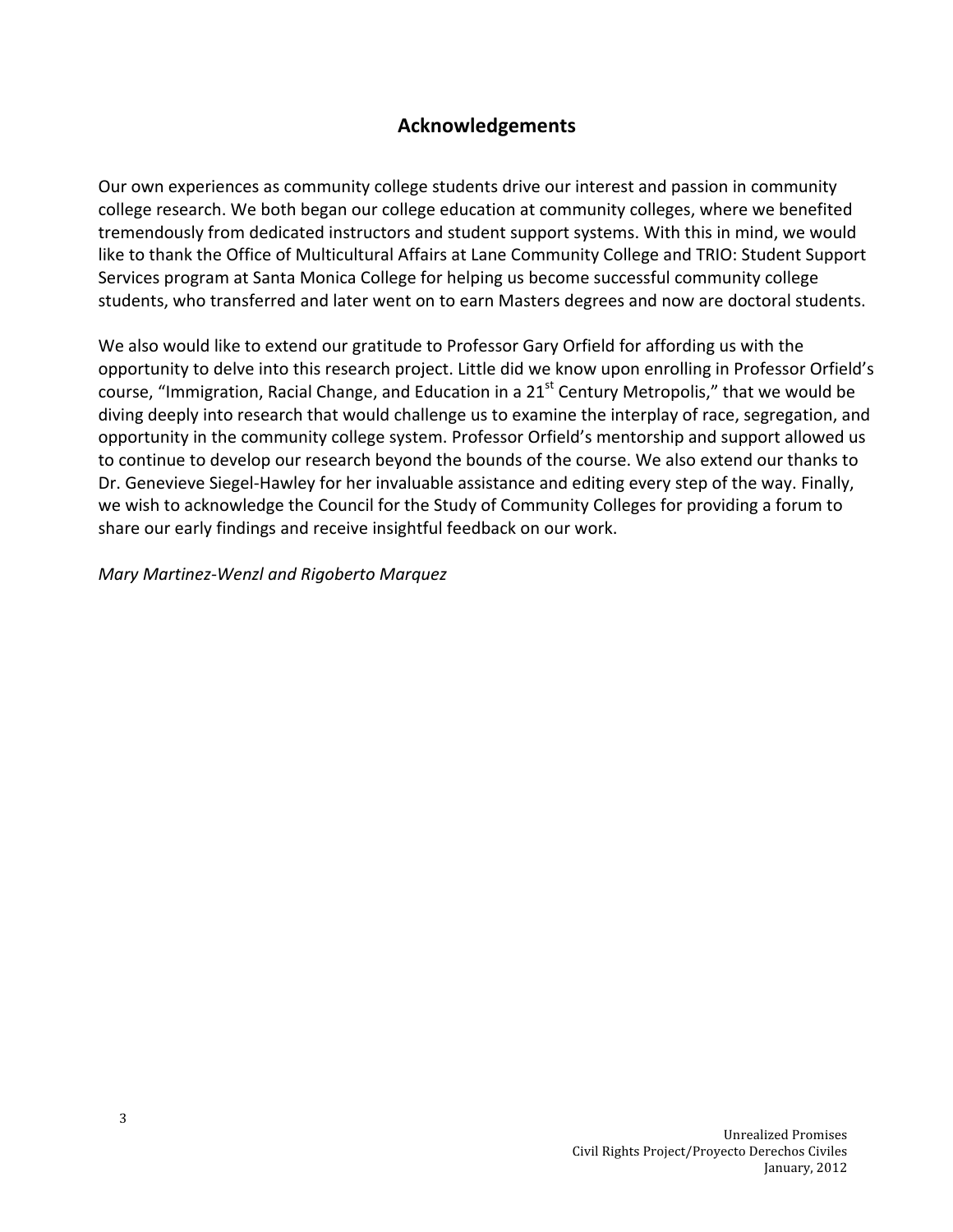#### **Foreword
by
Gary
Orfield**

Earlier this month, President Barack Obama visited a community college campus in Northern Virginia, just outside the nation's capital. "Lighting a spark-that's what community colleges can do," proclaimed
the
president,
touting
the
individual
advantages
of
community
college
programs—a
ticket to the middle class traditionally provided at steeply discounted prices—as well as their importance in shoring up America's economic future. Yet, despite the critical spark that community colleges are well-poised to provide, California is threatening to slash support for the state system by up to 10 percent,
amounting
to
an
\$800‐million
reduction
in
next
year's
funding.

In California, community colleges have long played a central role in the state's higher education system. Dating back to the 1960 Master Plan, all California students have supposedly been assured of access to higher education. Community colleges were slated to carry the largest portion of the load, responsible for educating and then either graduating or transferring two-thirds of the state's aspirants to a post-secondary degree. Extraordinarily severe funding cuts (and the accompanying rise in fees) will, of course, do little to make good on that long-standing promise.

During a time of serious demographic transition, the state can ill afford to backpedal on its pledges to a rising generation of black and Latino youth, who are very disproportionately concentrated in the community college system. These students will make up a majority of California's workforce in short order. Without access to higher education, the educational trajectory of multitudes of students will be tragically stunted, and the state's economic engine will continue to sputter.

Beyond providing the basic funding and infrastructure to sustain enrollment in community colleges, California must work to ensure that the programs are working to transfer and/or graduate degree-seeking students. A report last fall, from the Institute for Higher Education Leadership and Policy, gave notice that the community college system is falling far short of these commitments: fully 70% of California's community college students are not successfully transferring to 4-year institutions within six years. Both external and internal challenges, then, threaten to extinguish the possibilities of an absolutely essential element of California's higher educational system.

The
analysis
that
follows
builds
on
what
we
know
about
transfer
rates
in
a
state
that
is
home to the country's largest system of community colleges, in a region that is a bellwether for demographic shifts playing across the United States. This research adds an important new dimension to this conversation, by examining the relationship between racial isolation and Southern California community college transfers—in addition to documenting the pathways between high- and lowperforming high schools and community colleges in the region. The authors find that students from weak-performing high schools are going on to attend racially segregated community colleges, which in turn are less likely to transfer students to 4-year institutions than majority white or Asian community colleges. In more diverse community colleges, a racial transfer rate gap persists. The report also highlights the spatial dimensions of these unequal circumstances, indicating that all of the intensely segregated community colleges in the region are located in the Los Angeles Community College District.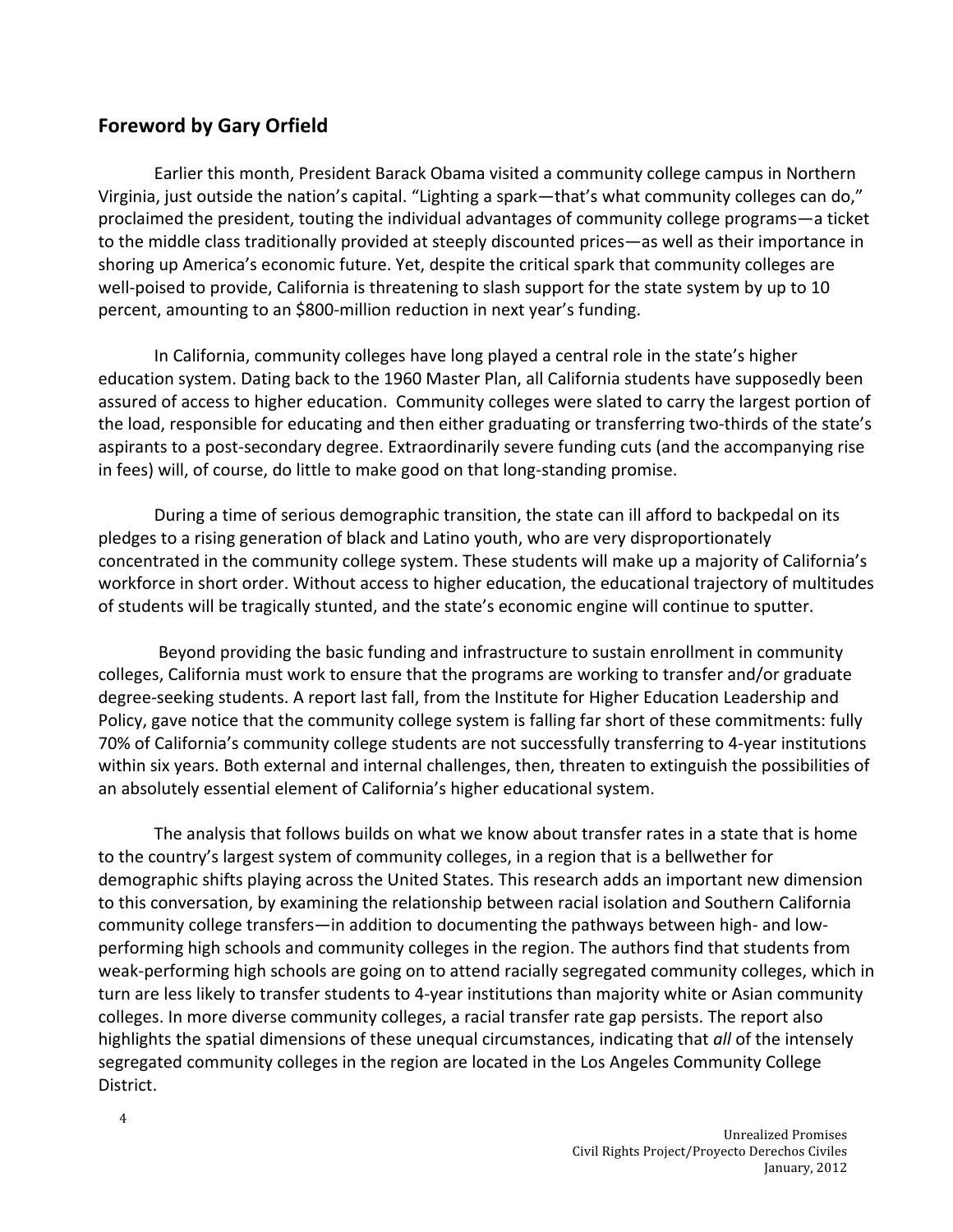This
investigation
of
the
way
racial
isolation
influences
community
college
pathways
and transfer rates is the second in a series of reports related to equity and opportunity in the Southern California-Baja Mexico megalopolis (http://civilrightsproject.ucla.edu/research/metro-and-regionalinequalities/lasanti‐project‐los‐angeles‐san‐diego‐tijuana/the‐lasanti‐project‐ description/?searchterm=lasanti). Five months ago, we released a study detailing severe patterns of triple segregation-by race, class and language-in Southern California's K-12 settings, along with a variety of serious educational opportunity and outcome gaps linked to that segregation. Taken together, these two reports help illustrate the dynamics of a strong cycle of limiting educational circumstances, beginning in the K-12 system and continuing into the region's community colleges.

The consequences of not dealing with these issues are rising. This report shows that it is time to design policy and allocate funding that develops and extends educational opportunity to future generations,
rather
than
significantly
curtailing
it.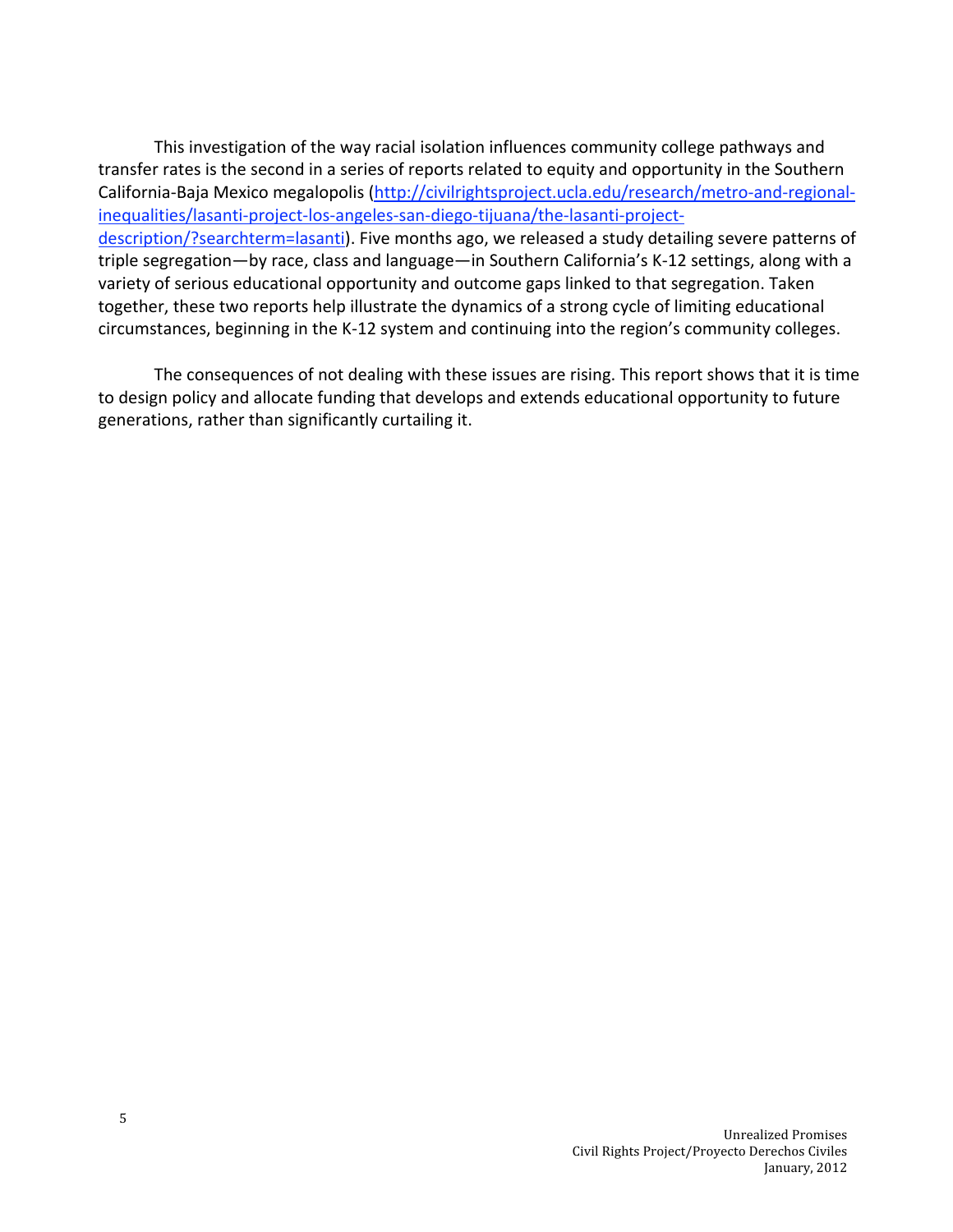#### **Executive
Summary**

California community colleges are, by design, the only entry point to four-year institutions for the majority of students in the state. Yet, many of these institutions perpetuate racial and class segregation, thus disrupting the California Master Plan for Higher Education's promise of access, equity, and excellence in higher education. This report is an exploratory and descriptive examination of the pipelines to and from Southern California's 51 community colleges. Two central questions guide our analysis and discussion in this report. First, how does high school performance relate to the levels of racial and ethnic segregation in receiving community colleges? Second, how do transfer outcomes relate to the ethnic and racial composition of the community college? We find evidence of a harmful cycle of segregation, whereby students from low-performing high schools are funneled into racially isolated community colleges, which in turn fail to transfer students at high rates. And at more integrated
community
colleges,
a
racial
transfer
gap
persists.

We examine the flows of students in the region from the strongest- and weakest-performing high schools to community colleges by their levels of segregation. The high schools' performances are measured by three-year promoting power averages, or successful transitions from one grade to the next. Specifically, we look at the number of large pathways (flows of more than 50 students per year) to community colleges. These pathways can be thought of as large roads funneling students to specific community colleges year after year, and illustrate how certain community colleges in the region serve large numbers of students from weak-performing high schools, while others largely serve only
those
from
high‐performing
high
schools.

This
report
also
assesses
how
transfer
rates
vary
between
community
colleges
that
are
the most- and least-segregated in the region. Colleges are divided into the following categories by their levels of segregation: intensely segregated (n=5), majority underrepresented minority (n=17), highly diverse (n=4), majority white/Asian (n=14), and majority white (n=11).

Five
themes
emerged
from
this
analysis,
summarized
as
follows:

- *1. Students
from
weak
high
schools
are
concentrated
in
community
colleges
where
Black
and*  Latino students are overrepresented. At 114 high schools in the region, only 23 to 65% of freshmen persist to the senior year, referred to in this report as dropout factories. The majority (57%) of the 78 large pathways from these drop-out schools flows to majority Black/Latino or intensely segregated community colleges. All of the five intensely segregated colleges
in
the
region
are
in
the
Los
Angeles
Community
College
District.
- 2. Students from strong high schools are concentrated in community colleges where white and Asian students are overrepresented. There are 115 high schools in the region in which 85 to 100% of freshmen persist to the senior year. The majority (64%) of the 98 large pathways from these
schools
are
to
majority
white
or
majority
white/Asian
community
colleges.
Majority white schools draw especially heavily from high-performing high schools.
- 3. Most of the lowest transfer rate community colleges are majority underrepresented minority or *intensely segregated*. The 13 community colleges with the lowest six-year transfer rates have rates ranging from 15 to 33%, with an average of 28%. The majority (85%) of these institutions are intensely segregated or majority underrepresented minority. These low-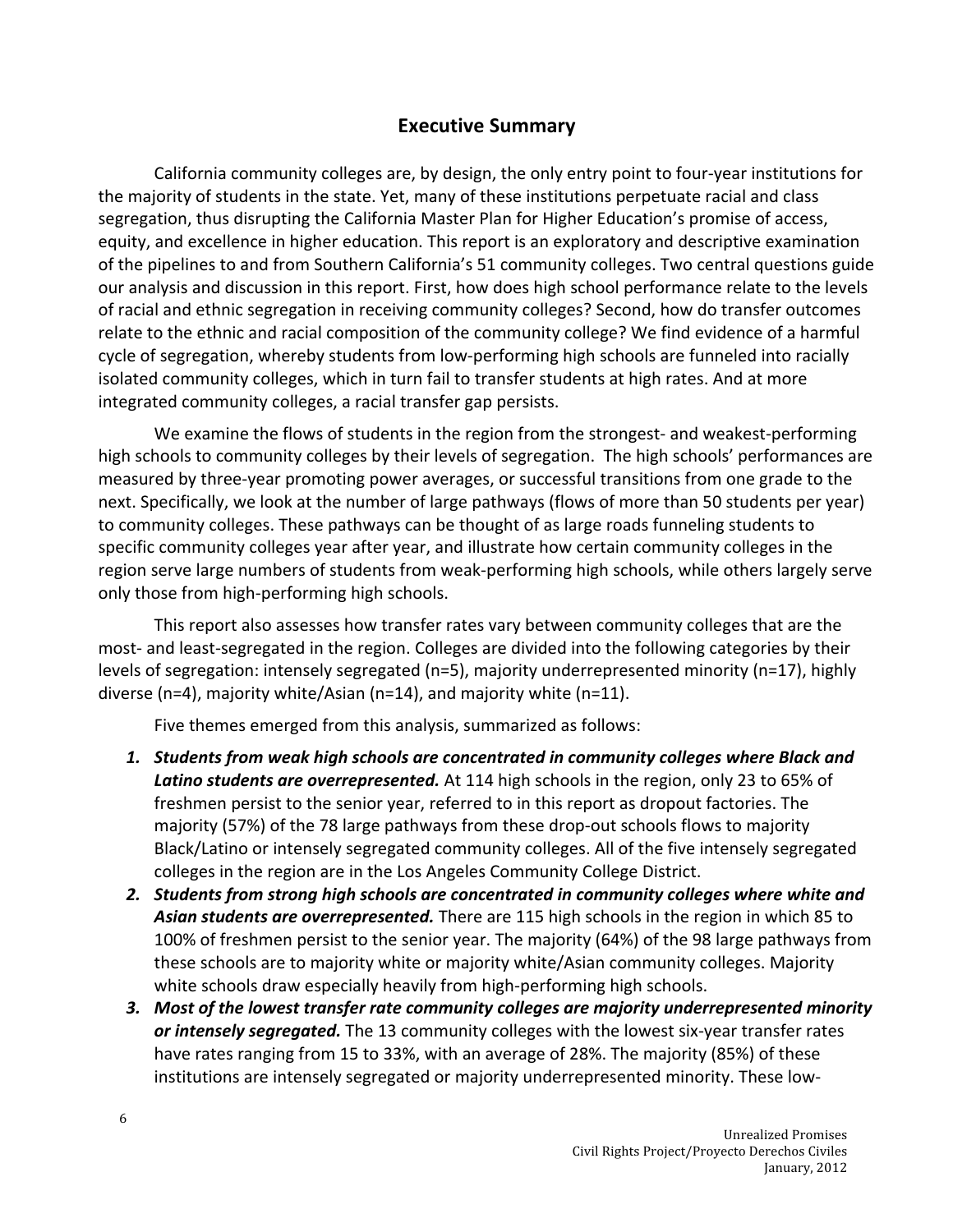transferring
community
colleges
are
found
throughout
the
region,
but
are
concentrated
in
Los Angeles.

- 4. Community colleges with the highest transfer rates are majority white or majority white/Asian. All of the community colleges in the upper quartile of transfer rates are majority white or majority white/Asian. At these 13 schools, the overall six-year transfer rates range from 45 to 58%, averaging 49%. Asian and White students have higher transfer rates, 60% and 51%,
respectively.
- 5. Many of these highest transfer rate community colleges have racial disparities. Several of the community colleges in the region that are in the upper quartile for the overall transfer rate have large discrepancies between the transfer rates by race. Specifically, there are eight schools in the region in which Black and Latino transfer rates are 12 to 20 percentage points lower than the overall transfer rate, and this group includes some of the institutions thought of
as
flagship
community
colleges.

To summarize, it is at the extremes that one sees the starkest differences in levels of segregation and educational opportunity. Students who live near and attend community colleges that are intensely segregated, or majority Black and Latino, typically are in colleges where a great number of fellow students come from weak promoting high schools. Students from weaker high schools tend to have weaker academic preparation and require more remediation, and their colleges and faculty tend to focus more on those needs. In contrast, students from majority white and/or majority white/Asian colleges largely encounter students coming from schools with high promoting power. In consideration of these challenges, we offer the following recommendations:

- 1. Recognize and reward success: Rewarding successful community colleges will provide an incentive for community colleges to improve their transfer rate among the students who are most
in
need
of
attention.
Recognition
for
transfer
equity
by
race
should
not
only
be
defined by the aggregate transfer rate, but also by having more equal transfer rates across racial groups.
- 2. Streamline the transfer process: A uniform articulation agreement between the 112 community
colleges
in
the
state
would
be
one
step
closer
towards
equal
access.
- 3. Alignment across institutional sectors: Increased alignments between sending high schools and receiving community colleges can reduce the need for remediation. Dual enrollment programs
for
high
school
students
can
also
begin
to
bridge
the
gap
between
the
two
sectors, but will only do so in a meaningful way if access is extended to a wide range of students, and not
solely
high‐performing
students.
- 4. **Information and integration:** Students and parents should receive much better information and there should be an expansion of magnet schools, as well as honors programs with serious pre-collegiate courses, in all high schools. Community college students should receive more information
about
the
relative
transfer
success
of
various
campuses,
in
addition
to
underlining their
right
to
enroll
in
more
successful
campuses
that
may
be
further
from
home*.*
- 5. Increase funding: Current funding is not sufficient to meet the objectives set forth in the California Master Plan for Higher Education, and the severe reductions during the economic crisis
have
intensified
these
problems.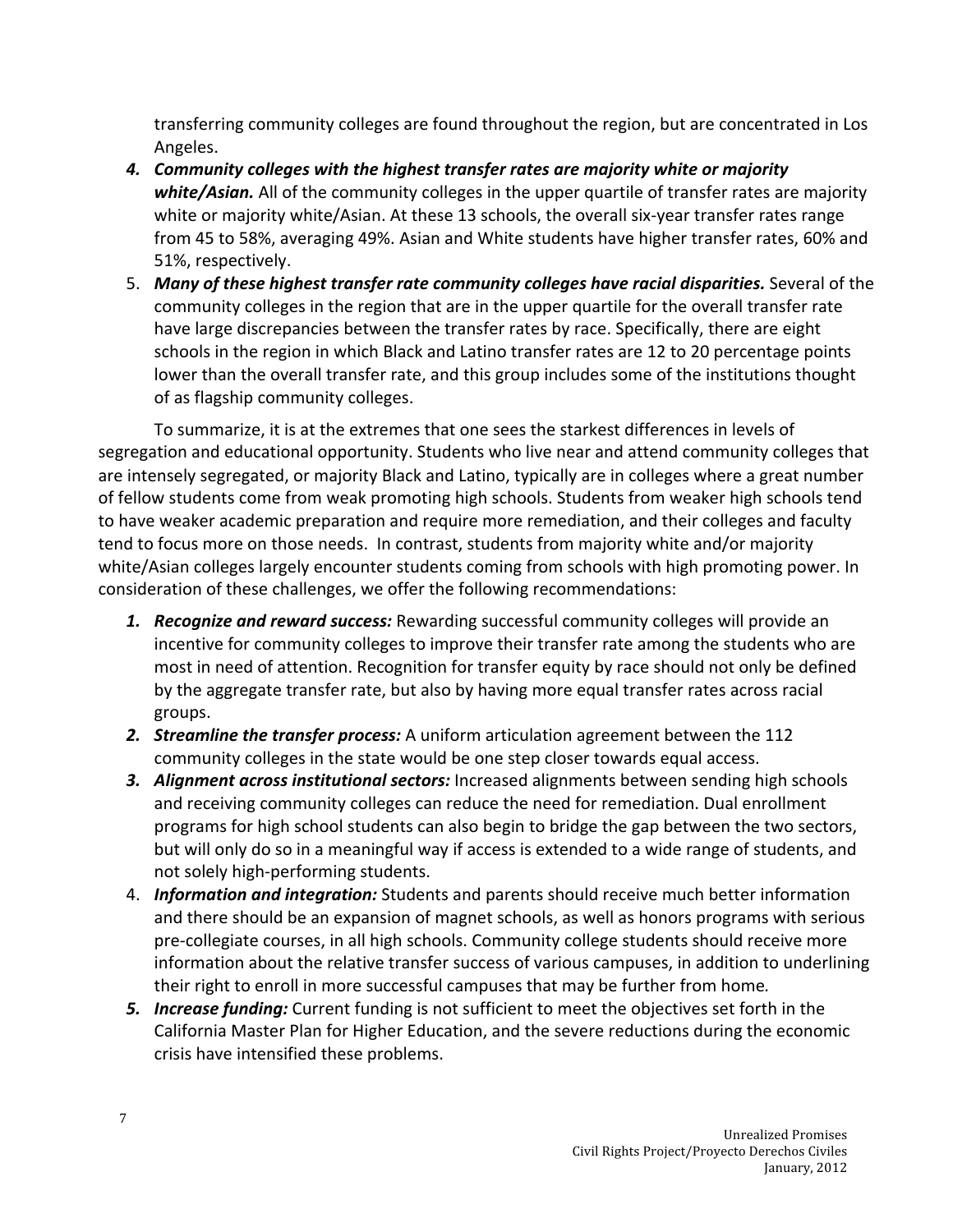#### **Introduction**

California has the largest community college system in the United States. The state's 112 community colleges serve over 2.9 million students annually, one quarter of all community college students in the nation.<sup>1</sup> Nearly 80% of Black and Latino students in the postsecondary system attend a community college. Theoretically, all Californians can matriculate into any community college, but, in practice, students typically attend the community college that is closest to where they live. In California, where Latinos are more segregated than any other ethnic group in schools,<sup>2</sup> a pattern of segregation continues in the community college system, and many of the inequities of the K-12 system
are
perpetuated.

Black and Latino students are least likely to transfer; by the most optimistic of estimates, only three out of 10 transfer within six years.<sup>3</sup> This troubling pattern occurs within a broader context of a high school dropout crisis, with 27% of Latino and 37% of Black students dropping out of high school.<sup>4</sup> Of the Black and Latinos who do graduate, about half go on to attend one of the state's postsecondary institutions, by and large finding themselves at a community college.<sup>5</sup>

Community college segregation appears to correspond to the overall transfer rates. In Southern California, the region of focus for this report, the community colleges with the lowest transfer rates are intensely segregated (more than 90% minority) or majority Black and Latino. In contrast, students who attend community colleges with the greatest likelihood of transferring find themselves at institutions whose student population is predominantly white and Asian.

Reducing community college dropout rates and racial disparities must begin with a clear understanding at the local level. This report provides such a picture for Southern California. Two central questions guide our analysis and discussion in this report. First, how does high school performance relate to the levels of racial and ethnic segregation in receiving community colleges? To answer this question, we examine the flows of students in the region from the strongest and weakest performing
high
schools
to
community
colleges
by
the
colleges'
levels
of
segregation.
Southern California's high schools are highly segregated by race and poverty and very unequal in terms of the course offerings and teacher experience, providing very different levels of graduation and eventual success in college. These pathways reveal the extent to which the most- and least-prepared students

<sup>&</sup>lt;sup>1</sup> Community College League of California, *Fast Facts* (2010)

http://www.ccleague.org/files/public/FF2010\_revNov10.pdf (accessed March 2010).

<sup>&</sup>lt;sup>2</sup> L. Chavez and E. Frankenberg, *Integration Defended: Berkeley Unified's Strategy to Maintain School Diversity. UCLA* Civil
Rights
Project/Proyecto
Derechos
Civiles
(2009).

<sup>&</sup>lt;sup>3</sup> California Community College's Chancellor's Office, Transfer Velocity Report, 2003-04 Cohort.

http://webprod.cccco.edu/datamarttrans/dmtrnsstucsel.aspx (Accessed March 2010). The three-year transfer rates in this same cohort were much lower: 9% among Latinos, 12% among Blacks, 24% among Asians, and 16% among whites.

<sup>&</sup>lt;sup>4</sup> California Department of Education. *Dropouts by Ethnic Designation by Grade, 2007-08 Four-year Dropout Rate* (2010).

<sup>&</sup>lt;sup>5</sup> California Postsecondary Education Commission. Higher Education Enrollment among California Public and Private *High
School
Graduates
by
Race* (2008).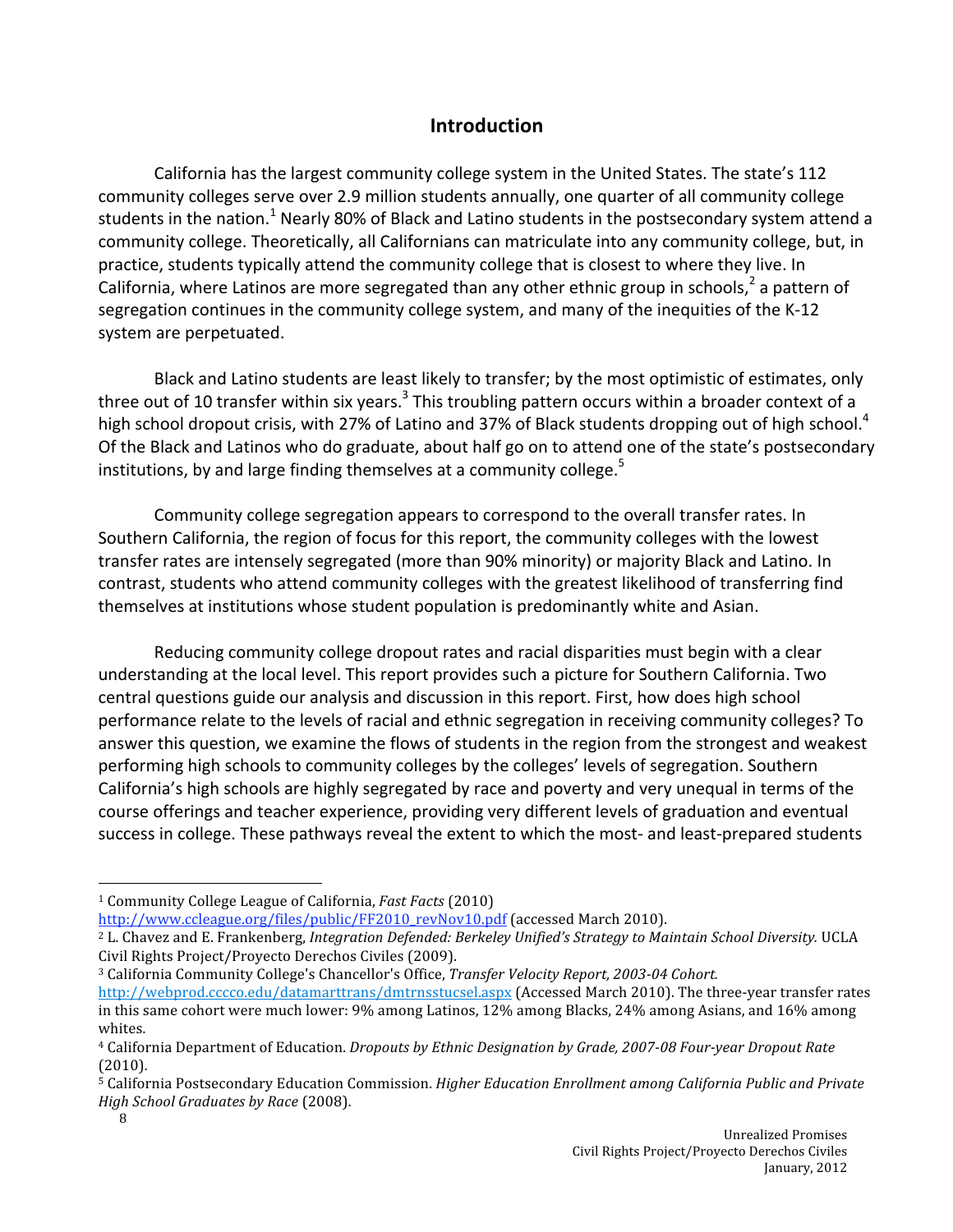are integrated and segregated in community colleges in the region, which has important implications for
both
student
opportunity
and
institutional
burdens.

Our second research question is: How do transfer outcomes relate to the ethnic and racial composition of the community college? Here we are interested in the highest and lowest transfer rates by race/ethnicity across institutions in our region, and, in particular, which institutions in the region have the highest and lowest transfer rates for Black and Latino students. In addition to paying attention to the disparities across the region, we consider transfer rate gaps within these same institutions by race/ethnicity. Answering these questions is essential to understanding how likely transfer is for students, depending on one's geographic location in a residentially segregated region. This
has
profound
implications
for
how
access
to
economic
and
social
mobility
via
higher
education varies throughout the region. Given the continued disparities in both educational achievement by race and ethnicity and the demographics of our region of study, the racial dimensions of community college access and opportunity are essential to understanding the distribution of educational opportunity and access. If nonwhite students, who are the large majority in Southern California, are going from unequal high schools into less successful community colleges, that raises fundamental issues of equity and threatens the future for a significant and growing segment of California's population,
as
well
as
the
region
as
a
whole.

The
consequences
for
community
college
dropouts
are
dire.
While
it
was
once
possible
for high school graduates to secure a living wage and good union jobs, these opportunities have disappeared with the loss of the manufacturing base in Southern California.<sup>6</sup> Postsecondary education is increasingly a prerequisite for economic and social mobility. However there is some evidence to suggest community college students without a credential find their education has little currency in the labor market and earn about the same as high school graduates.<sup>7</sup> Earning differentials by level of education have increased steadily over the past 35 years.<sup>8</sup> In 2005, salaries of individuals with fouryear college degrees were on average 62% more than those with only a high school diploma.<sup>9</sup> In addition, California is projected to have a shortage of one million college-educated workers by 2020, making the need to increase level of postsecondary educational attainment urgent for the state as well. $10$ 

Southern California, with nearly half the community colleges in the state and a wide range in terms of size, demographics, and transfer patterns, is an ideal lens through which to examine community colleges in the state. The area is home to the nation's largest concentration of Latino students, about a fifth of the total in the enormous Southern California megalopolis. As such, the

<sup>6</sup> Grant, D. M. 2000. "A demographic portrait of Los Angeles County, 1970 to 1990." *Prismatic Metropolis: Inequality in Los Angeles*: 51–80.

<sup>&</sup>lt;sup>7</sup> W. N. Grubb, Working in the Middle: Strengthening Education and Training for the Mid-Skilled Labor Force (San Francisco:
Jossey‐Bass
Publishers,
1996).

<sup>&</sup>lt;sup>8</sup> S. Baum and J. Ma, *Education Pays: The Benefits of Higher Education for Individuals and Society* (College Board Trends
in
Higher
Education
Series,
2007).

<sup>9</sup>Ibid.

<sup>9</sup> <sup>10</sup> C. Moore, N. Shulock, and C. Jensen, *Crafting a Student-Centered Transfer Process in California: Lessons from Other* States (California State University, Sacramento: Institute for Higher Education Leadership & Policy, 2009).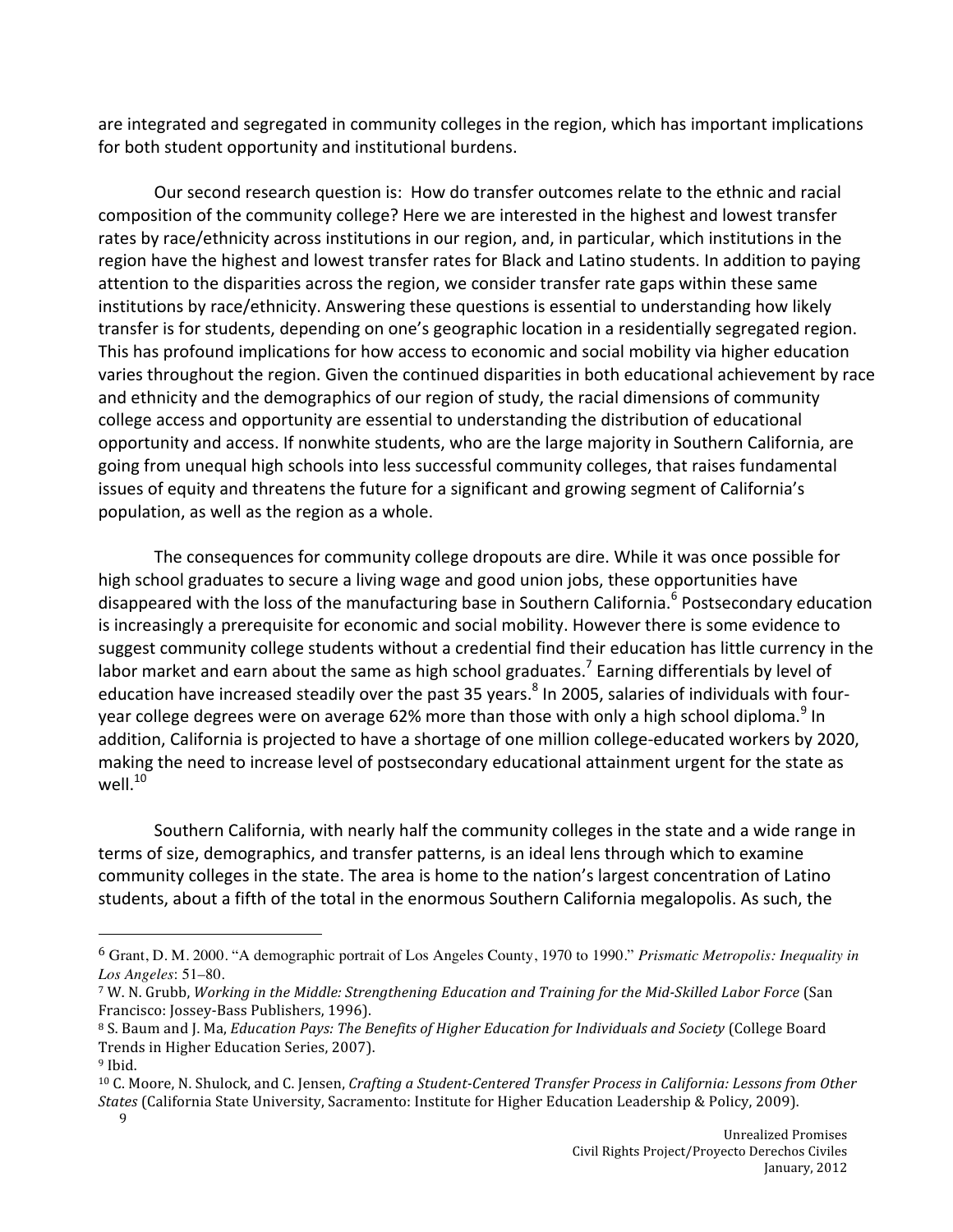lessons learned through this region have important implications for the nation, as California largely portends the changes on the horizon for the rest of the United States.

This
study's
regional
approach,
looking
at
all
51
community
colleges
in
Southern
California, affords
comparisons
between
institutions
in
the
region
and
reveals
the
impacts
housing
and
school segregation have on educational opportunity. To date, no study has examined the interplay of segregation, community colleges, and educational equity and access. Our hope in this report is to further discussions about creating change in a system that continues to marginalize low income and students of color from access to an equitable education and a promising future.

This paper examines California community colleges in the Southern California region (Ventura, Los Angeles, Riverside, San Bernardino, Orange and San Diego counties). We begin by reviewing the major policies impacting California community colleges, beginning with the California Master Plan for Higher Education, and consider the current policy and economic context. We then examine freshmen pathways in the region, specifically the largest pathways from strong and weak promoting high schools to community colleges. Next, we analyze transfer rates and patterns in the region, focusing on the variations between race/ethnic groups within and across institutions. The paper concludes with a discussion of the findings and the implications for future research.

#### **California
Community
College
Context**

For California's low-income students and students of color, community colleges often serve as the initial access point to a four-year university. As such, they play a critical role in preparing California's future. Community colleges have the enormous task of providing and ensuring access to four-year universities for the majority of students in the state as well as some of its most marginalized and underserved students. With Latinos becoming a rapidly growing and dominant segment of the state's college-age population and the majority of the young adult population by 2014,<sup>11</sup> there has to be a large investment by the state to provide access to a four-year university for Latinos. With 80% of Black and Latino college students in community college, these communities are disproportionately affected by the lack of opportunities and resources that exist for students in our community colleges.

#### *The
Master
Plan's
Unrealized
Promises*

California's concentration of college students in community college can be traced back to the 1960 Master Plan for Higher Education, which created a three-tiered system of higher education: the University of California, California State University and California Community Colleges. When created, the mission of the Master Plan was to provide all students equal access through multiple pathways to a quality postsecondary education in the state. Under this system, the most prepared and qualified high school students directly enter the University of California (top 12.5%) or California State University (top 33.3%), while the remaining two-thirds begin their education at a community college. The Master Plan also assures all community college students, who meet and fulfill a set number of

<sup>&</sup>lt;sup>11</sup> The Campaign for College Opportunity, Return on Investment: A Latino Snapshot (2010)

<sup>10</sup> http://www.collegecampaign.org/assets/docs/res-lib/ROI-Latino-Snapshot.pdf (accessed March 16, 2010)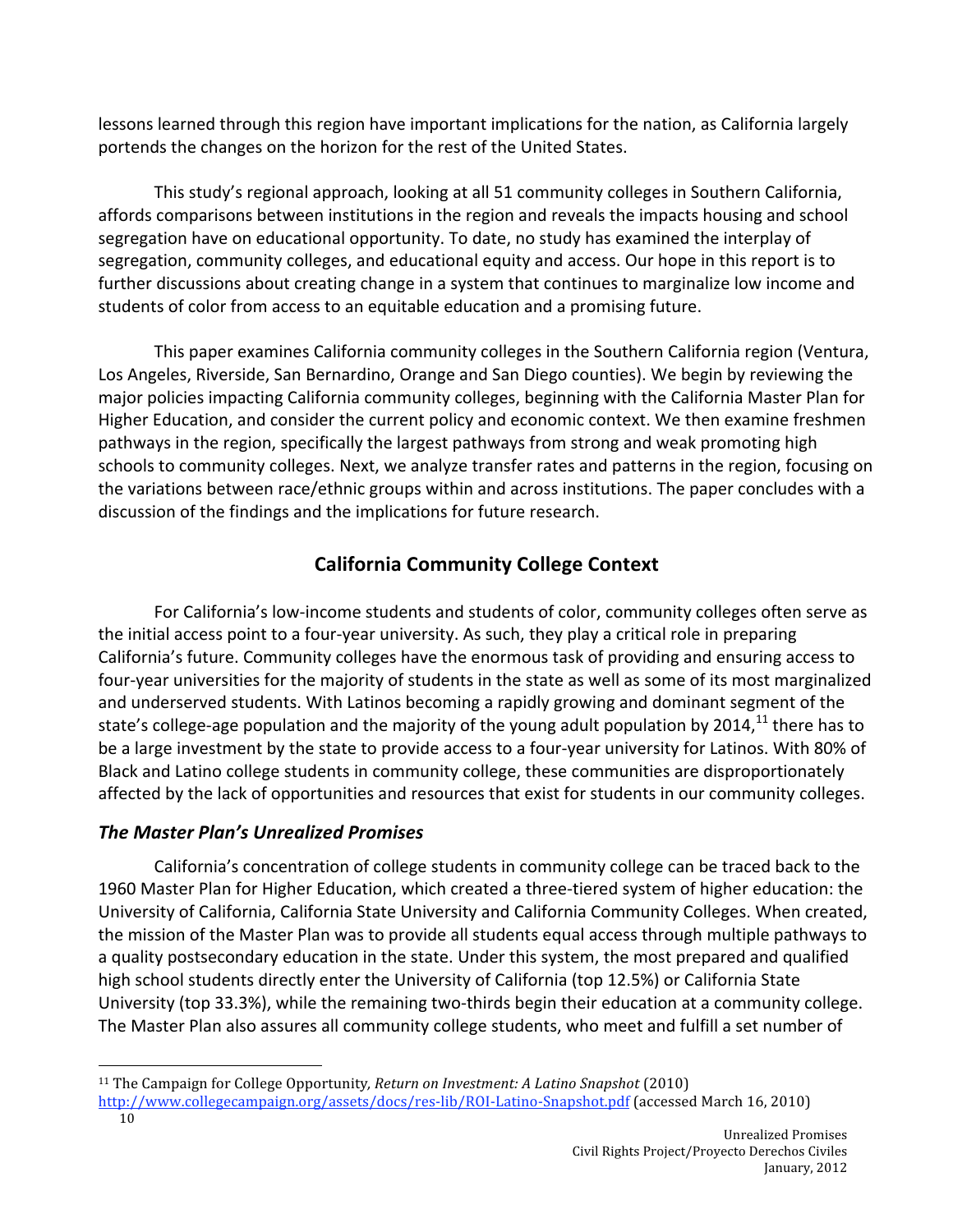minimum requirements, guaranteed admission to one of the 33 public four-year universities in the state.

When the Master Plan was created, it was praised by the nation as a great step forward in equalizing higher education in the country; the Master Plan principles of "access, affordability and excellence" resonated with many people in the country. In the first years of implementation, the Master Plan opened opportunities for low-income and minority students to earn a college degree. At the time of its inception student fees were low, and for those who needed financial assistance the state provided grants to help offset the cost of books and housing. However, over the years different propositions
and
policy
initiatives,
budget
constraints,
skyrocketing
student
fee
increases,
dismal investment for enrollment growth, and increasing selectivity by universities have severely compromised
California's
ability
to
abide
by
the
principles
of
the
Master
Plan.

The
Master
Plan
helped
produce
a
remarkable
array
of
world
class
University
of California campuses close to almost all students in the state. But it rested on some assumptions that were not closely examined for a long time. First, the plan assumed that state and local property taxes would provide the funding for universal access to community colleges. Its second premise suggested that all the community colleges would be good enough to permit qualified students to transfer and to function successfully on four-year campuses. Third, the Plan presumed that opportunity would be equal across the state. Fourth, it supposed that students who started out in the community colleges would have an equal opportunity to finish college if they succeeded in their studies. And although the state has produced some remarkably good community colleges, none of these assumptions has been fulfilled.

#### *Serving
the
Underprepared
at
Comparably
Low
Expense*

Community colleges function as a critical access point to a postsecondary education, and by extension, access to economic and social mobility for poor, working class, Black, Latino, and firstgeneration college students. Community college students are also more likely to be under-prepared for higher education. In California, half of entering community college students are directed to basic skills courses.<sup>12</sup> Upon entering the community college, many of these students find that they need extensive remediation in order to succeed in college credit-bearing courses.

In addition to serving as an access point for students in need of extra support, California community college fees are the one of the lowest in the country at \$36 per unit. California State University fees are four times that cost per unit, the University of California is nine times the cost, and private institutions are much more expensive still. Many students are, however, unaware of the direct and indirect costs accrued in the typical five years California community college transfer students spend prior to transferring. Much of this is due to the time students spend in remediation, which often involves serious loss of income, drives up the real cost of transfer for students, and represents a regressive expense disproportionately affecting the most under-prepared students.<sup>13</sup> Moreover, non-

<sup>&</sup>lt;sup>12</sup> Academic Senate for California Community Colleges, "Issues in Basic Skills Assessment and Placement in California Community
Colleges
(2004).

<sup>11</sup> <sup>13</sup> T. Melguizo, L. S Hagedorn, and S. Cypers, "Remedial/Developmental Education and the Cost of Community College Transfer:
A
Los
Angeles
County
Sample," *The
Review
of
Higher
Education*31,
no.
4
(2008):
401–431.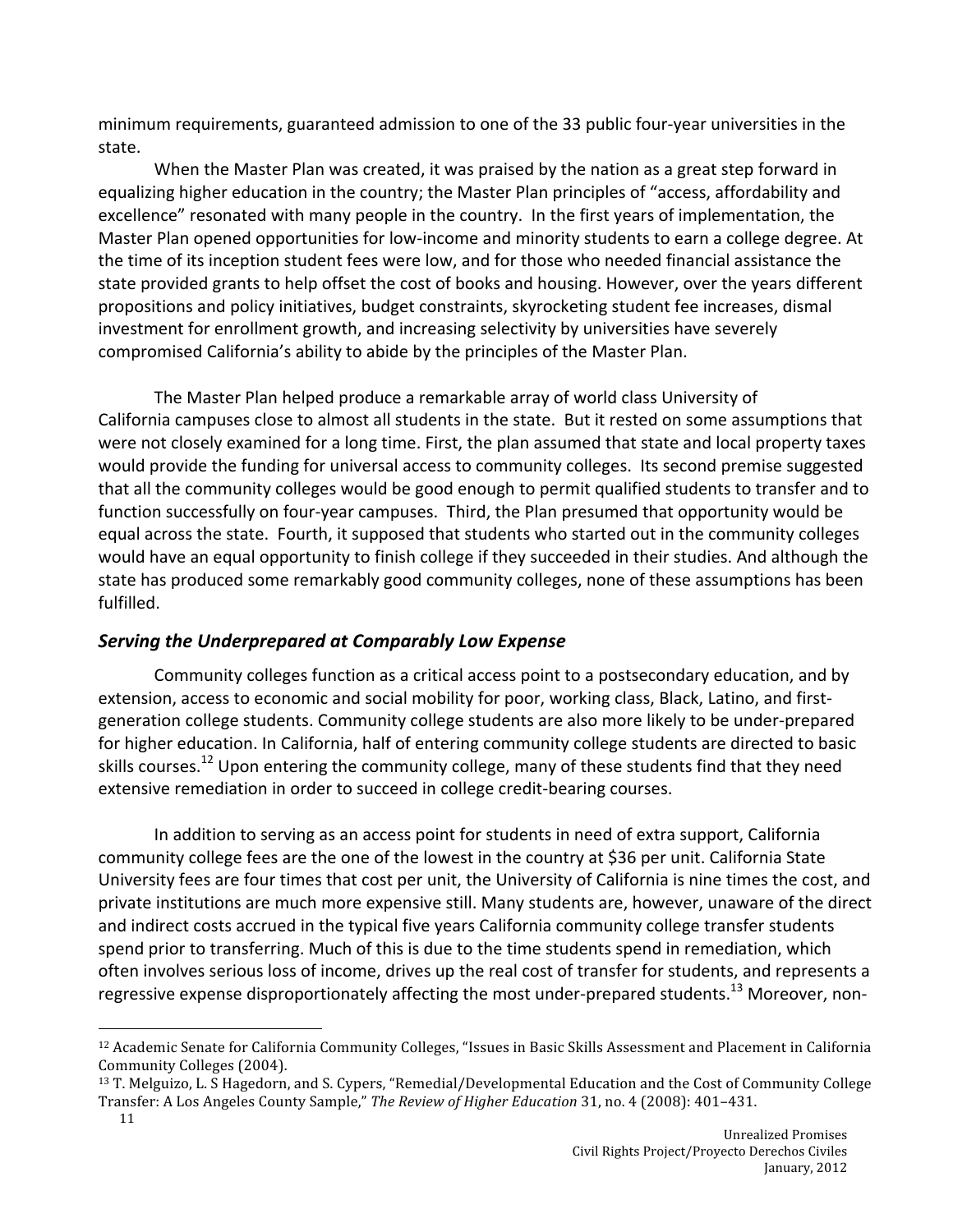tuition costs such as books and housing are similar for students at community colleges and four-year institutions.

California
data
consistently
show
low
rates
of
successful
transfer
from
most
community colleges, and policy discussions often treat this as a problem of creating better on-campus supports and agreements between the two-year and four-year campuses, but recent research finds little support for the theory that better articulation agreements make a difference.<sup>14</sup> Obviously, if it is a more deeply rooted system of inequality that is built on segregated and unequal opportunities and preparation before college, then more far reaching remedies must be considered.

#### The Resource Failure: Restricted Revenue Streams, Rising Costs, and Volatile Spending

Over the years, tax policy and ensuing budget cuts have compromised California's ability to adhere to the principles of the Master Plan. In 1978, California voters passed Proposition 13, "The Peoples Initiative to Limit Property Taxation," which radically capped property tax rates for families and companies and required a two-thirds majority for any future tax increases. As a result, local funding for community college districts basically disappeared.<sup>15</sup> Future tax cuts only served to compound the problems. Voter-passed public safety initiatives for juvenile incarceration and mandatory sentencing have inadvertently placed additional cost burdens on the education system. California presently spends more on funding prisons than on public higher education.<sup>16</sup>

California higher education spending has also been volatile, varying from year to year and used as a balance wheel in the state budget. To further compound matters, community college revenue from the state has been the most unpredictable, being largely dependent on local revenue streams.<sup>17</sup> All of these limits to revenue for community colleges have made California increasingly unable to meet the basic needs and demands of its growing and diverse state.

There
is
no
substantial
commitment
to
increase
funding
to
support
growing
enrollment, especially for community colleges. For instance, the state's per-pupil spending for community college students in 2007 was \$5,591 (far less than is spent on high school students), and for CSU and UC students it was \$11,829 and \$21,778 respectively.<sup>18</sup> In comparison to per-pupil spending for community colleges in other states, California spends approximately \$2,000 less per student, and this is projected to decrease in the coming years.<sup>19</sup> For the 2010-2011 year, the state has increased

- <sup>16</sup> Phillip Reese, "Higher Education vs. Prisons: See Where California's Money Goes," The Sacramento Bee http://www.sacbee.com/2010/01/06/2442430/higher‐education‐vs‐prisons‐see.html
- <sup>17</sup> J. Santos. Latino Education Summit. University of California, Los Angeles. 2010.

http://www.lao.ca.gov/laoapp/main.aspx
(accessed
March
8,
2010)

12

<sup>&</sup>lt;sup>14</sup> Josipa Roksa and Bruce Keith, "Credits, Time, and Attainment: Articulation Policies and Success After Transfer," Educational Evaluation and Policy Analysis 30, no. 3 (2008): 236 -254.

<sup>&</sup>lt;sup>15</sup> Prop 13 states, "Districts receive a portion of the 1% countywide property tax based on their proportional share of property tax revenue received from their community prior to tax control," cited in Center for Community College Policy, Education Commission of the States, *State Funding for Community Colleges: A Fifty-State Survey* (Denver, CO: 2000).

<sup>&</sup>lt;sup>18</sup> California Legislative Analyst's Office. "The 2010-11 Budget: Higher Education."

<sup>&</sup>lt;sup>19</sup> P. Burdman, "Does California's Master Plan Still Work?" Change: The Magazine of Higher Learning 41, no. 4 (2009): 28–35.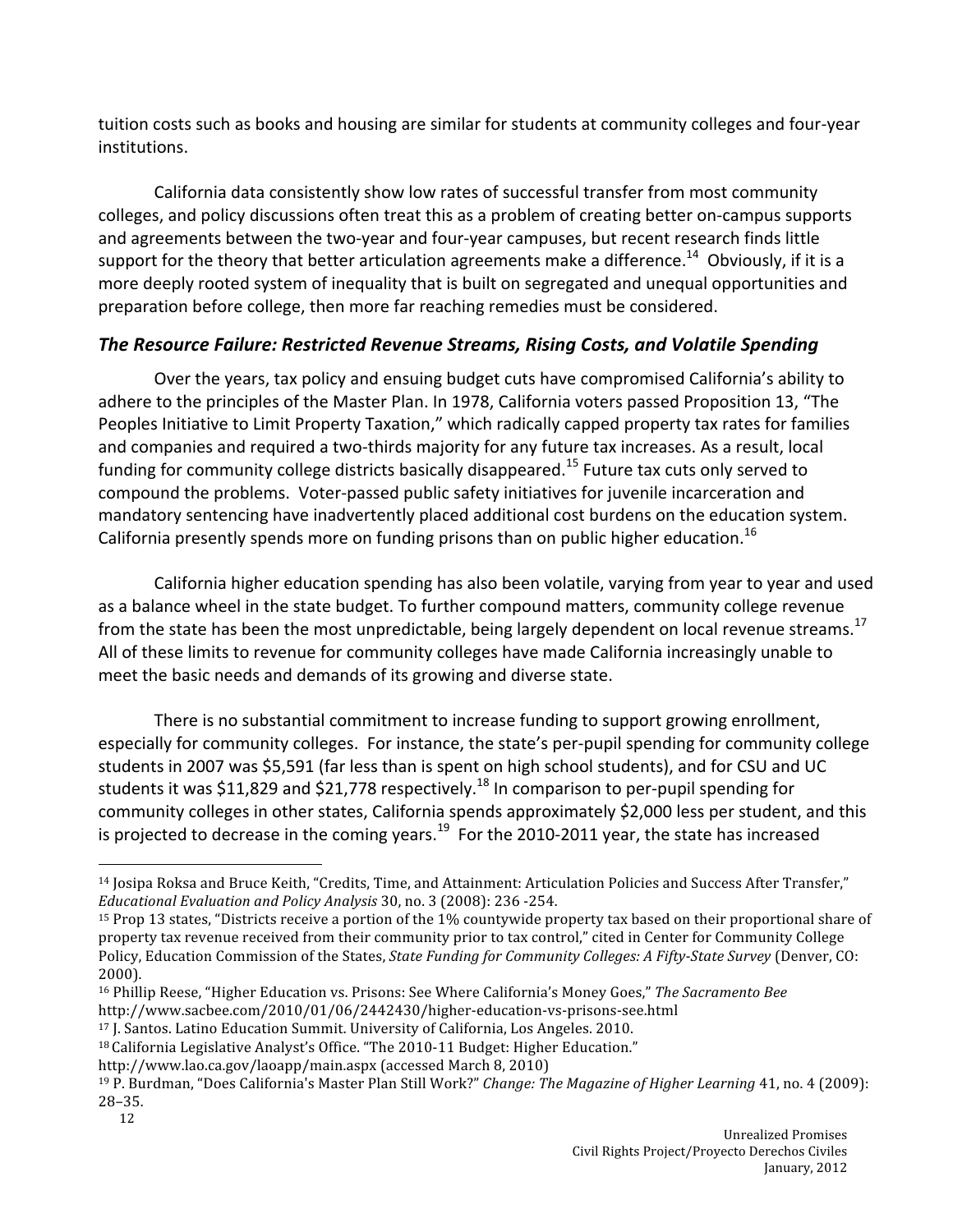community college funding,<sup>20</sup> but it still leaves about 60,000 students unfunded across the community colleges.<sup>21</sup> In addition to the lack of support from the state, the UC, CSU and community colleges have passed on to students some of the burden of budget shortfalls by significantly increasing student fees, nearly doubling the cost in the UCs and CSUs in the last ten years, and almost tripling it in the last two decades for community colleges.<sup>22</sup>

Opening up three small university campuses, the University of California and the California State University have increased enrollment by only a few thousand over the last 10 years, but continue to receive the majority of the state's funding support.<sup>23</sup> Meanwhile, community colleges continue to contend with steady increases in enrollment and simultaneous cuts to funding. This places an enormous amount of stress on community colleges. In order to deal with enrollment growth and decreased funding, community colleges have also tried to balance shortfalls by increasing fees, cutting classes, and decreasing services to students. As a result, current students are taking fewer classes, have little to no guidance from counselors, and find it difficult to enroll in required courses, or any courses at all.<sup>24</sup>

#### *An
Increasingly
Diverse
State
Shift
and
Changes
in
Enrollment
Patterns*

The
Master
Plan
was
created
to
meet
the
needs
and
demands
of
what
was
then
a
far
more homogenous, white, Baby Boomer generation. Fifty years later, California is experiencing another surge of students seeking a postsecondary education--the majority of whom are nonwhite. By the most recent estimates, the California population under 18 years of age is now 50% Latino. In 2008, Latinos composed 44% of the traditional college age population (those ages 18-24), but only 38% of high
school
graduates.

As shown in Table 1, while white students compose a relatively large segment of high school graduates eligible for the UC/CSU, Asian students lead all racial/ethnic groups, graduating with the UC/CSU requirements at twice the rate of Black and Latino students. Asian students make up 14% of all high school graduates, but compose 23% of high school graduates with UC/CSU requirements.

<sup>&</sup>lt;sup>20</sup> For community colleges propose funding I \$219.4 million, while funding for CSU/UC will increase by \$373 million for
CSU
and
\$423
million
for
UC.

<sup>&</sup>lt;sup>21</sup> California Community College Chancellor's Office, California Community Colleges Chancellor Jack Scott Comments on *the
State
Budget
Passed
by
the
Legislature*October
8,
2010

<sup>&</sup>lt;sup>22</sup> 2000 students' fees for UC undergraduate students were \$5,300 and for CSU students \$2,460; today UC students are paying \$10,302 in fees while CSU students are paying \$4,429. California Postsecondary Education Commission. "Fees
at
California's
Public
Colleges
and
Universities."
Draft
report,
March
2009.

http://www.cpec.ca.gov/SecondPages/CommissionReports.asp
(accessed
March
14,
2010)

<sup>&</sup>lt;sup>23</sup> California State University, accessed on May 29, 2009 http://www.calstate.edu/pa/info/milestones.shtml

<sup>&</sup>lt;sup>24</sup> California Community Colleges Chancellor's Office. *California Community College Chancellor Jack Scott Announces* 2009-10 Enrollment Decline: Concerns Mounting as Budget Cuts Impact Student Access.

<sup>13</sup> http://www.cccco.edu/ChancellorsOffice/IntheNews/PressReleases/tabid/183/Default.aspx (accessed May 7, 2010)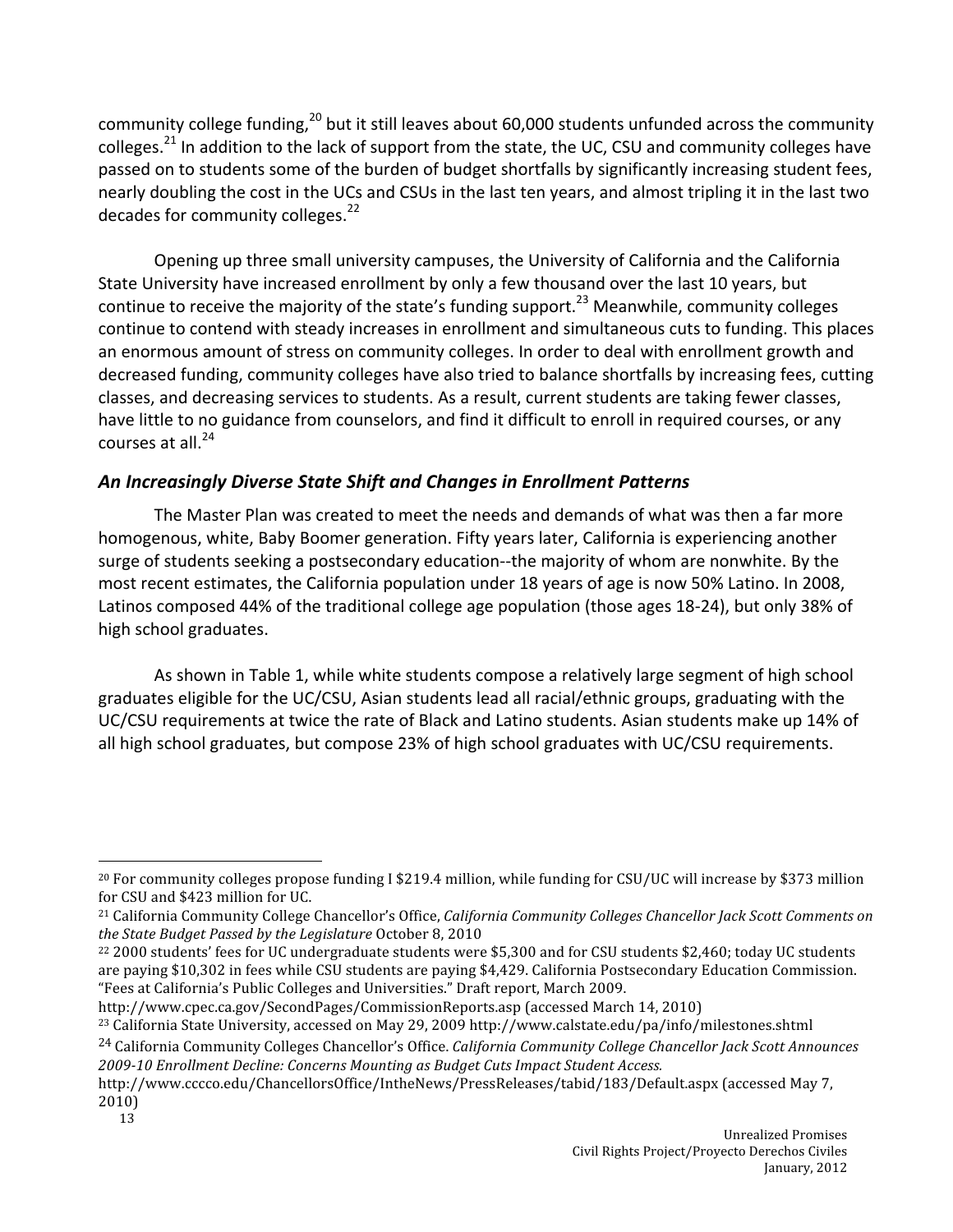|              | Less than 18<br><b>Years of Age</b> |                 | <b>High School</b> | <b>Proportion of All</b><br><b>Graduates with</b><br>UC/CSU |
|--------------|-------------------------------------|-----------------|--------------------|-------------------------------------------------------------|
|              | (%)                                 | 18-24 Years (%) | Graduates (%)      | <b>Requirements (%)</b>                                     |
| Asian        | 10                                  | 12              | 14                 | 23                                                          |
| <b>Black</b> | 6                                   |                 | 7                  | 5                                                           |
| Latino       | 50                                  | 44              | 38                 | 25                                                          |
| White        | 29                                  | 34              | 38                 | 44                                                          |
| Multiracial  | 5                                   | 3               | ำ                  |                                                             |

#### **Table
1.

Racial
Composition
of
California's
Youth,
2008**

Sources: State of California, Department of Finance, E-3 Race / Ethnic Population Estimates with Age and Sex Detail, 2000– 2008.*Sacramento,
CA,
June 2010,
California
Department
of
Education.*

Across all racial/ethnic groups, males are less likely to graduate from high school eligible to attend the UC/CSU; statewide, 30% of males were eligible as compared to 38% of females. Only one in five of Black and Latino male high school diploma holders has met the requirements for UC/CSU admission. Table 2 illustrates these gender discrepancies are prevalent across all racial/ethnic groups.

|                   | <b>Male</b> | Female | <b>Total</b> |
|-------------------|-------------|--------|--------------|
|                   | (%)         | (%)    | (%)          |
| Asian             | 49          | 59     | 54           |
| <b>Black</b>      | 20          | 27     | 23           |
| Latino            | 19          | 26     | 23           |
| White             | 36          | 44     | 40           |
| Multiracial/Other | 29          | 35     | 32           |
| Average           | 30          | 38     | 34           |

#### **Table
2.
High
School
Graduates
with
UC/CSU
Requirements
by
Race
and
Gender**

*Source:
California
Department
of
Education,
2008*

#### *Uneven
Racial
and
Ethnic
Diversity
in
Public
Postsecondary
Systems*

The
demographics
across
California's
public
postsecondary
systems
vary
considerably (summarized
in
Figure
1
by
postsecondary
system
sector).
The
University
of
California
enrolls
226,040 undergraduate students across its 10 campuses. Asian students are strongly overrepresented in the UC system, where Blacks and Latinos are strikingly underrepresented. Asian students are 12% of high school students yet compose 40% of the UC student body. Black and Latino students compose 3% and 13%, respectively, of the UC student body.<sup>25</sup> The California State University system enrolls 437,008 students at 23 campuses. The demographics of the CSU more closely parallel those of the K-12 system. The California State University system is predominantly white (36%) and Latino (24%), with

<sup>25</sup>California
Postsecondary
Education
Commission, *Higher
Education
Enrollment*

http://www.cpec.ca.gov/OnLineData/OnLineData.asp
(2008)

<sup>14</sup>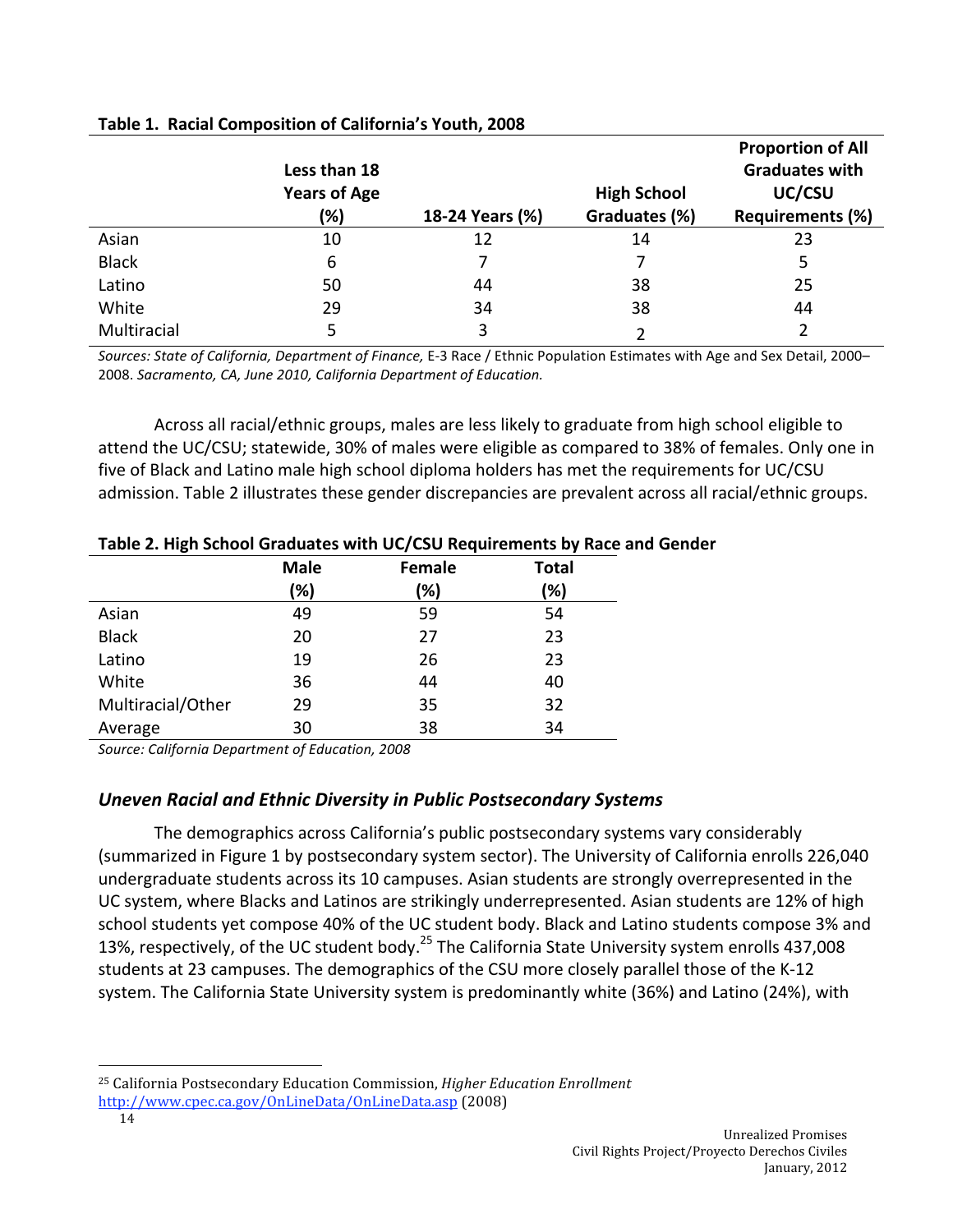Asian and Black students composing a smaller portion of the student population (17% and 6%, respectively).<sup>26</sup>



#### Figure 1. Enrollment in Southern California Postsecondary Institutions, 2008

California's community colleges serve about 2.9 million students at 112 campuses. Their demographics are similar to those of the CSU, but with greater proportions of Latino students. White students are at 35% of the population and Latinos are 30%, representing the largest groups; Asian (15%) and Black (8%) represent the smallest.<sup>27</sup> Figure 2 (below) summarizes enrollment in Southern California's community colleges by racial/ethnic group between 1998 and 2007.

The population of college students in the state has increased both in size and diversity over the last 50 years. Enrollment capacity at the University of California has grown far more slowly than the population. In the past 10 years, California experienced steady increases in the number of college bound students, with little capacity for enrollment growth, and decreased funding from the state. It is projected that by 2014, California will have 640,000 more students seeking a college education than it is capable of serving.<sup>28</sup> At the same time, California has begun to follow the example of other public institutions, such as the University of Virginia and the University of Michigan, in pursuing more out-ofstate students as a means of increasing revenue—which some researchers say is a move toward privatization of public education.<sup>29</sup>

The Southern California region includes four UC campuses (Los Angeles, Irvine, Riverside and San Diego), nine CSUs (Dominguez Hills, Fullerton, Long Beach, Los Angeles, Northridge, San Bernardino, San Diego, San Marcos and Pomona) and several prominent private universities (The Claremont Colleges, University of Southern California, Loyola Marymount, Occidental College and the University of San Diego) as well as many for-profit postsecondary campuses. The community colleges are broadly distributed to offer education within commuting distance to almost all students in the

<sup>26</sup>Ibid.

<sup>27</sup>Ibid.

<sup>&</sup>lt;sup>28</sup> The Campaign for College Opportunity, "2006 Fast Facts" www.collegecampaign.org

<sup>&</sup>lt;sup>29</sup> J. Santos, *Latino Educational Summit* (University of California, Los Angeles, 2010).

<sup>15</sup>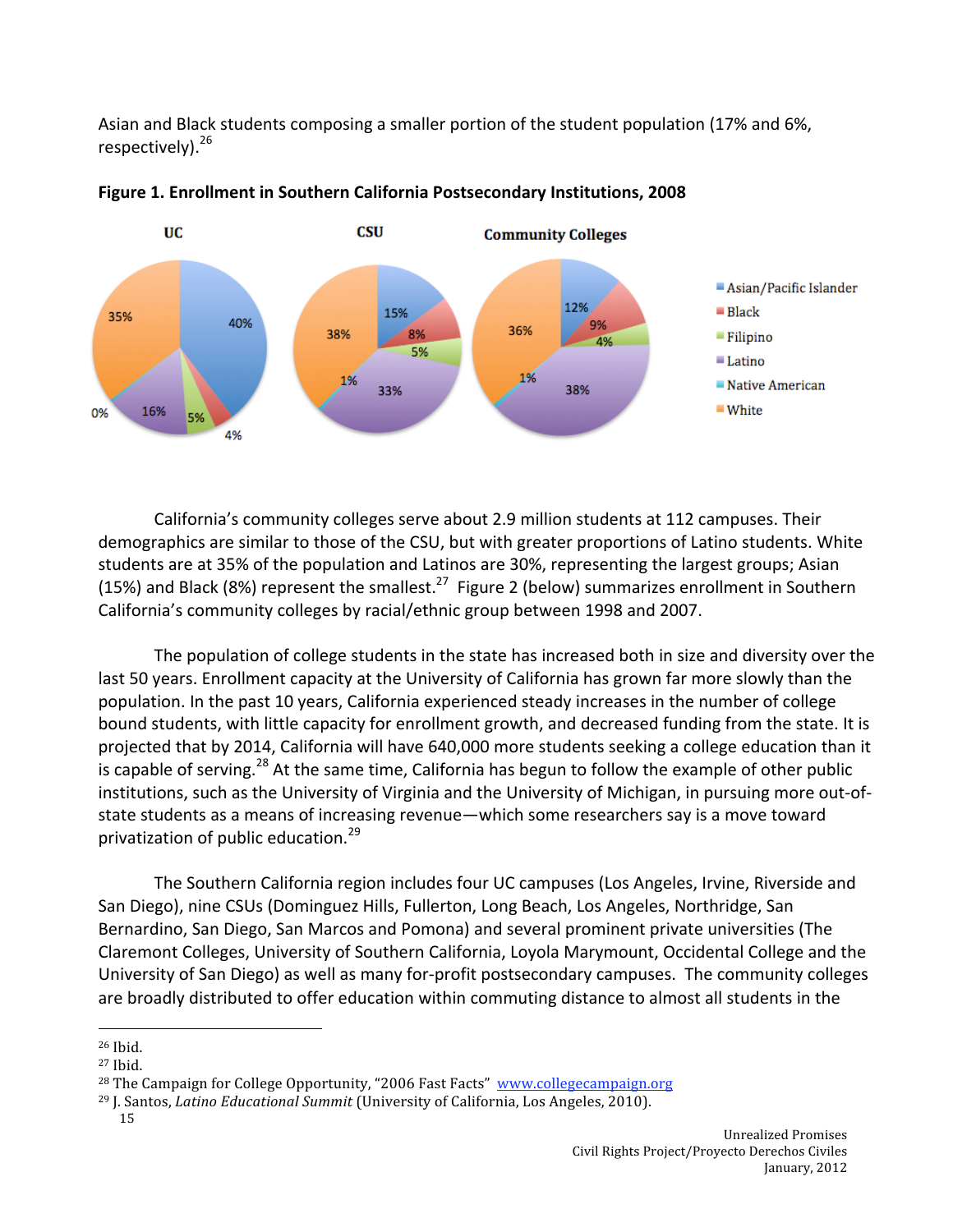region. Given the concentrated population, there are 21 community colleges in Los Angeles County. San Diego County and Orange County, which each have populations close to 3 million, have eight and nine community colleges, respectively. Taken together, it is an incredibly diverse set of postsecondary institutions that enroll students from a wide range of social classes, racial and ethnic groups, and prior academic experiences. However, it is also a highly stratified area, with the majority of Black and Latino students
enrolled
at
community
colleges.



Figure 2. Enrollment in Southern California Community Colleges by Race, 1998-2007

*Source:
California
Postsecondary
Education
Commission* 

The counties in the region range widely in racial and ethnic distributions and by the wealth and average educational levels of the communities they serve, summarized below in Table 3. Los Angeles, which has a population three times the size of Orange County and 12 times the size of Ventura County, has the smallest proportion of white inhabitants. Orange, San Diego, and Ventura Counties have higher per capita incomes and levels of education than Los Angeles, Riverside, and San Bernardino Counties. Los Angeles, Riverside, and San Bernardino have greater proportions of families living below the poverty level and are largely Latino and Black (combined Black and Latino populations range from 49 to 56%). In contrast, the populations of Orange, San Diego, and Ventura Counties are predominantly white and Asian (combined ranges from 58 to 64%).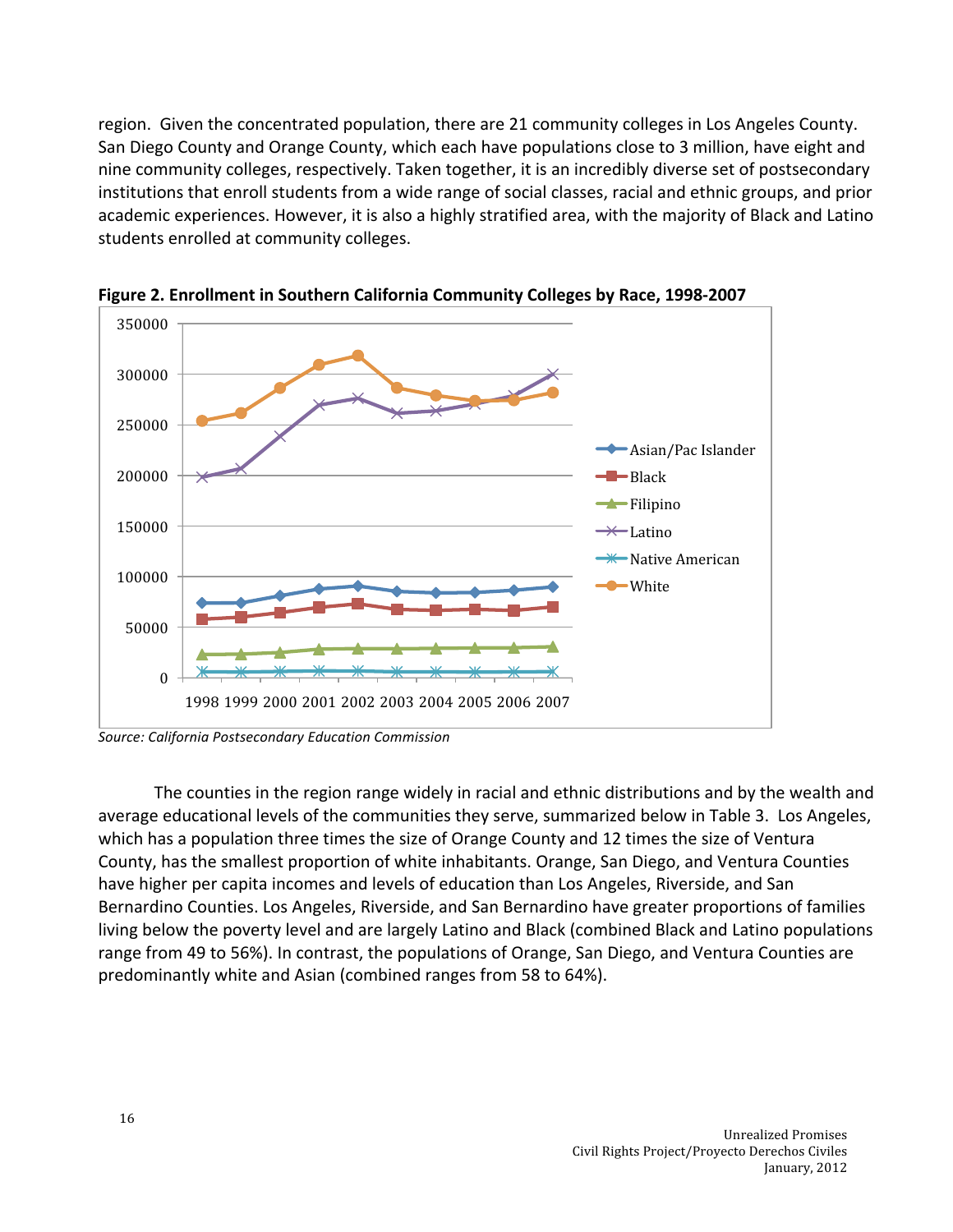|                             |                    |           |                  | San               |           |                |
|-----------------------------|--------------------|-----------|------------------|-------------------|-----------|----------------|
|                             | <b>Los Angeles</b> | Orange    | <b>Riverside</b> | <b>Bernardino</b> | San Diego | <b>Ventura</b> |
| <b>Demographics</b>         |                    |           |                  |                   |           |                |
| <b>Total Population</b>     | 9,832,137          | 2,985,995 | 2,055,232        | 1,999,753         | 2,965,943 | 793,814        |
| Asian (%)                   | 13                 | 17        | 5                | 6                 | 10        | 6              |
| Black (%)                   | 9                  | 2         | 6                | 9                 | 5         | 2              |
| Latino (%)                  | 47                 | 33        | 43               | 47                | 30        | 37             |
| White (%)                   | 29                 | 47        | 43               | 36                | 51        | 52             |
| <b>Education</b>            |                    |           |                  |                   |           |                |
| <b>High School Graduate</b> | 78                 | 83        | 79               | 77                | 85        | 82             |
| or Higher (%)               |                    |           |                  |                   |           |                |
| College Graduate or         | 28                 | 35        | 20               | 18                | 34        | 30             |
| Higher (%)                  |                    |           |                  |                   |           |                |
| Income                      |                    |           |                  |                   |           |                |
| Per Capita Income           | \$27,264           | 34,550    | 24,836           | 22,243            | 30,898    | 32,555         |
| <b>Families Below</b>       | 15                 | 7         | 9                | 11                | 8         | 6              |
| Poverty Level (%)           |                    |           |                  |                   |           |                |
| Geography                   |                    |           |                  |                   |           |                |
| Land Area (Sq. miles)       | 4,084              | 789       | 7,207            | 20,052            | 4,200     | 1,845          |
| <b>Number of Cities</b>     | 88                 | 34        | 26               | 24                | 18        | 11             |

Table 3. Demographic and Economic Characteristics of Southern California by County, 2008

Source: U.S. Census Bureau, 2006-8 American Community Survey 3-Year Estimates.

#### **Freshmen
Pathways
to
Community
Colleges:
Location
Matters**

#### *Flows
of
First‐Time
Freshmen*

The
California
statewide
high
school
graduation
rate
is
just
over
70%,
and
only
60%
among Black and Latino students.<sup>30</sup> Among the 376,393 students who graduated from California public high schools in 2008, more than half of these students (55%) enrolled in a public postsecondary institution, and of these students, 61% went to a community college (see Figure 3 for a summary of postsecondary outcomes for California high school students in 2008).<sup>31</sup> In fact, the flow of first-time freshmen from California high schools to community colleges has increased steadily over the last 15 years. In 1994, there were 92,393 first-time freshmen enrolling in community college; by 2008, this figure had grown to 119,937, for an overall increase of nearly 30%.<sup>32</sup> In Southern California, 120,348 first-time freshmen enrolled in a postsecondary institution in 2008, with 66% enrolling in community college.<sup>33</sup> Nationally, California ranks last in the proportion of college students at four-year institutions and is nearly at the bottom in the proportion of students obtaining a bachelor's degree.<sup>34</sup> With capped enrollments at the University of California and California State University, the majority of

<sup>31</sup> California Postsecondary Education Commission, "First-Time Freshmen 1994-2008." (2010).

<sup>&</sup>lt;sup>30</sup> California Dropout Research Project, Statistical Brief 11. http://cdrp.ucsb.edu/ (accessed March 14, 2010)

http://www.cpec.ca.gov/OnLineData/FreshmenTotals.asp?Seg=C
(accessed
March
15,
2010).

<sup>32</sup>Ibid. 33
Ibid.

<sup>34</sup>Saul
Geisher, *"Beyond
the
Master
Plan:
The
Case
of
Restructuring
Baccalaureate
Education
in
California."* University of
California,
Berkeley:
Center
for
Studies
of
Higher
Education,
November
2010).

<sup>17</sup>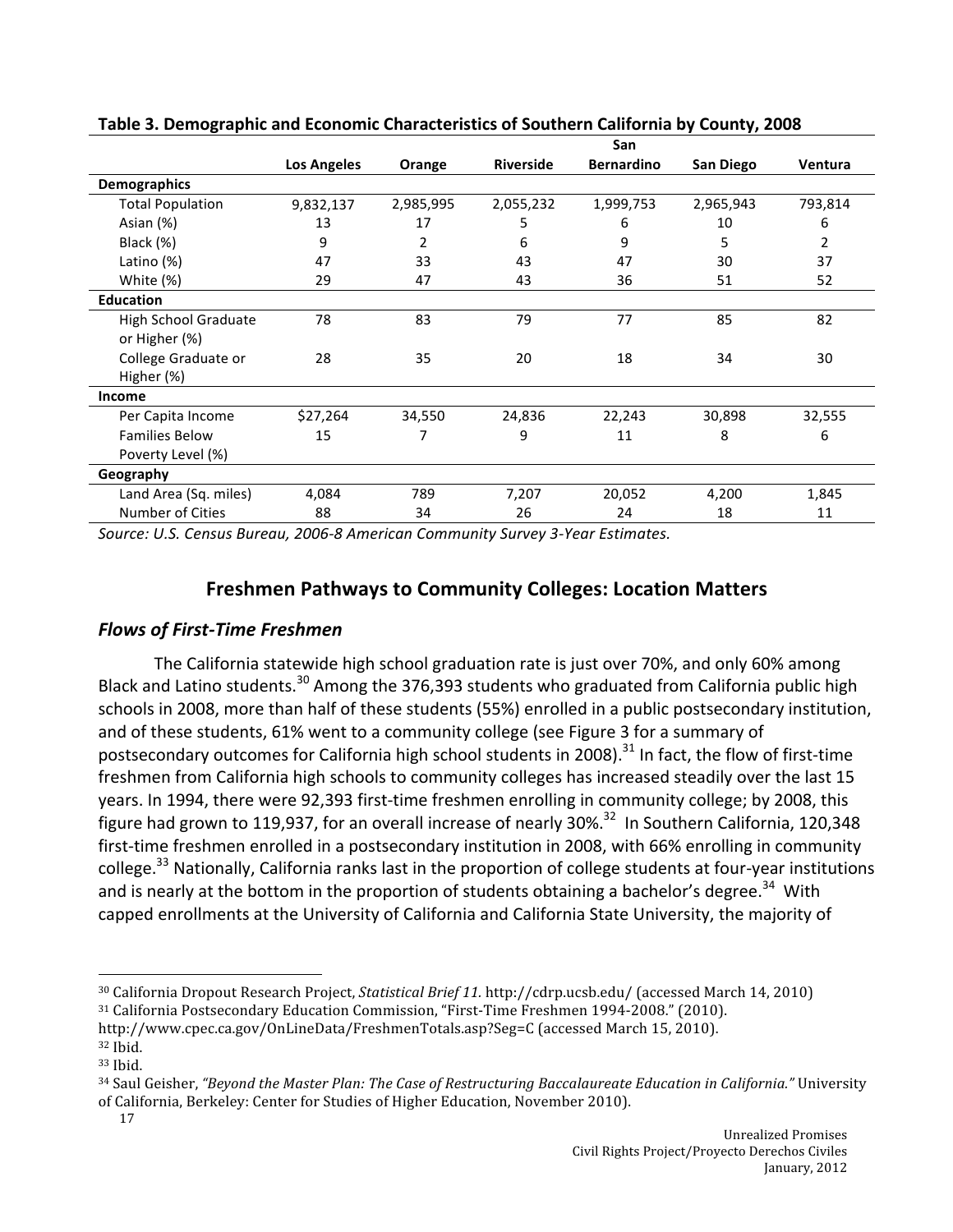students are relegated to community colleges, where the likelihood of completion and/or transfer is bleak.



**Figure
3.
Outcomes
for
California
High
School
Students,
2008**

#### *Pathways
from
Schools
with
Strong
and
Weak
Promoting
Power*

We now examine the flows to community college from the region's schools with the strongest and weakest high school completion rates, measured by successful transitions from one grade to the next (promoting power), which is strongly related to graduation rates. Many of the patterns of economic and racial segregation found in high schools persist in the community college system. The crisis of high school completion in the nation is strongly concentrated in a small fraction of "dropout" factory" high schools, which are overwhelmingly concentrated in largely segregated urban schools with very high concentrations of impoverished students.<sup>35</sup> Large numbers of students who graduated from some of the lowest-performing high schools are now attending some of the community colleges with the lowest transfer rates in the state. Likewise, students from some of the highest-performing high schools who did not go directly to a four-year university are now attending some of the highestperforming community colleges in the state. While there are many community colleges in the region that serve large numbers of students from both high- and low-performing high schools, there are too many schools that tend to serve primarily one group over another.

*Sources:
California
Postsecondary
Education
Commission
&
California
Department
of
Education*

<sup>35</sup> R. Balfanz and N. Legters, "Locating the Dropout Crisis: Which High Schools Produce the Nation's Dropouts?" in Dropouts in America: Confronting the Graduation Rate Crisis, ed. Gary Orfield (Cambridge, MA: Harvard Education Press,
2004)
85‐106.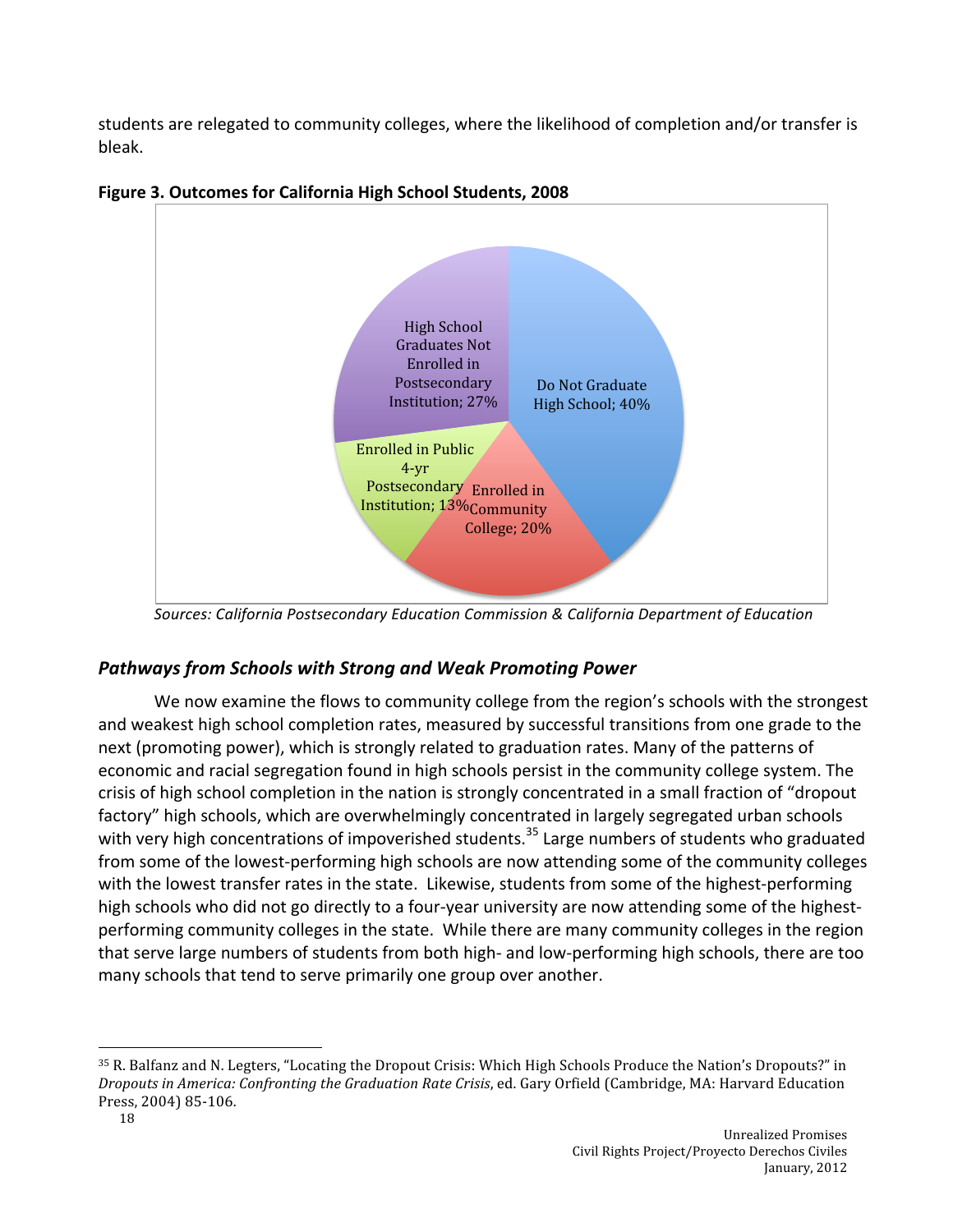We used measures of promoting power to identify the highest- and lowest-performing high schools in the region. Measures of promoting power are well-established proxies for high school graduation rates. Schools in the region with weak and strong levels of promoting power were identified via three-year averages of promoting levels between 2005 and 2007.<sup>36</sup> The schools in the bottom quartile of promoting power in Southern California include the region's "dropout factories," defined as those with promoting power of 60% or less, as well as schools that are faring slightly better,
with
promoting
power
between
60
and
65%.

In Southern California, the bottom quartile included 114 schools with promoting power levels ranging from 23 to 65%. At these schools, on average only 50% of students who began their studies as freshmen were still enrolled by their senior year. These low-performing schools are concentrated in Los Angeles County, where 72 high schools represent 63% of all schools in the region in the bottom quartile of promoting power. The next largest concentrations of low promoting power schools are found in San Bernardino and San Diego Counties, where there are 15 and 16 of these schools respectively. Figure 4 shows the distribution of the highest- and lowest-performing high schools by county.

The 115 schools in the upper quartile had levels of promoting power between 87 and 100% and were more dispersed throughout the region. In the next section, we examine the differentiated pathways
to
community
college
from
low‐
and
high‐performing
high
schools.



Figure 4. High Schools in the Top and Bottom Quartiles of Promoting Power by County, 2005-2007

<sup>19</sup> <sup>36</sup> See http://www.all4ed.org/promotingpower for details on the calculation of promoting power.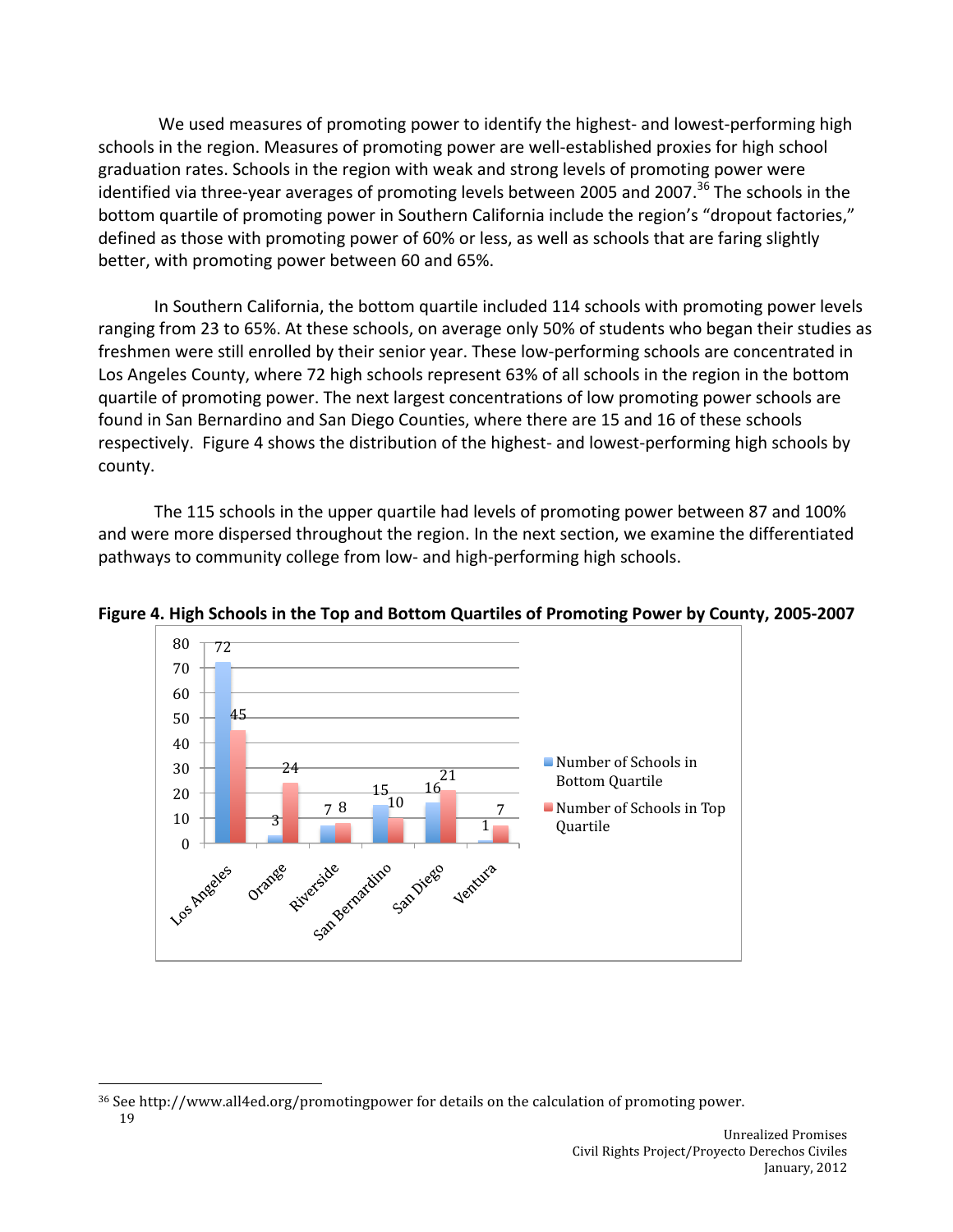#### *Segregated
Pathways
from
High‐
and
Low–Performing
Schools*

California Postsecondary Education Commission data were collected on freshmen pathways to community colleges in the region. We restrict our analysis to large flows, defined as 50 or more students annually, and use the average flows from 1994-2008 to identify consistent patterns for the high schools in the upper and bottom quartiles of promoting power. Among the high schools in the bottom quartile of promoting power, there are 78 large pathways to community colleges in the region. However, many of these high schools with weak promoting power do not have *any* large pathways to institutions of higher education whatsoever. In contrast, among the strong-promoting high schools, there are not only many more large pathways to community colleges (98 in all), but also many high schools that solely have large pathways to four-year institutions. These high schools essentially act as superhighways to college.

Schools in the bottom quartile of promoting power are more likely to send large numbers of students to community colleges with greater proportions of Black and Latino students. Conversely, students from high schools with the strongest levels of promoting power tend to enroll in community colleges that are largely white and Asian. To demonstrate these patterns, we examine community colleges by their levels of segregation, and compare the number of pathways from strong and weak high schools for community colleges in the following categories:<sup>37</sup>

- Intensely segregated: 90 to 100% minority
- Majority underrepresented minority (URM): more than 50% Black and Latino
- Highly diverse: less than 50% URM and less than 50% white and Asian
- Majority white and Asian: more than 50% white and Asian
- Majority white: more than 50% white

#### **Figure
5.
Pathways
from
High
and
Low
Performing
High
Schools**

<sup>37</sup> Categories modified from G. Orfield and C. Lee Racial Transformation and the Changing Nature of Segregation. (Cambridge,
MA:
The
Civil
Rights
Project
at
Harvard
University
2006)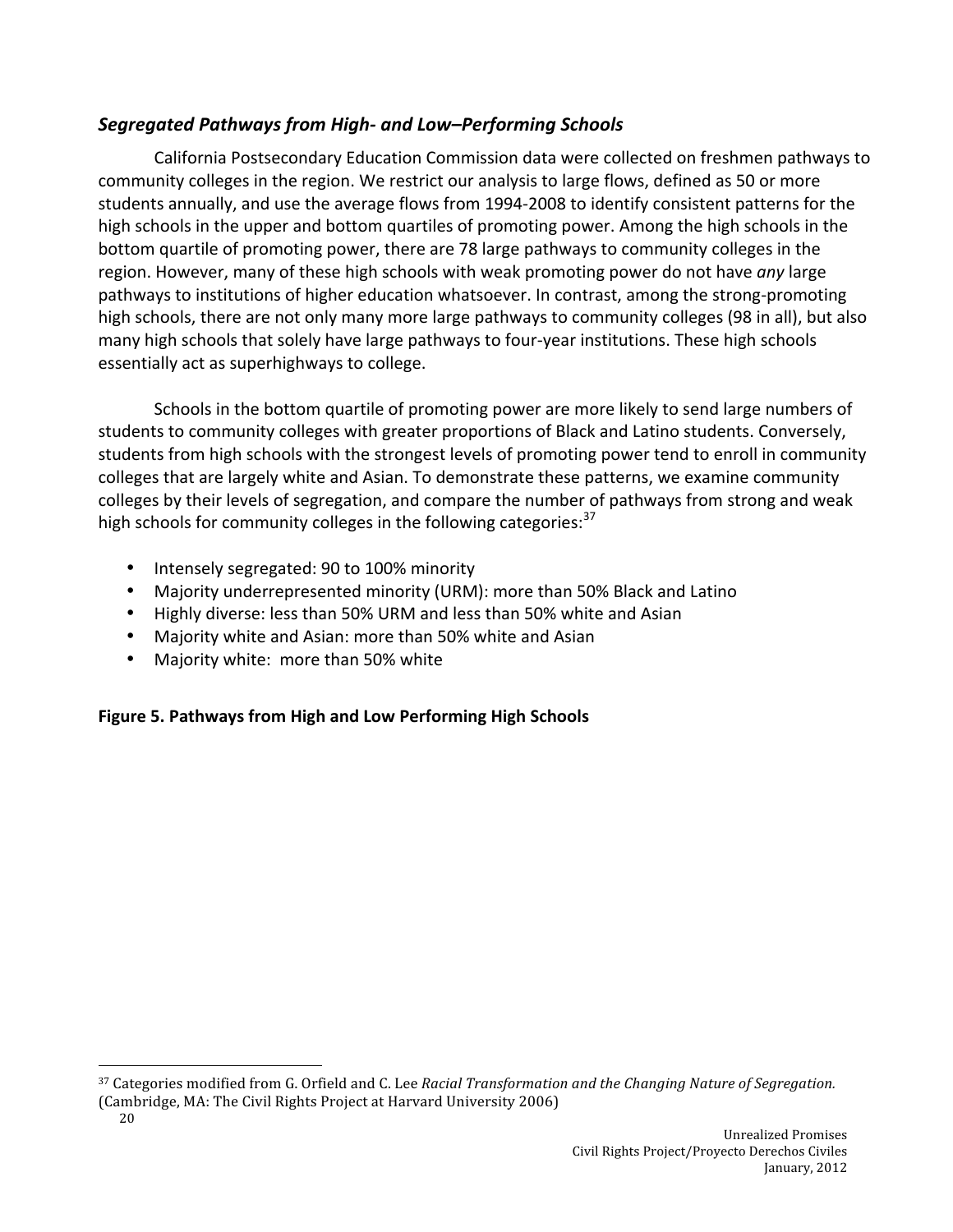

Figure 5 summarizes the proportion of large pathways from dropout factory high schools and high-performing high schools to community colleges according to the community colleges' levels of segregation. Five of the community colleges in Southern California are intensely segregated institutions, 90 to 100% minority. All are in Los Angeles County and draw disproportionately from high schools in the bottom quartile of promoting power, with eight large pathways from these high schools and only two pathways from those in the upper quartile of promoting power (see Table 4). Thus, students at intensely segregated community colleges are most likely to find themselves among students
from
dropout
factory
high
schools.

| <b>Two-Year Institution</b>            | County      | <b>Strong</b><br>Promoting<br><b>Power</b><br>Pathways | Weak<br>Promoting<br>Power<br>Pathways | White<br>(%) | <b>Black</b><br>(%) | Latino<br>(%) |
|----------------------------------------|-------------|--------------------------------------------------------|----------------------------------------|--------------|---------------------|---------------|
| <b>Compton Community College</b>       | Los Angeles | 0                                                      | 0                                      | 10           | 54                  | 36            |
| East Los Angeles College               | Los Angeles |                                                        |                                        | 9            | 4                   | 70            |
| Los Angeles Mission College            | Los Angeles | 0                                                      |                                        | 6            |                     | 78            |
| Los Angeles Southwest College          | Los Angeles | 0                                                      | 0                                      | 3            | 61                  | 36            |
| Los Angeles Trade-Technical<br>College | Los Angeles | 0                                                      |                                        |              | 27                  | 59            |

#### Table 4. Pathways to Intensely Segregated Community Colleges (90 to 100% Minority)

*Source:
California
Postsecondary
Education
Commission*

The pathways from the weakest and strongest high schools in the region to the 17 community colleges that are majority underrepresented minorities (more than 50% Black and Latino) are comparatively more balanced (see Table 5). There were 31 large pathways from high schools with strong promoting power, and 37 from those with weak promoting power. However, while as a group these majority URM community colleges seem to be drawing a more balanced mix of students, closer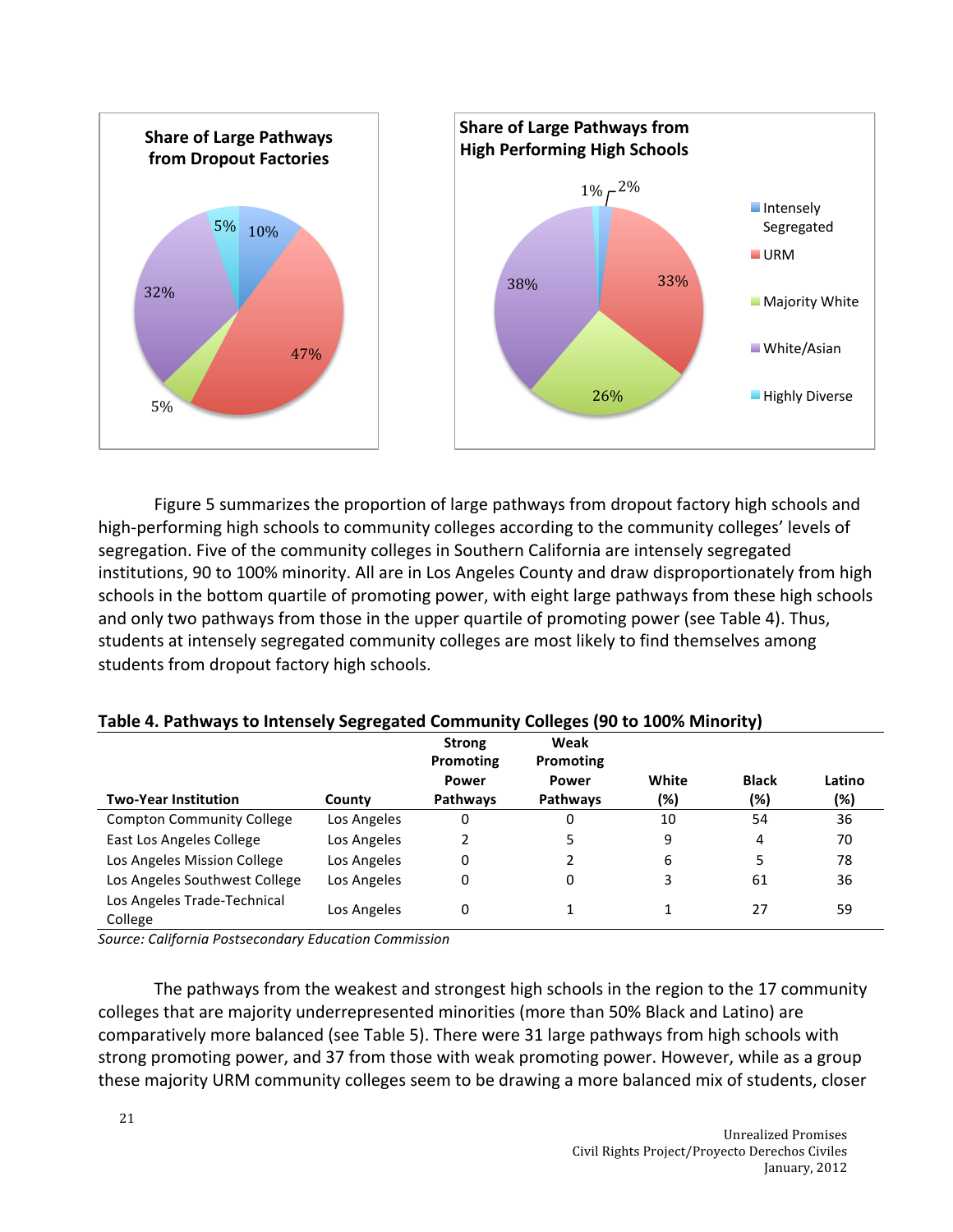examination reveals that, in fact, five of the institutions in this group draw large pathways exclusively from the high schools with strong promoting power. The trend is most pronounced at Southwestern College, which is two-thirds Latino and has four large pathways from strong promoting power high schools. Similarly, five of the community colleges that are majority underrepresented minorities have large pathways only from high schools with weak promoting power. These schools are almost all in Los Angeles, and, in some instances, the pattern is especially pronounced: Los Angeles Valley College has six large pathways from the weakest high schools in the region and none from the strongest.

A quarter of the community colleges in Southern California have a majority of white and Asian students (14 institutions). Pathways to these institutions are summarized in Table 6. Six of these institutions are in Orange County. In Los Angeles, Santa Monica College and Pasadena City College, some of the most successful schools in the region, are included in this group. Large pathways from the strongest-performing high schools in the region outnumber those from low-performing high schools (35
versus
25).
In
addition,
half
of
these
schools
solely
have
large
pathways
from
the
strongest‐ performing high schools in the region (and none from the weakest). However, there are also two colleges in this group that have only large pathways from the weakest-performing high schools, and, in fact, Pierce College in Los Angeles has a large number of pathways from the low-performing high schools
(9).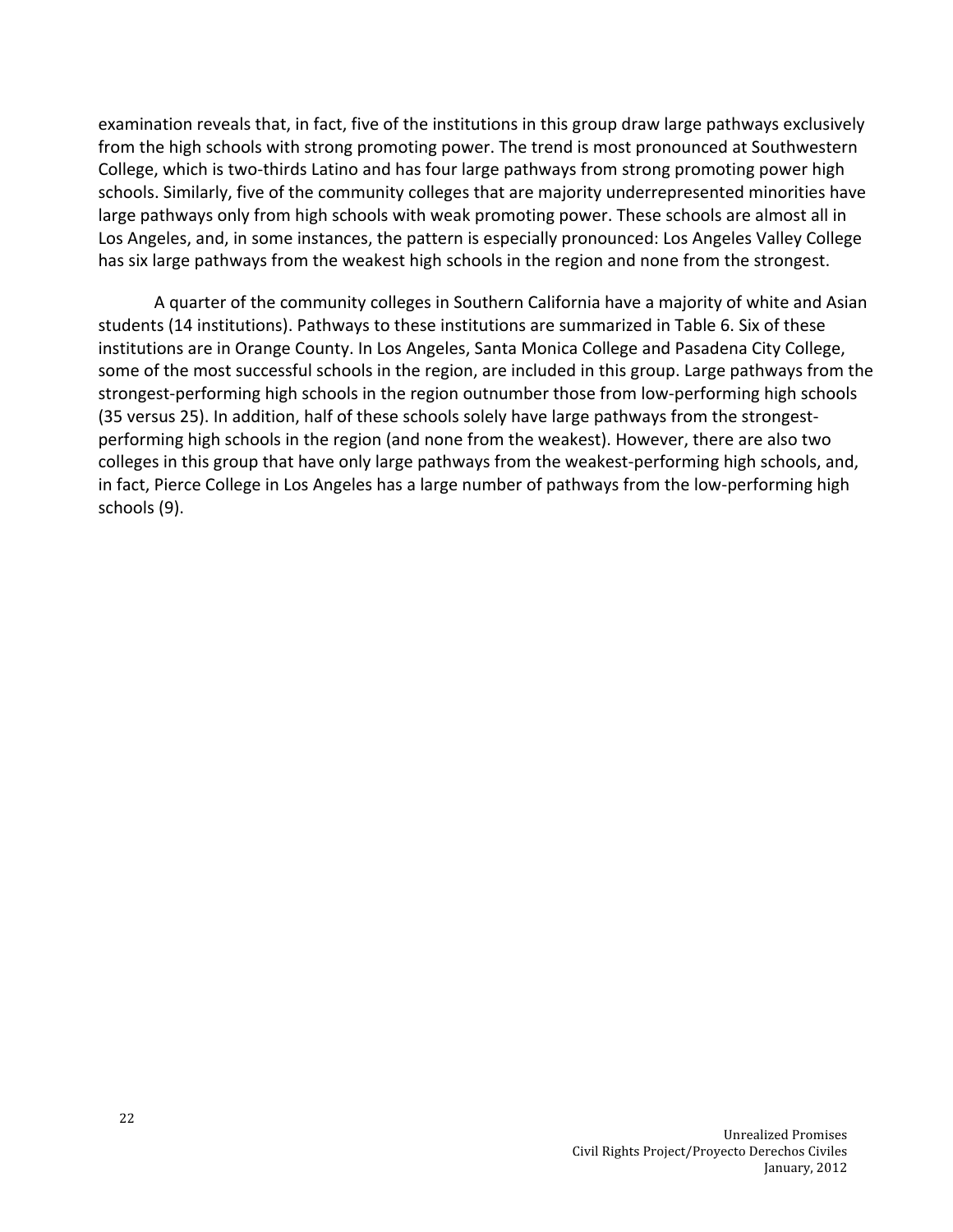| linore than 50% underlepresented influently |             |                                     |                            |       |              |        |  |  |
|---------------------------------------------|-------------|-------------------------------------|----------------------------|-------|--------------|--------|--|--|
|                                             |             | <b>Strong</b><br>Promoting<br>Power | Weak<br>Promoting<br>Power | White | <b>Black</b> | Latino |  |  |
| <b>Two-Year Institution</b>                 | County      | Pathways                            | Pathways                   | (%)   | (%)          | (%)    |  |  |
| Antelope Valley College                     | Los Angeles | 1                                   | 0                          | 37    | 22           | 33     |  |  |
| Cerritos College                            | Los Angeles | 1                                   | 4                          | 16    | 9            | 60     |  |  |
| <b>Chaffey Community</b>                    | San         |                                     |                            |       |              |        |  |  |
| College                                     | Bernardino  | $\overline{2}$                      | 2                          | 28    | 12           | 48     |  |  |
| Citrus College                              | Los Angeles | 1                                   | 0                          | 34    | 6            | 47     |  |  |
| <b>College Of The Desert</b>                | Riverside   | 1                                   | 1                          | 30    | 3            | 59     |  |  |
| El Camino College                           | Los Angeles | 6                                   | 4                          | 22    | 20           | 36     |  |  |
| Long Beach City College                     | Los Angeles | 1                                   | 0                          | 28    | 15           | 37     |  |  |
| Los Angeles City College                    | Los Angeles | 0                                   | 3                          | 20    | 12           | 45     |  |  |
| Los Angeles Harbor College                  | Los Angeles | 0                                   | 4                          | 17    | 15           | 47     |  |  |
| Los Angeles Valley College                  | Los Angeles | 0                                   | 6                          | 32    | 6            | 45     |  |  |
| Mt. San Antonio College                     | Los Angeles | 10                                  | 4                          | 19    | 5            | 46     |  |  |
| <b>Oxnard College</b>                       | Ventura     | 2                                   | 0                          | 18    | 4            | 68     |  |  |
| Rio Hondo College                           | Los Angeles | 0                                   | 3                          | 13    | 3            | 72     |  |  |
| <b>Riverside City College</b>               | Riverside   | 2                                   | 4                          | 35    | 12           | 41     |  |  |
| San Bernardino Valley                       | San         |                                     |                            |       |              |        |  |  |
| College                                     | Bernardino  | 0                                   | 2                          | 24    | 20           | 47     |  |  |
| Southwestern College                        | San Diego   | 4                                   | 0                          | 13    | 5            | 66     |  |  |
| West Los Angeles College                    | Los Angeles | 0                                   | 0                          | 15    | 43           | 31     |  |  |

#### **Table
5.
Pathways
to
Majority
Underrepresented
Minority
Community
Colleges (more
than
50%
underrepresented
minority)**

*Source:
California
Postsecondary
Education
Commission*

About a fifth of the region's community colleges are majority white, listed in Table 7. These schools are much more likely to have large pathways from the strongest-performing high schools in the
region.
There
are
24
pathways
from
high
performing
high
schools
into
majority
white
community colleges, compared to a mere four from the lower-performing schools in the region. Each of the counties in the region has at least one majority white community college, and in San Diego there are four.

Only a handful of community colleges in the region are not intensely segregated, majority underrepresented minority, or majority white and/or Asian. These schools are highly diverse and have few large pathways from any of the weakest or strongest high schools and are listed in Table 8. Although these schools are regarded as highly diverse, all are 48 to 50% underrepresented minority, and very close to meeting the threshold for classification as majority underrepresented minority.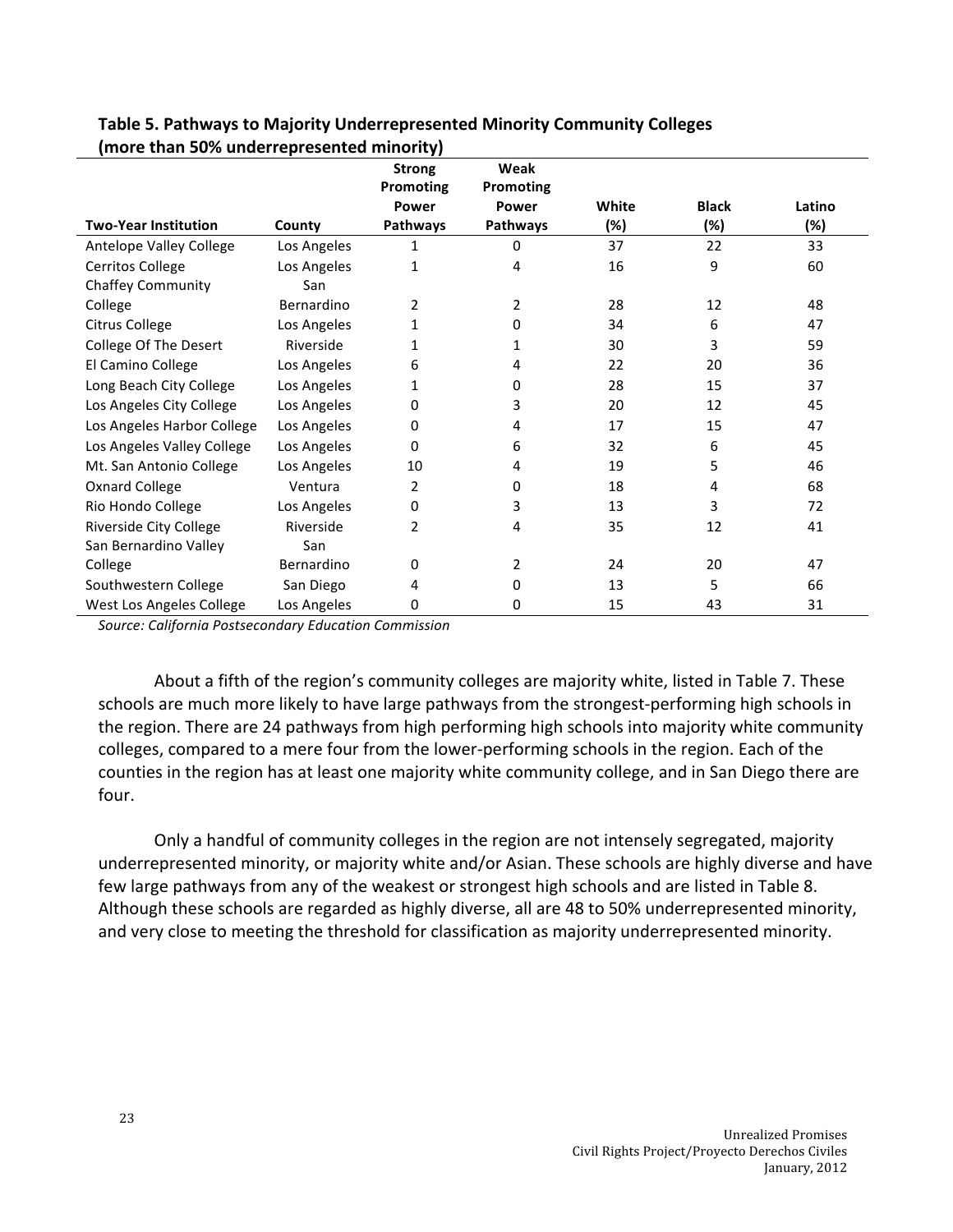|                                    |                | <b>Strong</b><br>Promoting<br>Power | Weak<br><b>Promoting</b><br>Power |           | <b>Black</b> |            | Asian |
|------------------------------------|----------------|-------------------------------------|-----------------------------------|-----------|--------------|------------|-------|
| <b>Two-Year Institution</b>        | County         | Pathways                            | Pathways                          | White (%) | (%)          | Latino (%) | (%)   |
| <b>Barstow College</b>             | San Bernardino | U                                   | 0                                 | 49        | 14           | 28         | 30    |
| <b>Coastline Community College</b> | Orange         |                                     |                                   | 43        | 10           | 17         |       |
| College of the Canyons             | Los Angeles    | 0                                   |                                   | 48        | 6            | 30         | 24    |
| <b>Cypress College</b>             | Orange         | 3                                   | 0                                 | 31        | 6            | 32         | 28    |
| <b>Fullerton College</b>           | Orange         | 5                                   | 0                                 | 37        | 4            | 39         | 4     |
| Golden West College                | Orange         | 3                                   | U                                 | 42        | 2            | 20         | 13    |
| Mt. San Jacinto College            | Riverside      |                                     | 0                                 | 48        | 8            | 33         | 17    |
| <b>Orange Coast College</b>        | Orange         |                                     | 0                                 | 47        | 2            | 22         | 25    |
| Pasadena City College              | Los Angeles    | 9                                   | 8                                 | 19        | 6            | 38         | 6     |
| Pierce College                     | Los Angeles    | 0                                   | 9                                 | 40        | 7            | 33         | 15    |
| San Diego Mesa College             | San Diego      | 0                                   |                                   | 45        |              | 22         | 21    |
| San Diego Miramar College          | San Diego      |                                     | O                                 | 45        | 5            | 17         | 17    |
| Santa Monica College               | Los Angeles    |                                     | 6                                 | 40        | 12           | 29         | 11    |
| Santiago Canyon College            | Orange         | 2                                   | 0                                 | 43        | 2            | 42         | 4     |

#### **Table
6.
Pathways
to
Majority
White
and
Asian
Community
Colleges (more
than
50%
white
and
Asian)**

*Source:
California
Postsecondary
Education
Commission*

#### **Table
7.
Pathways
to
Majority
White
Schools,
2008
(more
than
50%
white)**

| <b>Two-Year</b><br>Institution            | County      | <b>Strong</b><br>Promoting<br><b>Power Pathways</b> | <b>Weak Promoting</b><br><b>Power Pathways</b> | White<br>(%) | <b>Black</b><br>(%) | Asian (%) | Latino<br>(%) |
|-------------------------------------------|-------------|-----------------------------------------------------|------------------------------------------------|--------------|---------------------|-----------|---------------|
| Copper Mountain                           | San         |                                                     |                                                |              |                     |           |               |
| College                                   | Bernardino  | $\Omega$                                            | $\Omega$                                       | 67           | 7                   | 3         | 17            |
| <b>Crafton Hills</b>                      | San         |                                                     |                                                |              |                     |           |               |
| College                                   | Bernardino  | 1                                                   | 0                                              | 59           | 5                   | 4         | 28            |
| Cuyamaca College                          | San Diego   | 1                                                   | 0                                              | 57           | 7                   | 4         | 22            |
| Glendale                                  |             |                                                     |                                                |              |                     |           |               |
| Community                                 |             |                                                     |                                                |              |                     |           |               |
| College                                   | Los Angeles | 3                                                   | 1                                              | 59           | 2                   | 9         | 24            |
| <b>Grossmont College</b><br>Irvine Valley | San Diego   | 1                                                   | 2                                              | 53           | 9                   | 7         | 21            |
| College                                   | Orange      | 1                                                   | 0                                              | 51           | 2                   | 29        | 12            |
| MiraCosta College                         | San Diego   | 3                                                   | 0                                              | 57           | 5                   | 6         | 26            |
| Moorpark College                          | Ventura     | 5                                                   | 0                                              | 65           | 3                   | 8         | 19            |
| Palo Verde College                        | Riverside   | 0                                                   | $\Omega$                                       | 52           | 10                  | 5         | 30            |
| Palomar College                           | San Diego   | 4                                                   | 1                                              | 54           | 4                   | 6         | 31            |
| Saddleback                                |             |                                                     |                                                |              |                     |           |               |
| College                                   | Orange      | 5                                                   | 0                                              | 70           | 2                   | 9         | 15            |

*Source:
California
Postsecondary
Education
Commission*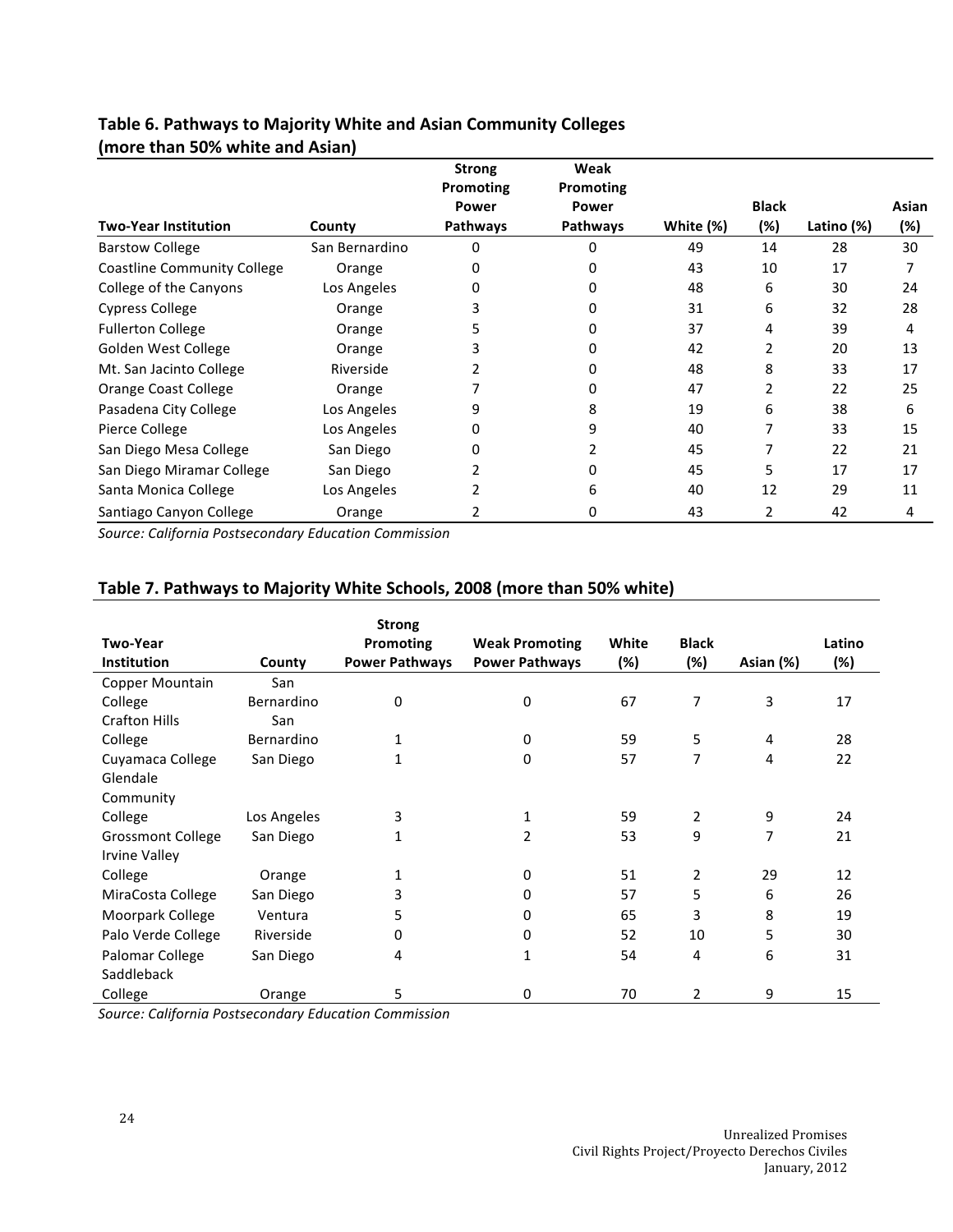| <b>Two-Year</b><br><b>Institution</b> | County     | <b>Strong</b><br>Promoting<br>Power<br>Pathways | Weak<br>Promoting<br><b>Power</b><br>Pathways | Asian<br>(%) | <b>Black</b><br>(%) | Latino<br>(%) | White<br>(%) |
|---------------------------------------|------------|-------------------------------------------------|-----------------------------------------------|--------------|---------------------|---------------|--------------|
| San Diego City                        |            |                                                 |                                               |              |                     |               |              |
| College                               | San Diego  | 0                                               | 1                                             | 8            | 13                  | 36            | 33           |
| Santa Ana                             |            |                                                 |                                               |              |                     |               |              |
| College                               | Orange     | 0                                               | $\overline{2}$                                | 11           | 3                   | 47            | 34           |
| Ventura College                       | Ventura    | 0                                               | 0                                             | 4            | 3                   | 45            | 43           |
| <b>Victor Valley</b>                  | San        |                                                 |                                               |              |                     |               |              |
| College                               | Bernardino | 4                                               | $\mathbf{1}$                                  | 3            | 13                  | 35            | 45           |

#### **Table
8.
Pathways
to
Highly
Diverse
Community
Colleges**

*Source:
California
Postsecondary
Education
Commission*

Many of the community colleges in the region serve concentrations of students from weak- or strong-performing high schools, and fewer serve significant numbers of both types of students. The overall picture shows that about a fifth of the colleges serve significant numbers of students from only weak high schools, another group serves only highly successful high schools and a third group serves only schools that are in the middle. In short, it is a huge system with very differentiated pathways. The
colleges
serving
the
weak
high
schools
have
a
substantially
higher
average
enrollment
of
Black and
Latino
students.

#### **Transfer
Rates
and
Volume
by
Race
and
Ethnicity**

Community colleges are critical to providing access to higher education for the majority of California students, yet there is little transparency or accountability regarding student outcomes. Uncovering transfer rates requires deciphering the methodology developed by the state for calculating the transfer rate. The California Postsecondary Education Commission (CPEC) provides data on enrollment and transfer flows of students from community colleges to four-year institutions, and transfer rates are calculated for cohorts of students by the California Community College Chancellor's Office. There are myriad difficulties in calculating the transfer rate. The number of students transferring (the numerator) is relatively straightforward. However, with some students taking courses at community college and four-year institutions simultaneously, or starting out at a four-year college and transferring to a community college, and then back again, determining whom to count as a transfer student is a bit more complicated. But it is the denominator of the transfer rate, determining which students to count as potential transfer students, that is the most complicated. This is related to the fact that the great majority of students who enter community colleges saying they want to transfer never do so. As a result, most statistical studies calculate a transfer rate only for students who have made some significant initial steps towards doing so.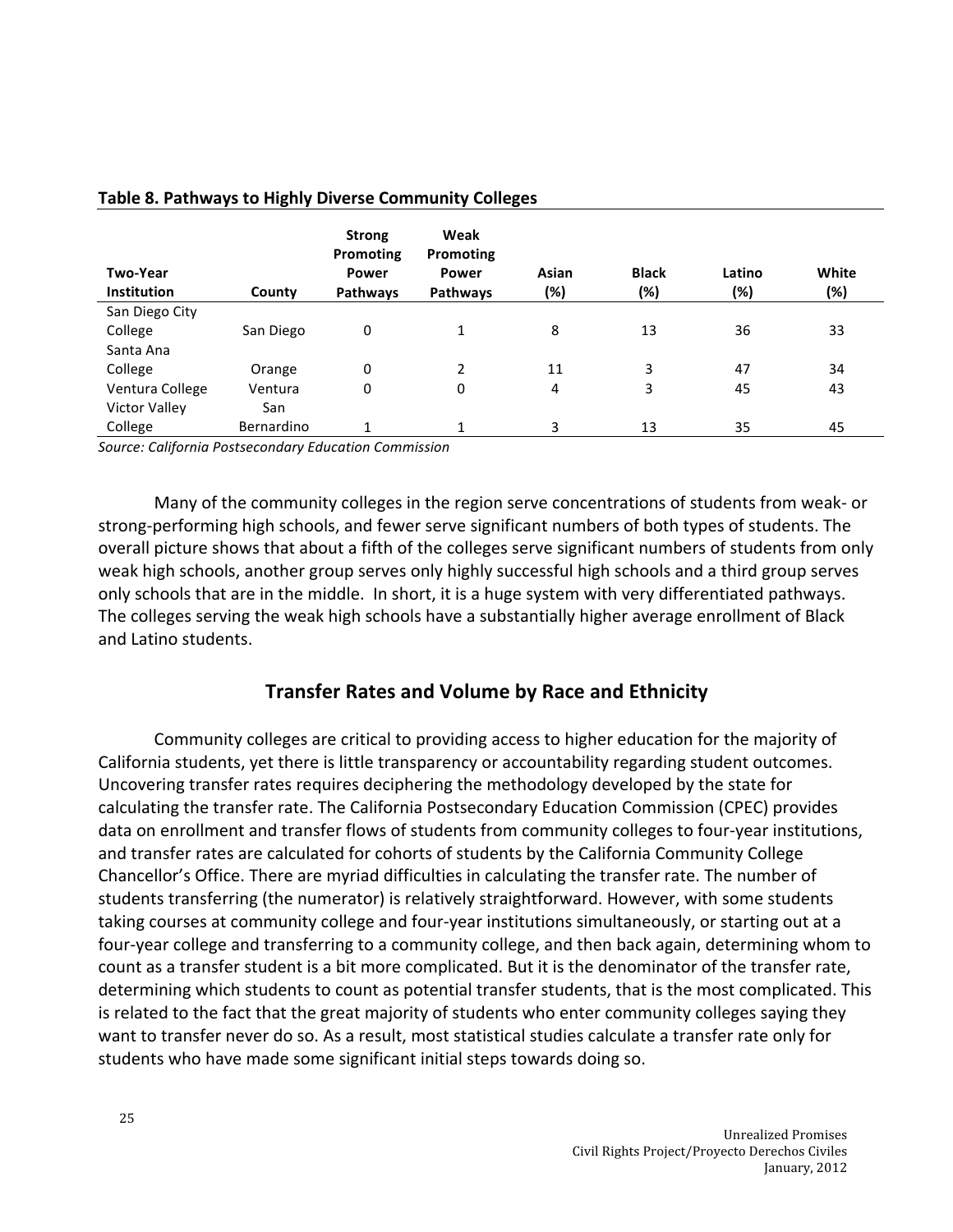Clifford Adelman, long-time federal data analyst, has developed a widely used approach. He suggests that only students who earned 10 college credits or more at the community college and then transferred and earned at least 10 credits at the four-year institution can be counted as part of the transfer population.<sup>38</sup> Importantly, this technique omits very large numbers of students who believe they are on the path to earn a B.A. when they enroll in community college, but who end up making no real
significant
progress.

California's reported transfer rates are calculated in a related way. The state tracks cohorts of first-time college freshmen who enrolled in a transfer level math or English course, enrolled in a minimum of 12 attempted units, and transferred within six years of initial enrollment. The state adjusts the rates for variables or factors considered outside the control of the colleges: the percentage of students 25 years or older, the bachelor degree attainment of the population, and the percentage 25 years or older in a college's service area.<sup>39</sup> California also provides a statewide Student Right-to-Know Rate,<sup>40</sup> which reports completion and transfer rates over a three-year period for cohorts of transfer-seeking first-time, full-time students. The average transfer rate in Southern California community colleges using the first method is 39%, while under the second method it is 17%.

The
California
Community
College
Chancellor's
Office
Transfer
Velocity
Project
provides transfer data for cohorts of students who began their studies at a California community college between 1997 and 2003. We rely on the Transfer Velocity report data here, using the six-year transfer rates, as it is the only transfer rate data readily available that can be disaggregated by race/ethnicity.

Some of the strongest transfer schools in the state are found in Southern California. Santa Monica City College, Pasadena City College and Orange Coast College consistently transfer the highest number of students to UC and CSU. Taken together, one-quarter of all community college students in the region transferring to a UC came from one of these three campuses, and almost one-eighth came from
Santa
Monica
College
alone.

#### *Transfer
Rates
by
County*

For the cohort of freshmen entering community college in 2003-04, an average of 38% transferred within six years. Table 9 lists the six-year transfer rates by race/ethnicity for each of the

<sup>&</sup>lt;sup>38</sup> C. Adelman, "Moving into Town-and Moving On: The Community College in the Lives of Traditional-Age Students" (Washington,
DC:
US
Department
of
Education,
2005)
202.

http://eric.ed.gov/ERICWebPortal/custom/portlets/recordDetails/detailmini.jsp?\_nfpb=true&\_&ERICExtSearch\_Se archValue 0=ED496111&ERICExtSearch SearchType 0=no&accno=ED496111 (accessed March 6, 2010) 39
California
Community
College
Chancellor's
Office, *Transfer
Rate
Study
of
California
Community
Colleges*(2005‐06 Report).

http://www.cccco.edu/ChancellorsOffice/Divisions/TechResearchInfo/ResearchandPlanning/ResearchReports/tab id/299/Default.aspx

<sup>&</sup>lt;sup>40</sup> According to the California Postsecondary Education Commission, "In compliance with Department of Education's Student Right-to-Know Act, all colleges and universities receiving Title IV funds are required to report various points of information to students, employees and prospective students. The Student Right-to-Know Act requires an institution that participates in any federal student financial assistance program to disclose information about graduation or completion rates to current and prospective students."

<sup>26</sup> http://www.cpec.ca.gov/CollegeGuide/InfoForStudents.asp
(accessed
March
6,
2010).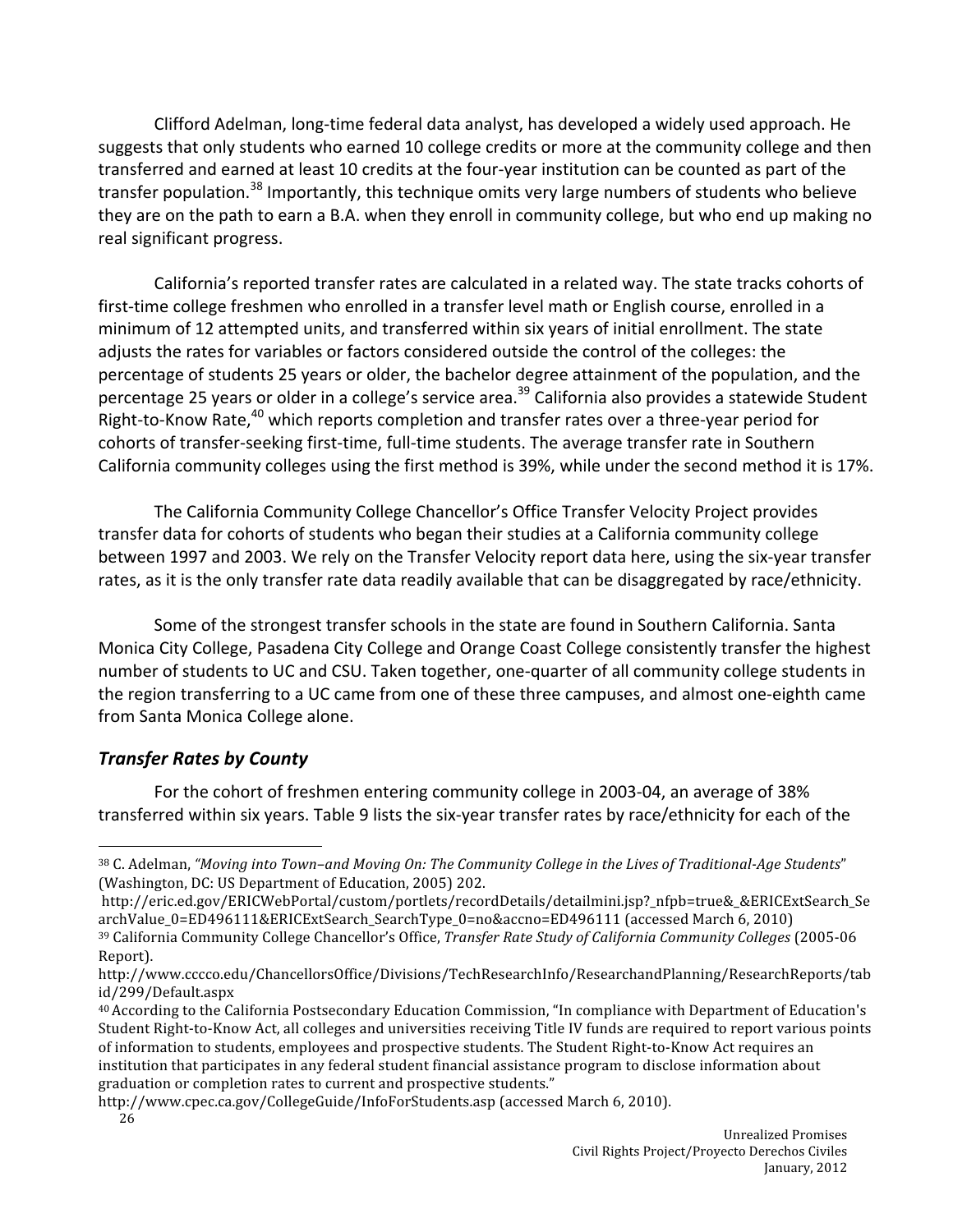counties in Southern California. By county, the transfer rate averages were highest in Orange County at 46%, and lowest in Riverside at 30%. Transfer rates for Black students by county ranged from a low of 27% in San Bernardino to a high of 39% in San Diego. Similarly, Latino transfer rates by county ranged from average (38%) in Ventura to well below average (2%) in San Bernardino. White and Asian students were more likely to transfer, except in Riverside and San Bernardino. The highest transfer rate for any single groups was 61% for Ventura County Asian students. San Bernardino County had the lowest average transfer rates for both Latino and Black students.

|                | <b>Black</b> | Asian | <b>Filipino</b> | Latino | <b>Islander</b> | White | <b>Total</b> |
|----------------|--------------|-------|-----------------|--------|-----------------|-------|--------------|
| County         | (%)          | (%)   | (%)             | (%)    | (%)             | (%)   | (%)          |
| Los Angeles    | 33           | 54    | 31              | 29     | 35              | 41    | 37           |
| Orange         | 34           | 57    | 32              | 37     | 33              | 45    | 46           |
| Riverside      | 36           | 35    | 22              | 27     | 16              | 32    | 30           |
| San Bernardino | 27           | 36    | 28              | 26     | 30              | 34    | 32           |
| San Diego      | 39           | 51    | 40              | 34     | 27              | 42    | 40           |
| Ventura        | 37           | 61    | 37              | 38     | 47              | 42    | 41           |

#### Table 9, Six-Year Transfer Rates by County and Race/Ethnicity, 2003-04 Cohort

*Source:
California
Community
College
Chancellor's
Office
Transfer
Velocity
Report*

#### *Highest
and
Lowest
Transfer
Rates
in
the
Region*

Without exception, the community colleges with the highest overall transfer rates are majority white and Asian (see Table 10). However, even in these institutions with relatively high transfer rates, Black and Latino students transfer much less frequently. Los Angeles County's 21 community colleges are among the highest- and lowest-performing in the state. Los Angeles Southwest and Los Angeles Trade-Technical College transferred fewer than 10 students each to a UC in 2008-09, while Santa Monica College occupied the other extreme. Orange County has nine colleges with some of the highest transfers to CSU and UC. The strongest schools in Orange County include Orange Coast College and Saddleback College, which transfer large numbers of students to CSU. Riverside County has just four community colleges, with Riverside City College as its strongest transfer school. San Bernardino has six community colleges and all have relatively low transfer rates to both UC and CSU. In San Diego, San Diego Mesa College and Palomar College send large numbers of students to CSU and UC.

The community colleges in the region with the largest number of transfer students each year are listed in Table 11. Santa Monica College leads the region in the number of student transfers, with close to 2,000 students transferring each year. The majority of Santa Monica College transfer students went to UCLA in 2008, a very highly selective campus, followed closely by Cal State Northridge. The following table shows the transfer destinations and volume for the top five transferring
institutions
in
the
region.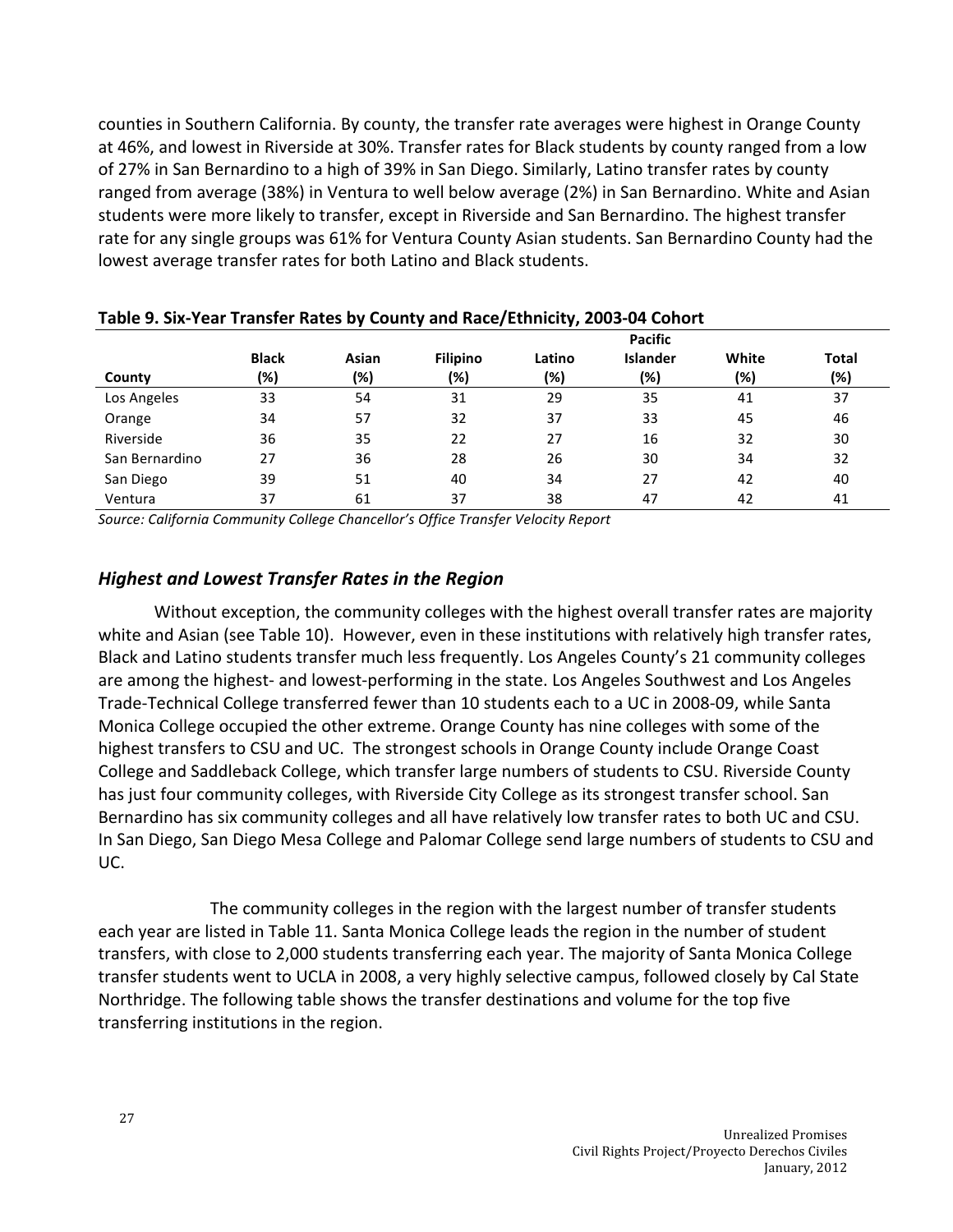| Table ID. Six-Teal Transfer Kates for 2005-04 Conort, Opper Quartile of Schools in the Keglon |             |       |              |                 |        |       |              |                 |
|-----------------------------------------------------------------------------------------------|-------------|-------|--------------|-----------------|--------|-------|--------------|-----------------|
| <b>Two-Year</b>                                                                               |             | Asian | <b>Black</b> | <b>Filipino</b> | Latino | White | <b>Total</b> | Racial          |
| <b>Institution</b>                                                                            | County      | (%)   | (%)          | $(\%)$          | (%)    | (%)   | (%)          | <b>Majority</b> |
| Santa Monica                                                                                  |             |       |              |                 |        |       |              |                 |
| College                                                                                       | Los Angeles | 68    | 46           | 47              | 41     | 64    | 58           | White/Asian     |
| Irvine Valley College                                                                         | Orange      | 62    | 48           | 35              | 44     | 55    | 55           | White           |
| Moorpark College                                                                              | Ventura     | 62    | 39           | 33              | 47     | 54    | 53           | White           |
| Glendale                                                                                      |             |       |              |                 |        |       |              |                 |
| <b>Community College</b>                                                                      | Los Angeles | 62    | 31           | 25              | 32     | 57    | 50           | White           |
| Coastline                                                                                     |             |       |              |                 |        |       |              |                 |
| <b>Community College</b>                                                                      | Orange      | 64    | 29           | 0               | 39     | 37    | 49           | White/Asian     |
| Saddleback College                                                                            | Orange      | 58    | 51           | 35              | 38     | 51    | 49           | White           |
| Santiago Canyon                                                                               |             |       |              |                 |        |       |              |                 |
| College                                                                                       | Orange      | 54    | 0            | 48              | 44     | 50    | 49           | White/Asian     |
| Orange Coast                                                                                  |             |       |              |                 |        |       |              |                 |
| College                                                                                       | Orange      | 57    | 30           | 40              | 37     | 49    | 48           | White/Asian     |
| San Diego Mesa                                                                                |             |       |              |                 |        |       |              |                 |
| College                                                                                       | San Diego   | 56    | 46           | 44              | 41     | 50    | 48           | White/Asian     |
| <b>Fullerton College</b>                                                                      | Orange      | 64    | 43           | 44              | 38     | 48    | 47           | White/Asian     |
| Pasadena City                                                                                 |             |       |              |                 |        |       |              |                 |
| College                                                                                       | Los Angeles | 61    | 36           | 38              | 31     | 50    | 47           | White/Asian     |
| Pierce College                                                                                | Los Angeles | 51    | 31           | 40              | 32     | 50    | 45           | White/Asian     |
| San Diego Miramar                                                                             |             |       |              |                 |        |       |              |                 |
| College                                                                                       | San Diego   | 55    | 41           | 43              | 42     | 42    | 45           | White/Asian     |
|                                                                                               | Average     | 60    | 36           | 36              | 39     | 51    | 49           |                 |

#### Table 10. Six-Vear Transfer Rates for 2003-04 Cohort, Upper Quartile of Schools in the Region

*Source:
California
Community
College
Chancellor's
Office
Transfer
Velocity
Report*

#### **Table
11.
Southern
California
Community
Colleges
with
Largest
Number
of
Transfer
Students,
2008**

|             |                   |                  |                          | 6-Year               |             |
|-------------|-------------------|------------------|--------------------------|----------------------|-------------|
|             | <b>Total</b>      | <b>Transfers</b> | <b>Largest Receiving</b> | <b>Transfer Rate</b> | Racial      |
| County      | <b>Enrollment</b> | to UC & CSU      | <b>Institutions</b>      | (%)                  | Majority    |
|             |                   |                  | <b>UCLA (516)</b>        | 58                   | White/Asian |
|             |                   | UC (919)         | CSU-Northridge           |                      |             |
|             | 54,878            | CSU (1,011)      | (510)                    |                      |             |
|             |                   |                  | <b>UCLA (235)</b>        | 48                   | White/Asian |
|             |                   | <b>UC (555)</b>  | CSU-Fullerton            |                      |             |
| Orange      | 34,790            | CSU (1,303)      | (602)                    |                      |             |
|             |                   | <b>UC (565)</b>  | <b>UCLA (206)</b>        | 47                   | White/Asian |
| Los Angeles | 45,324            | CSU (1,222)      | <b>CSULA (500)</b>       |                      |             |
|             |                   |                  | <b>UCLA (90)</b>         | 40                   | <b>URM</b>  |
|             |                   | <b>UC (332)</b>  | Cal Poly Pomona          |                      |             |
| Los Angeles | 69,627            | CSU (1,258)      | (471)                    |                      |             |
|             |                   |                  | <b>UCLA (113)</b>        | 35                   | <b>URM</b>  |
|             |                   | UC (296)         | CSU-Dominguez            |                      |             |
| Los Angeles | 41,700            | CSU (1,031)      | Hills (385)              |                      |             |
|             | Los Angeles       |                  |                          |                      |             |

*Source:
2008
California
Postsecondary
Education
Commission,
Higher
Education
Data*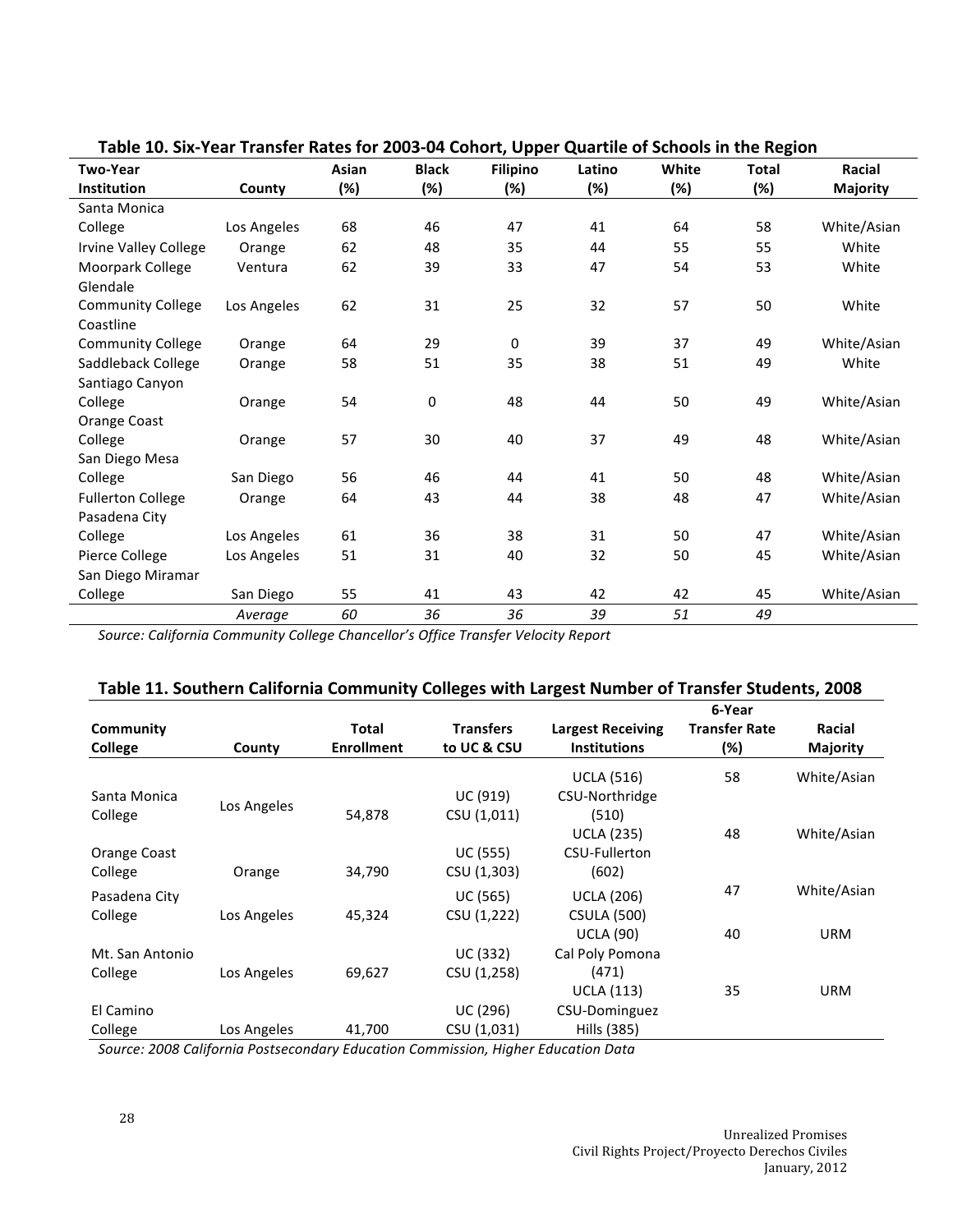The community colleges with the lowest number of transfer students are listed in Table 12. With respect to institutions transferring small numbers of students, Palo Verde Community College transferred the fewest; only 12 students transferred to a UC/CSU in 2008. The highest transfer colleges seem to be concentrated in Los Angeles on the west side and just north of the city (with the exception of El Camino College). Colleges transferring the smallest numbers of students are concentrated in counties directly south and east of Los Angeles and tend to have a smaller total enrollment.

|                |                |                   |                     |                          | 6-Year               |              |
|----------------|----------------|-------------------|---------------------|--------------------------|----------------------|--------------|
| Community      |                | <b>Total</b>      | <b>Transfers to</b> | <b>Largest Receiving</b> | <b>Transfer Rate</b> | Racial       |
| College        | County         | <b>Enrollment</b> | UC&CSU              | <b>Institutions</b>      | (%)                  | Majority     |
| Palo Verde     |                |                   |                     |                          |                      |              |
| Community      |                |                   |                     | UC-Santa Cruz (1)        |                      |              |
| College        |                |                   | UC <sub>1</sub>     | CSU-San                  |                      |              |
|                | Riverside      | 6,290             | <b>CSU 11</b>       | Bernardino (8)           | 16                   | White        |
| Copper         |                |                   |                     |                          |                      |              |
| Mountain       |                |                   |                     | UC-Riverside (3)         |                      |              |
| Community      |                |                   | UC <sub>8</sub>     | CSU-San                  |                      |              |
| College        | San Bernardino | 3,330             | <b>CSU 41</b>       | Bernardino (18)          | 15                   | White        |
| <b>Barstow</b> |                |                   |                     | UC-Riverside (4)         |                      |              |
| Community      |                |                   | <b>UC 7</b>         | CSU-San                  |                      |              |
| College        | San Bernardino | 6,310             | <b>CSU 44</b>       | Bernardino (22)          | 34                   | White/Asian  |
| Compton        |                |                   |                     |                          |                      |              |
| Community      |                |                   | UC <sub>0</sub>     | CSU-Dominguez            |                      |              |
| College        | Los Angeles    | 10,060            | <b>CSU 84</b>       | Hills $(62)$             | 19                   | <b>Black</b> |
| Coastline      |                |                   |                     |                          |                      |              |
| Community      |                |                   | <b>UC 10</b>        | UC-Irvine (5)            |                      |              |
| College        | Orange         | 22,768            | <b>CSU 105</b>      | CSU-Fullerton (69)       | 49                   | White/Asian  |

### Table 12, Southern California Community Colleges with Lowest Number of Transfer Students, 2008

*Source:
2008
California
Postsecondary
Education
Commission,
Higher
Education
Data*

Very low transfer rate colleges for the 2003-04 cohort were found in all areas except Orange County. The institutions with the lowest transfer rates in the region are listed in Table 13. The absolute lowest transfer rates were at some of the smallest institutions in the region, but East Los Angeles College, which is one of the largest community colleges in the region, made the list of the least
successful.

#### *Black
and
Latino
Transfer
Trends*

Almost all of the 51 community colleges in the region had Latino transfer rates lower than the overall transfer rate (for a complete and detailed list of transfer patters for Black and Latino students please see Tables 19-22 in Appendix). <sup>41</sup> On average, the Latino transfer rate was 31%, seven percentage points below the regional average of 38%. Somewhat surprisingly, Santa Monica College, which has the highest six-year transfer rate for the 2003 cohort at 58%, has the one of the greatest

<sup>&</sup>lt;sup>41</sup> All transfer rate data in this report are six-year transfer rates from the Transfer Velocity report, available from the California
Community
Colleges
Chancellor's
Office
at
http://webprod.cccco.edu/datamarttrans/dmtrnsstucsel.aspx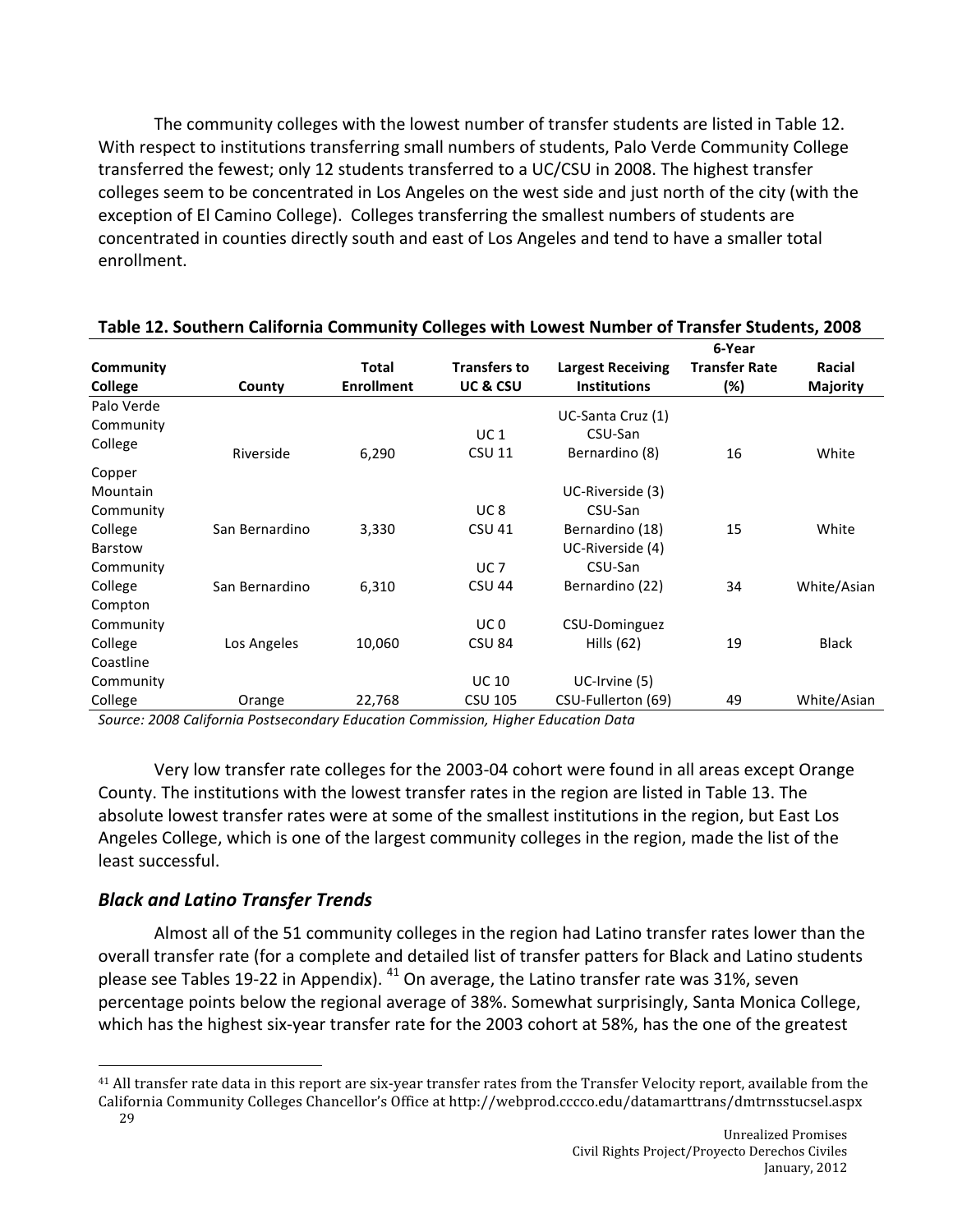disparities, with the Latino transfer rate 17 points lower than the overall transfer rate. Mt. San Jacinto was a notable exception as being the only community college in the upper quartile of Latino transfer rates and having a Latino transfer rate on par with the overall transfer rate.

Table 14 lists the institutions with Latino transfer rates in the upper quartile of the region, listed in descending order according to the Latino transfer rate for the 2003-04 cohort. Taken together, the Latino transfer rate across this group of schools was about the same as the overall state average at almost 40%. On average, 115 students from each of these schools transferred within six years.

| יטווטידט<br><b>Two-Year</b> |             |           | Asian | <b>Filipino</b> |            |           | <b>Total</b> | Racial                |
|-----------------------------|-------------|-----------|-------|-----------------|------------|-----------|--------------|-----------------------|
| Institution                 | County      | Black (%) | (%)   | (%)             | Latino (%) | White (%) | (%)          | <b>Majority</b>       |
| Copper Mountain             | San         |           |       |                 |            |           |              |                       |
| College                     | Bernardino  | 5         | 0     | 0               | 14         | 17        | 15           | White                 |
| Palo Verde                  | Riverside   |           |       |                 |            |           |              |                       |
| College                     |             | 19        | 20    | $\mathbf 0$     | 14         | 18        | 16           | White                 |
| Compton                     | Los Angeles |           |       |                 |            |           |              |                       |
| Community                   |             |           |       |                 |            |           |              | Intensely             |
| College                     |             | 17        | 33    | 0               | 19         | $\pmb{0}$ | 19           | Segregated            |
| Los Angeles                 | Los Angeles |           |       |                 |            |           |              |                       |
| Southwest                   |             |           |       |                 |            |           |              | Intensely             |
| College                     |             | 28        | 67    |                 | 28         | 100       | 29           | Segregated            |
| Los Angeles                 | Los Angeles |           |       |                 |            |           |              |                       |
| Trade-Technical             |             |           |       |                 |            |           |              | Intensely             |
| College                     |             | 32        | 49    | 25              | 27         | 10        | 29           | Segregated            |
| Rio Hondo College           | Los Angeles | 28        | 50    | 40              | 24         | 27        | 29           | <b>URM</b>            |
| College Of The              | Riverside   |           |       |                 |            |           |              |                       |
| Desert                      |             | 52        | 32    | 23              | 28         | 33        | 30           | <b>URM</b>            |
| <b>Oxnard College</b>       | Ventura     | 33        | 65    | 35              | 27         | 31        | 30           | <b>URM</b>            |
| Southwestern                | San Diego   |           |       |                 |            |           |              |                       |
| College                     |             | 32        | 55    | 42              | 28         | 36        | 32           | <b>URM</b>            |
| Cerritos College            | Los Angeles | 25        | 57    | 30              | 27         | 28        | 32           | <b>URM</b>            |
| East Los Angeles            | Los Angeles |           |       |                 |            |           |              | Intensely             |
| College                     |             | 28        | 47    | 33              | 26         | 39        | 32           | Segregated            |
| <b>Victor Valley</b>        | San         |           |       |                 |            |           |              |                       |
| College                     | Bernardino  | 33        | 35    | 25              | 26         | 36        | 33           | <b>Highly Diverse</b> |
| Los Angeles City            | Los Angeles |           |       |                 |            |           |              |                       |
| College                     |             | 25        | 48    | 33              | 25         | 36        | 33           | <b>URM</b>            |
|                             | Average     | 27        | 43    | 24              | 24         | 32        | 28           |                       |

Table 13. Southern California Community Colleges with Lowest Overall 6-Year Transfer Rates, 2003-**04
Cohort**

In 2009, 9,370 Latino students transferred to a CSU or UC from one of the community colleges in the region. Eighty-three percent transferred to a CSU. Los Angeles community colleges transferred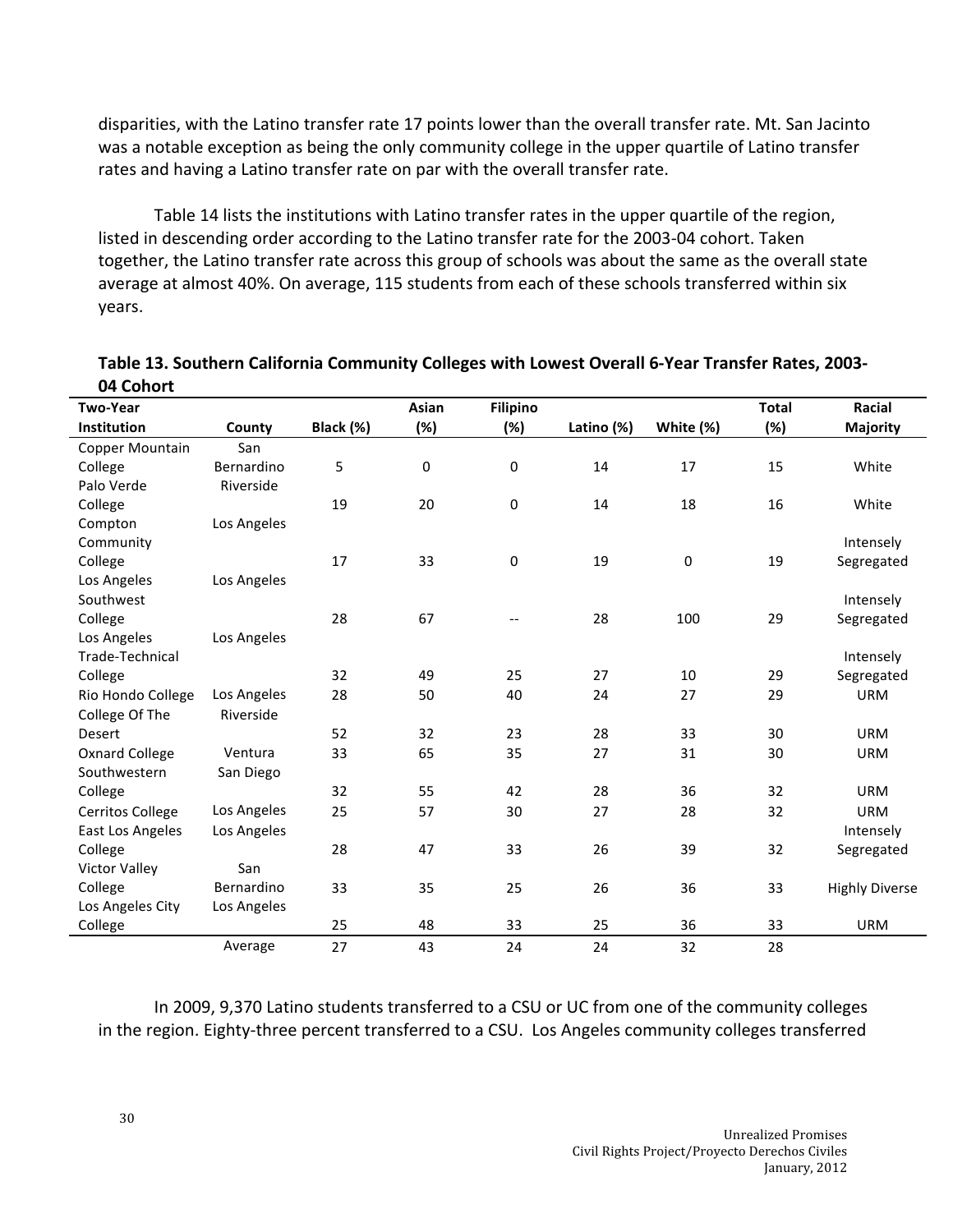the greatest numbers of Latinos to a CSU, with East Los Angeles College, Mt. San Antonio College, and Cerritos College each transferring upwards of 400 students.<sup>42</sup>

|                                    |                                                     | <b>Number of</b>    |                                    |                      |
|------------------------------------|-----------------------------------------------------|---------------------|------------------------------------|----------------------|
|                                    |                                                     | Latino              | Latino                             | Overall              |
|                                    |                                                     | <b>Students</b>     | <b>Transfer Rate</b>               | <b>Transfer Rate</b> |
| <b>Two-Year Institution</b>        | County                                              | <b>Transferring</b> | (%)                                | (%)                  |
| Moorpark College                   | Ventura                                             | 112                 | 47                                 | 53                   |
| Santiago Canyon College            | Orange                                              | 118                 | 44                                 | 49                   |
| Irvine Valley College              | Orange                                              | 47                  | 44                                 | 55                   |
| San Diego Miramar College          | San Diego                                           | 35                  | 42                                 | 45                   |
| San Diego Mesa College             | San Diego                                           | 121                 | 41                                 | 48                   |
| Santa Monica College               | Los Angeles                                         | 191                 | 41                                 | 58                   |
| Ventura College                    | Ventura                                             | 154                 | 39                                 | 40                   |
| $\sim$ $\sim$ $\sim$ $\sim$ $\sim$ | $\mathbf{a}$ $\mathbf{a}$ $\mathbf{b}$ $\mathbf{c}$ |                     | $\sim$ $\sim$ $\sim$ $\sim$ $\sim$ |                      |

| Table 14. Highest Six-Year Transfer Rates for Latinos from the 2003-04 Cohort |  |
|-------------------------------------------------------------------------------|--|
|-------------------------------------------------------------------------------|--|

*Source:
California
Community
College
Chancellor's
Office
Transfer
Velocity
Report*

The six-year transfer rate for Black students in the 2003-04 cohort was 34%, higher than that of Latinos, but lower than the overall average in the region. Black student transfer rates ranged from 0% at Santiago Canyon College (table 18) to a high of 52% at the College of the Desert (table 15). In contrast to Latino students, there were several institutions in which the six-year transfer rates for Black students were higher than the overall transfer rate (table 15). Seventeen of the community colleges in the region had a Black student transfer rate that was the same (4) or better than the overall transfer rate (13). Almost half of these institutions (8) were also in the upper quartile of Black student transfer rates, presented in the following table. Table 15 listed the institutions in the region with the highest transfer rates for Black students.

#### **Two‐Year
Institution County Number
of Black Students Transferring Black
Transfer Rate
(%) Overall Transfer
Rate (%) Ranking
in Number
of Black Transfers** College
Of
The
Desert Riverside 16 52 30 33 Saddleback College Corange 22 51 49 26 Irvine
Valley
College Orange 11 48 55 38 Los
Angeles
Valley
College Los
Angeles 32 48 42 19 Citrus
College Los
Angeles 23 47 40 23 San Diego Mesa College San Diego 56 56 46 48 9 9 Santa Monica College Los Angeles 86 46 58 58 4 Palomar
College San
Diego 34 46 42 18 Mt. San Antonio College Los Angeles 61 44 40 8 Fullerton College **Communication** Corange **22** 43 47 24 Cuyamaca
College San
Diego 21 42 36 27 San
Diego
Miramar
College San
Diego 67 41 45 35

#### **Table
15.
Highest
Six‐Year
Transfer
Rates
for
Black
Students,
2003‐04
Cohort**

31 42
California
Postsecondary
Education
Commission, *Enrollment—FullYear
Transfers
to
Public
Institutions* (2009).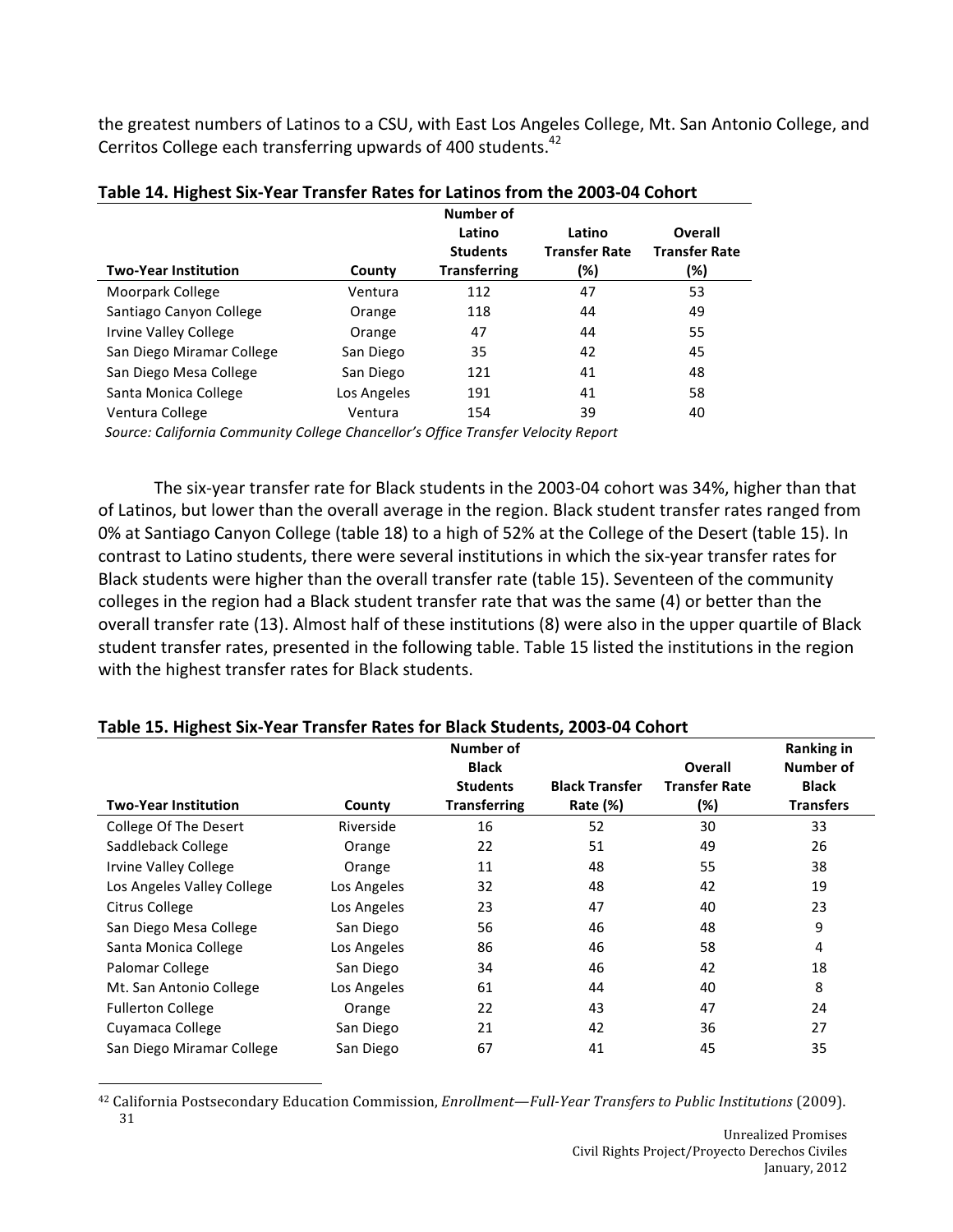| College of the Canyons   | Los Angeles |  |  |
|--------------------------|-------------|--|--|
| West Los Angeles College | Los Angeles |  |  |
| $  -$                    | $ -$        |  |  |

*Source:
California
Community
College
Chancellor's
Office
Transfer
Velocity
Report*

Several of the community colleges in the region that are in the upper quartile for the overall transfer rate have large discrepancies between the transfer rates by race, and actually have much lower transfer rates for Black and Latino students. Table 16 includes the institutions in the region with discrepancies of more than 10 percentage points between Black and Latino transfer rates compared to the overall average. Since Black and Latino students are included in the calculation of the overall transfer
rate,
the
gap
between
Black
and
Latino
students
and
Asian
and
white
students
is
greater
still. All
but
one
of
these
community
colleges
is
majority
white/Asian.

|                                    |                | <b>Black</b>    | Latino          | Overall         |                 |
|------------------------------------|----------------|-----------------|-----------------|-----------------|-----------------|
|                                    |                | <b>Transfer</b> | <b>Transfer</b> | <b>Transfer</b> | Racial          |
| <b>Two-Year Institution</b>        | County         | Rate $(\%)$     | Rate $(\%)$     | Rate $(\%)$     | <b>Majority</b> |
| <b>Glendale Community College</b>  | Los Angeles    | 31              | 32              | 50              | White           |
| <b>Coastline Community College</b> | Orange         | 29              | 39              | 49              | White/Asian     |
| Orange Coast College               | Orange         | 30              | 37              | 48              | White/Asian     |
| Santa Monica College               | Los Angeles    | 46              | 41              | 58              | White/Asian     |
| Pierce College                     | Los Angeles    | 31              | 32              | 45              | White/Asian     |
| Los Angeles Harbor College         | Los Angeles    | 29              | 26              | 41              | <b>URM</b>      |
| Pasadena City College              | Los Angeles    | 36              | 31              | 47              | White/Asian     |
| <b>Crafton Hills College</b>       | San Bernardino | 25              | 26              | 38              | White           |

#### **Table
16.
Institutions
with
Greatest
Transfer
Rate
Discrepancies
by
Race**

*Source:
California
Community
College
Chancellor's
Office
Transfer
Velocity
Report*

The average transfer rate for Asian students in the region was 51%, well over the regional average, while for white students it was 41%. Native American, Filipino, and Pacific Islander transfer rates were similar to those of Latinos at 31-32%.<sup>43</sup> Included in this group of institutions, with the greatest transfer rate discrepancies by race, are some of the institutions serving the most students: Pasadena City College had the largest cohort in 2003-4, and Orange Coast College and Santa Monica College both had cohorts that were much larger that the regional average. These large discrepancies impact particularly large numbers of students. These discrepancies require further investigation but do not, of course, show that they are caused by the community colleges, since all groups do not come to college with equal preparation. Even being far below the average transfer rate in the strongest colleges, students of color are much more likely to transfer from these institutions than from lowtransfer
colleges.

Most institutions in the bottom quartile for Latino six-year transfer rates are also in the bottom quartile for overall transfer rates. Table 17 lists the institutions in the region with the lowest transfer rates for Latino students. In this group, the transfer rates range from a low of 14% to a high of

32

<sup>&</sup>lt;sup>43</sup> Native American, Filipino, and Pacific Islander transfer rates for the most part are not included in this report due to space limitations. These date are available upon request from the authors, and also accessible via the Transfer Velocity
Project
at
http://webprod.cccco.edu/datamarttrans/dmtrnsstucsel.aspx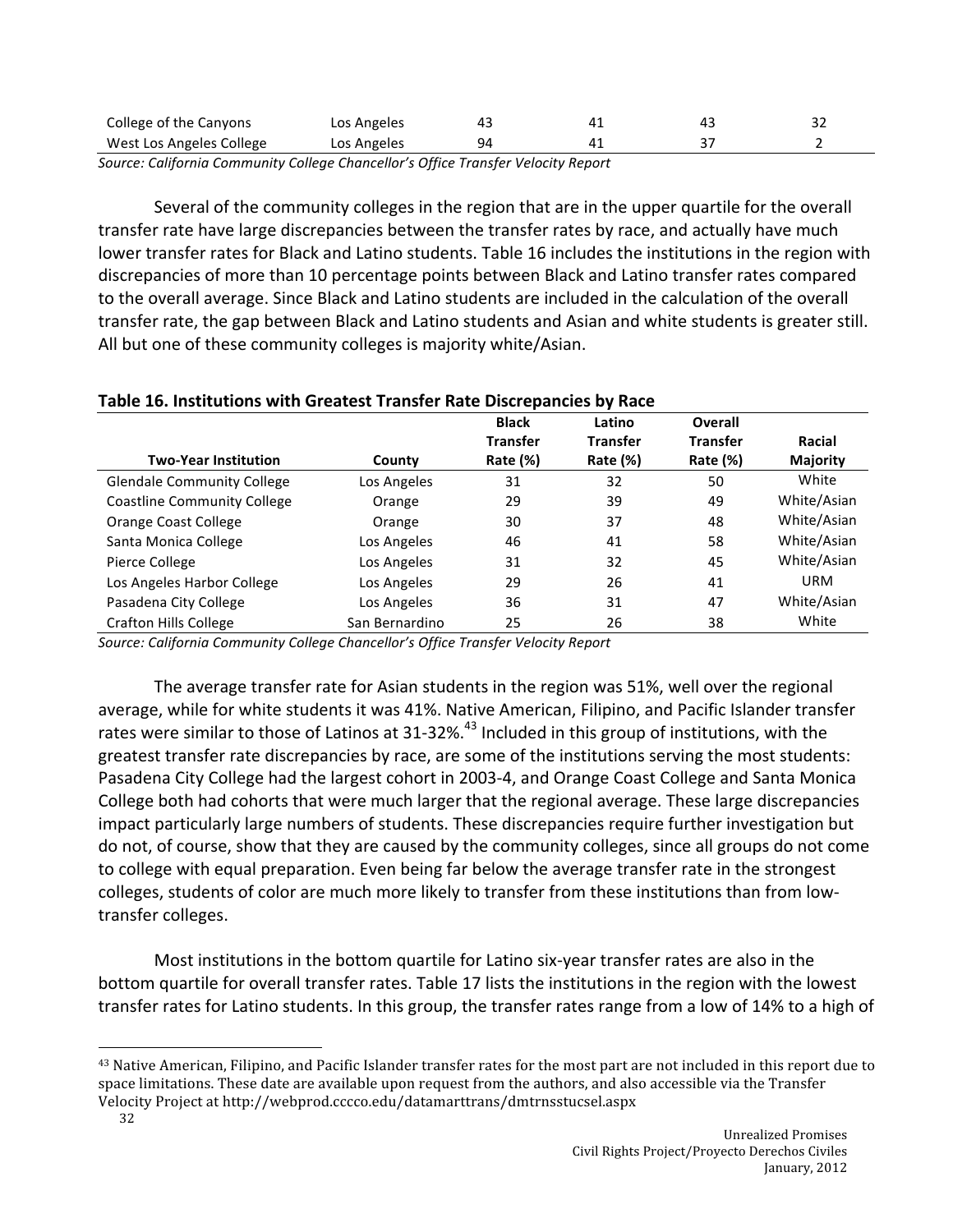27%. Interestingly, among these low-transferring institutions are some of the institutions that are actually transferring the greatest raw numbers of Latino students relative to the region. East Los Angeles College, Cerritos College, Rio Hondo, Chaffey College, El Camino College, and Oxnard College all transferred more Latino students than the regional average. That means, of course, that they had large Latino enrollments and very high proportions of Latino students who failed to transfer. Los Angeles County community colleges have the majority of the colleges with the lowest Latino transfer rates. Indeed, half of the community colleges in Los Angeles County are in the bottom quartile. All but one of the six community colleges in San Bernardino are in the bottom quartile as well (San Bernardino
Valley
College
is
the
exception).

|                                  |                |                     |                      |                      | <b>Ranking in</b> |
|----------------------------------|----------------|---------------------|----------------------|----------------------|-------------------|
|                                  |                | Number of           | Latino               | Overall              | Number of         |
|                                  |                | Latinos             | <b>Transfer Rate</b> | <b>Transfer Rate</b> | Latino            |
| <b>Two-Year Institution</b>      | County         | <b>Transferring</b> | (%)                  | (%)                  | <b>Transfers</b>  |
| <b>Copper Mountain College</b>   | San Bernardino | 5                   | 14                   | 15                   | 51                |
| Palo Verde College               | Riverside      | 8                   | 14                   | 16                   | 50                |
| <b>Compton Community</b>         |                |                     |                      |                      |                   |
| College                          | Los Angeles    | 41                  | 19                   | 19                   | 44                |
| El Camino College                | Los Angeles    | 172                 | 24                   | 35                   | 12                |
| Rio Hondo College                | Los Angeles    | 199                 | 24                   | 29                   | 8                 |
| Los Angeles City College         | Los Angeles    | 97                  | 25                   | 33                   | 30                |
| <b>Crafton Hills College</b>     | San Bernardino | 36                  | 26                   | 38                   | 45                |
| East Los Angeles College         | Los Angeles    | 309                 | 26                   | 32                   | 3                 |
| Los Angeles Harbor College       | Los Angeles    | 76                  | 26                   | 41                   | 37                |
| Victor Valley College            | San Bernardino | 54                  | 26                   | 33                   | 39                |
| Cerritos College                 | Los Angeles    | 245                 | 27                   | 32                   | 5                 |
| <b>Chaffey Community College</b> | San Bernardino | 186                 | 27                   | 34                   | 10                |
| Los Angeles Trade-Technical      |                |                     |                      |                      |                   |
| College                          | Los Angeles    | 112                 | 27                   | 29                   | 26                |
| <b>Oxnard College</b>            | Ventura        | 133                 | 27                   | 30                   | 18                |
| <b>Barstow College</b>           | San Bernardino | 26                  | 27                   | 34                   | 47                |
| Antelope Valley College          | Los Angeles    | 88                  | 27                   | 34                   | 33                |
| West Los Angeles College         | Los Angeles    | 44                  | 27                   | 37                   | 43                |

#### **Table
17.
Lowest
Transfer
Rates
for
Latinos**

*Source:
California
Community
College
Chancellor's
Office
Transfer
Velocity
Report*

As with the bottom quartile transfer rate schools for Latinos, some of the institutions with relatively high transfer rates (Santiago Canyon College) actually have quite low transfer rates for Black students. Table 18 lists the institutions in the region with the lowest transfer rates for Black students. El Camino College, which transferred the greatest number of Black students in the 2003-04 cohort, also had one of the lowest transfer rates for Black students at 26%. Similarly, Los Angeles Southwest transferred a relatively higher number of Black students, the fifth highest in the region, but had a low overall and Black transfer rate. These were schools with large Black enrollments with high percentages
of
students
left
behind.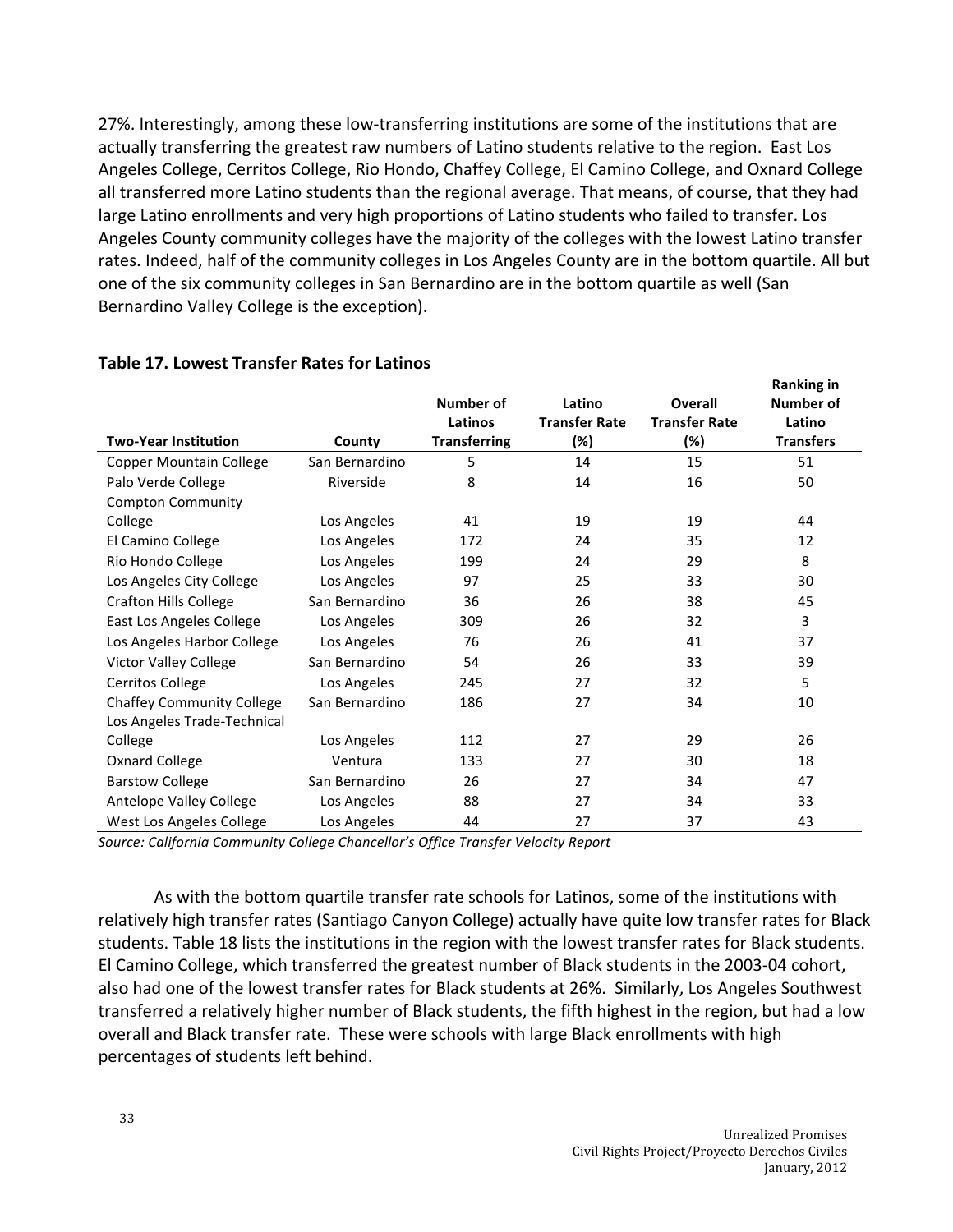|                                |                | <b>Number of</b><br><b>Black</b>                   |                       | <b>Overall</b>       | Ranking in<br><b>Number of</b> |
|--------------------------------|----------------|----------------------------------------------------|-----------------------|----------------------|--------------------------------|
|                                |                | <b>Students</b>                                    | <b>Black Transfer</b> | <b>Transfer Rate</b> | <b>Black</b>                   |
| <b>Two-Year Institution</b>    | County         | <b>Transferring</b>                                | Rate (%)              | (%)                  | <b>Transfers</b>               |
| Santiago Canyon College        | Orange         | $\Omega$                                           | 0                     | 49                   | 51                             |
| <b>Copper Mountain College</b> | San Bernardino | 1                                                  | 5                     | 15                   | 50                             |
| <b>Compton Community</b>       |                |                                                    |                       |                      |                                |
| College                        | Los Angeles    | 38                                                 | 17                    | 19                   | 14                             |
| Palo Verde College             | Riverside      | 5                                                  | 19                    | 16                   | 46                             |
| <b>Crafton Hills College</b>   | San Bernardino | 5                                                  | 25                    | 38                   | 44                             |
| Los Angeles City College       | Los Angeles    | 27                                                 | 25                    | 33                   | 21                             |
| <b>Cerritos College</b>        | Los Angeles    | 30                                                 | 25                    | 32                   | 20                             |
| El Camino College              | Los Angeles    | 98                                                 | 26                    | 35                   | 1                              |
| Santa Ana College              | Orange         | 6                                                  | 27                    | 35                   | 43                             |
| East Los Angeles College       | Los Angeles    |                                                    | 28                    | 32                   | 42                             |
| Rio Hondo College              | Los Angeles    | 5                                                  | 28                    | 29                   | 47                             |
| Los Angeles Southwest          |                |                                                    |                       |                      |                                |
| College                        | Los Angeles    | 71<br>$\sim$ $\sim$ $\sim$<br>$\sim$ $\sim$ $\sim$ | 28                    | 29                   | 5                              |

#### **Table
18.
Lowest
Transfer
Rates
for
Black
Students**

*Source:
California
Community
College
Chancellor's
Office
Transfer
Velocity
Report*

#### **Findings**

This
study
aimed
to
answer
two
questions
concerning
the
opportunities
Black
and
Latino students from segregated communities have in accessing an equitable education through the community college system. Here we summarize and discuss the findings as they relate to each of our research
questions.

#### Question #1: How does high school performance relate to the levels of racial and ethnic segregation in *receiving
institutions?*

We used the pathways from high schools with strong and weak promoting power as a measure of equitable access to the economic and social mobility afforded via the community college system. In order to determine patterns in student flows of high school students, we examined community colleges by their levels of segregation and compared the pathways from strong and weak high schools to community colleges that were either intensely segregated, majority underrepresented, highly diverse, majority white and Asian, or majority white. The data show that many of the community colleges in the region are serving large concentrations of students either from weak- or strongperforming high schools. Colleges serving large numbers of students from weak-promoting high schools have a substantially higher enrollment of Black and Latino students, while those that are majority white and/or Asian have large concentrations of students from some of the strongestperforming high schools in the region. In addition, many colleges are receiving students from both high- and low-performing high schools. Figure 6 summarizes the proportion of large pathways from strong- and weak-performing high schools to community colleges according the level of segregation in the
community
college.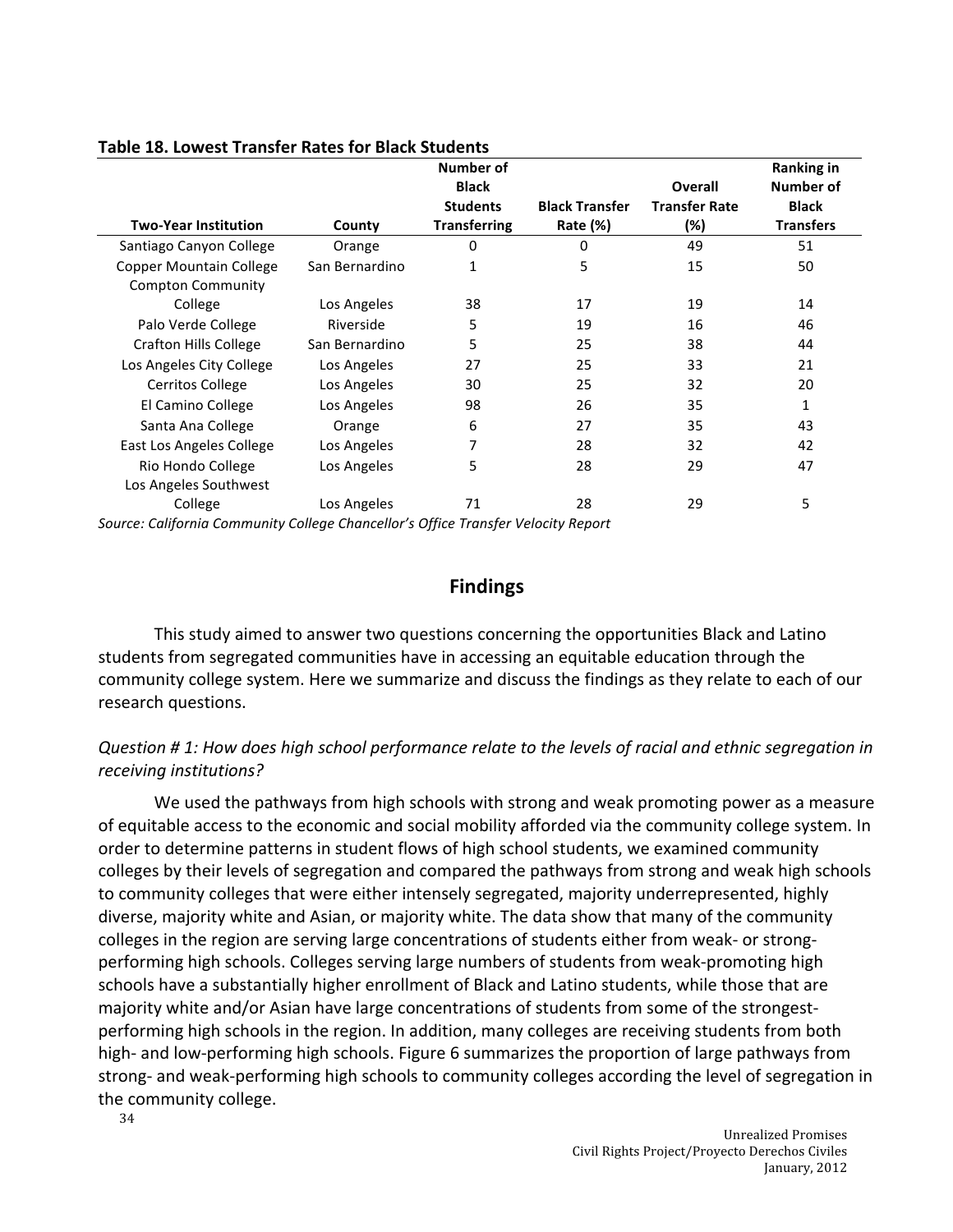All of the intensely segregated colleges are part of the Los Angeles community college district, and, with the exception of East Los Angeles College, none have large pathways from strong-promoting high schools. These are clearly institutions where students face cumulative isolation and unequal educational opportunity. Community colleges that have majority underrepresented minority student enrollment are comparatively more balanced in their pathways across the region, with 55% of the pathways
we
examined
coming
from
high
schools
with
weak‐promoting
power.
Conversely,
majority white and Asian colleges are also more balanced with 58% of the pathways we examined from strongpromoting high schools. Lastly, majority white colleges are strikingly different, with 86% of the pathways we examined from strong-promoting high schools. At the extremes of these categories is where we see the starkest differences in levels of segregation and educational opportunity. Students who live near and attend community colleges that are intensely segregated, or majority Black and Latino, typically are in colleges where a great number of fellow students come from weak-promoting high schools, whereas students from majority white and/or majority white/Asian colleges will encounter
students
coming
from
schools
with
high
promoting
power.
Students
from
weaker
high schools tend to have weaker academic preparation and require more remediation, and their colleges and their faculty tend to focus more on those needs.



Figure 5. Pathways from Low- and High-Performing High Schools by Level of Segregation

*Source:
California
Postsecondary
Education
Commission*

Question #2: How do transfer outcomes relate to the ethnic and racial composition of the community college? Specifically, which institutions in the region have the highest and lowest transfer rates for *Black
and
Latino
students?*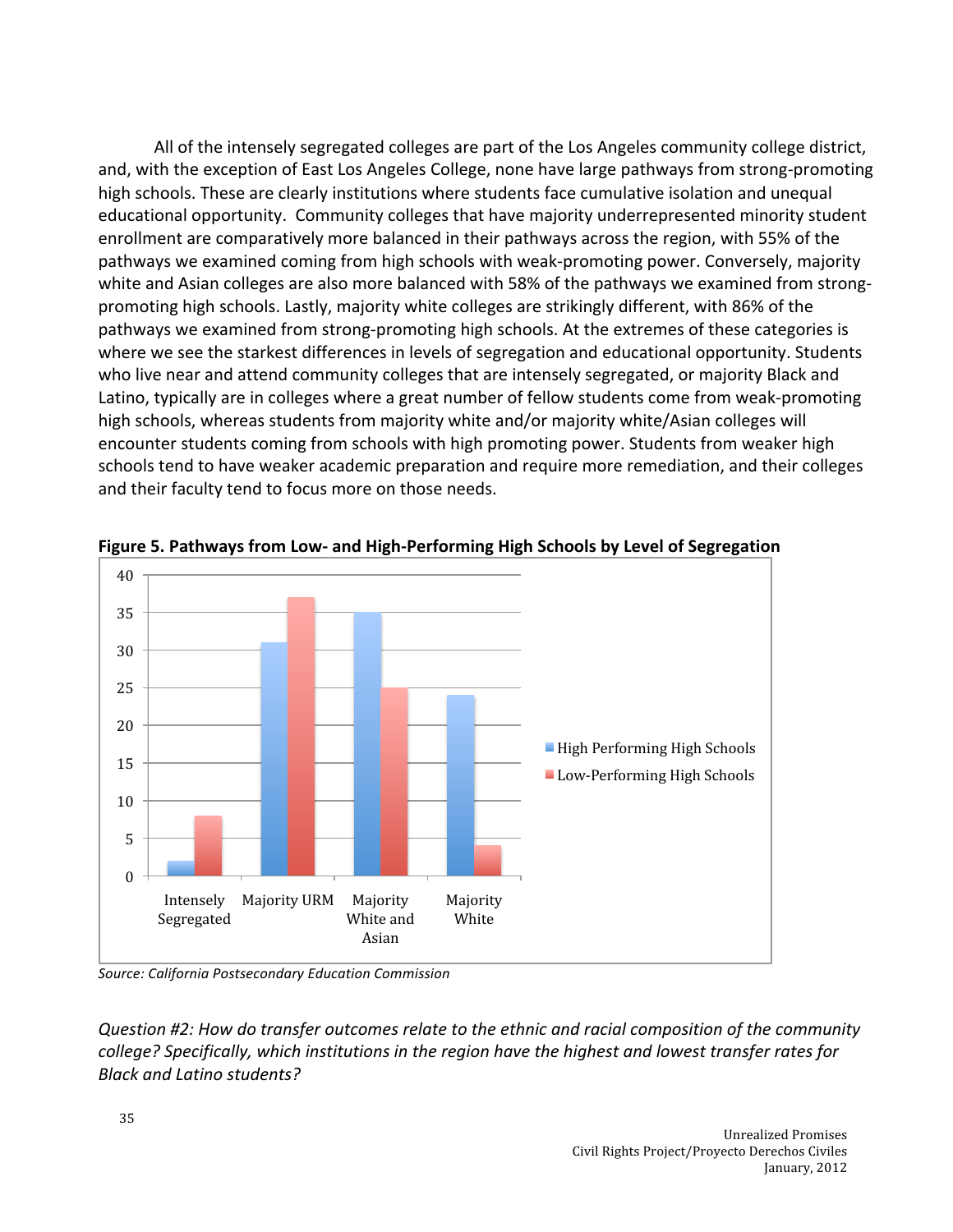We find a clear relationship between levels of segregation in community colleges and respective transfer rates. All of the community colleges in the upper quartile of transfer rates are majority white/Asian or majority white. Most of the colleges in the bottom quartile of transfer rates are majority underrepresented minority or intensely segregated (more than 90% minority). However, two of these schools (Palo Verde College and Copper Mountain) are majority white, and are located in low-income neighborhoods of Riverside and San Bernardino Counties. There are issues clearly needing further examination in some of the Inland Empire colleges, perhaps related to the relatively less affluent
and
less
educated
white
and
Asian
populations
in
those
counties.

Turning our attention to institutional discrepancies in transfer rates, we found large gaps in the number of Black and Latino students at some of the leading transfer colleges in the region. Thus, Black and Latino students at these high-transfer institutions are still less likely to transfer than white and Asian students from the same college—though more likely than their counterparts in the segregated institutions. In addition to needing to address the segregation across institutions, there is evidence of segregation within the institutions--often referred to as "second generation segregation."<sup>44</sup>

Some of the community colleges in the region serving some of the greatest numbers of Latino students, and able to transfer the greatest number of Latinos students each year, actually have some of the lowest overall transfer rates in the region. For example, East Los Angeles Community College has a 26% Latino transfer rate, one of the lowest Latino transfer rates in the region, yet transferred 309
students
(from
the
2003‐04
cohort),
which
was
the
third
highest
number
of
Latino
transfers
in
the region. Similarly, El Camino Community College had a low transfer rate for Black students (at 26%), but transferred more Black students than any other institution in the region. This tells us that community colleges that are serving some of the largest numbers of minority students, and consistently transferring more Black and Latino students across the region, have dismal overall transfer
rates
for
both
of
these
groups.

#### **Conclusion**

*"Now
is
the
time
to
build
a
firmer,
stronger
foundation
for
growth
that
will
not
only
withstand*  future economic storms, but one that helps us thrive and compete in a global economy. It's time to reform our community colleges so that they provide Americans of all ages a chance to learn the *skills
and
knowledge
necessary
to
compete
for
the
jobs
of
the
future."*

‐President
Barack
Obama

In July 2009, President Barack Obama outlined a plan to reform our nation's colleges in an address at Macomb Community College in Michigan. The President's American Graduation Initiative called for an additional five million community college graduates by 2020. To help achieve this goal, the president has called for \$12 billion dollars to increase graduation rates, improve facilities and develop new technology.<sup>45</sup> Unfortunately, the American Graduation Initiative funding was

<sup>&</sup>lt;sup>44</sup> R. A. Mickelson, "Subverting Swann: First-and Second-Generation Segregation in the Charlotte-Mecklenburg Schools," *American
Educational
Research
Journal*38,
no.
2
(2001):
215.

<sup>45</sup> M.
Shear
and
D.
De
Vise,
"Obama
Announces
Community
College
Plan," *The
Washington
Post* (July
2009) http://www.washingtonpost.com/wp‐dyn/content/article/2009/07/14/AR2009071400819.html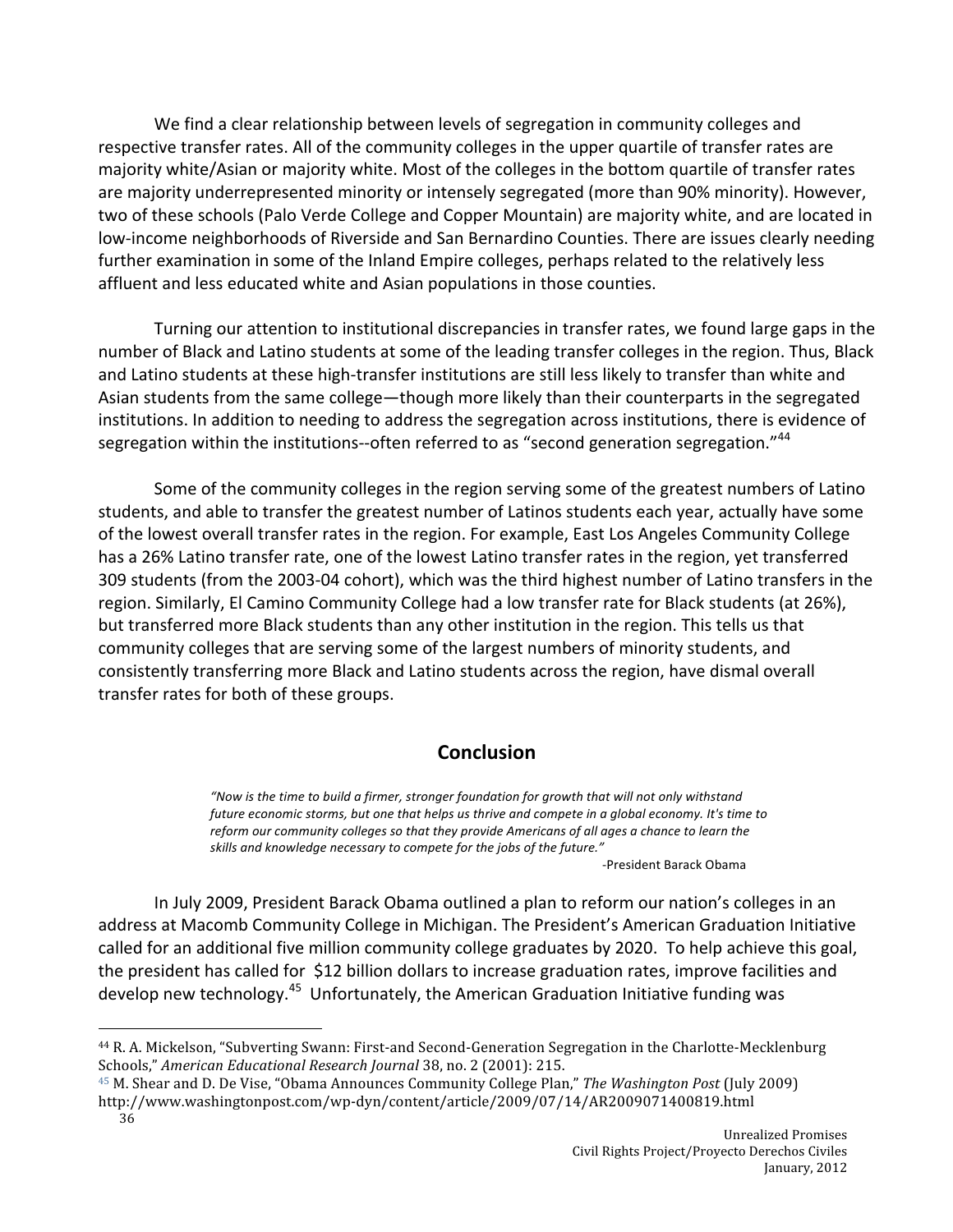significantly slashed by the time the Healthcare and Education Reconciliation Act was passed, but it is still regarded as landmark higher education legislation, particularly for community colleges. Community colleges will receive \$2 billion in support from the Community College and Career Training Initiative, which will help community colleges increase completion of degrees, certificates, and other industry-recognized credentials; more than \$3.5 billion is added in student financial assistance in the form of Pell Grants, \$1 billion in workforce training programs, and \$40 million in work study programs.<sup>46</sup> The Healthcare and Education Reconciliation Act also provides \$2.55 billion for Historically Black Colleges and Universities and other minority serving institutions, \$750 million in grants that states could apply for to bolster access and graduation rates and, most importantly, the initiation of the Federal Direct Loan program that removed the middlemen from student loan programs.
These
comprehensive
higher
education
reforms
are,
however,
not
unique
to
the
Obama Administration. During President Clinton's administration, there was also a significant push to recommit to higher education by increasing Pell grants and creating the HOPE and Lifetime Learning credits, which provided more opportunities for students to access a college education. One major difference in President Obama's initiative is an explicit commitment to supporting growth in our community colleges. In October of 2010, President Obama hosted the first-ever White House Summit on Community Colleges, highlighting the important and critical role community colleges play in developing our workforce, and reaffirming his goal of producing five million more degrees and certificates in the next 10 years, in which community colleges will play a significant role.

California is among the states where community college reforms have the potential to make a significant impact. By 2020 California will need one million new educated workers to meet the demands of our growing economy. If California is to prepare sufficient workers to meet the needs of the labor market, and to fulfill the promise of access, excellence and affordability set forth in the Master Plan, then there is no alternative but to improve transfer rates to four-year universities throughout
the
state
and
especially
in
Southern
California.

Systemic
problems,
increased
enrollment
and
decreased
funding
have
severely
compromised California's commitment to the community college system, as promised in the Master Plan for Higher Education. Now more than ever, we have to call into question the state's promise of access to higher education, especially for Black and Latino students whose major -- and sometimes only -- access point to a four-year university is through a local community college.

California has a highly selective and stratified higher education system that relies heavily on its community colleges to educate and transfer students to a four-year university. The reality is that for most students who live and attend schools in racially segregated communities, their opportunities and access to an equitable education are severely compromised. In the absence of real access to education,
inequalities
are
perpetuated.

There
are
severe
differences
in
access
and
opportunities
that
exist
across
our
region.
While
the 51
community
colleges
spread
across
several
districts
in
our
region
are
theoretically
preparing

<sup>46</sup>White
House
Summit
on
Community
Colleges, *Fact
Sheet*

<sup>37</sup> http://www.whitehouse.gov/sites/default/files/White\_House\_Summit\_on\_Community\_Colleges\_Fact\_Sheet.pdf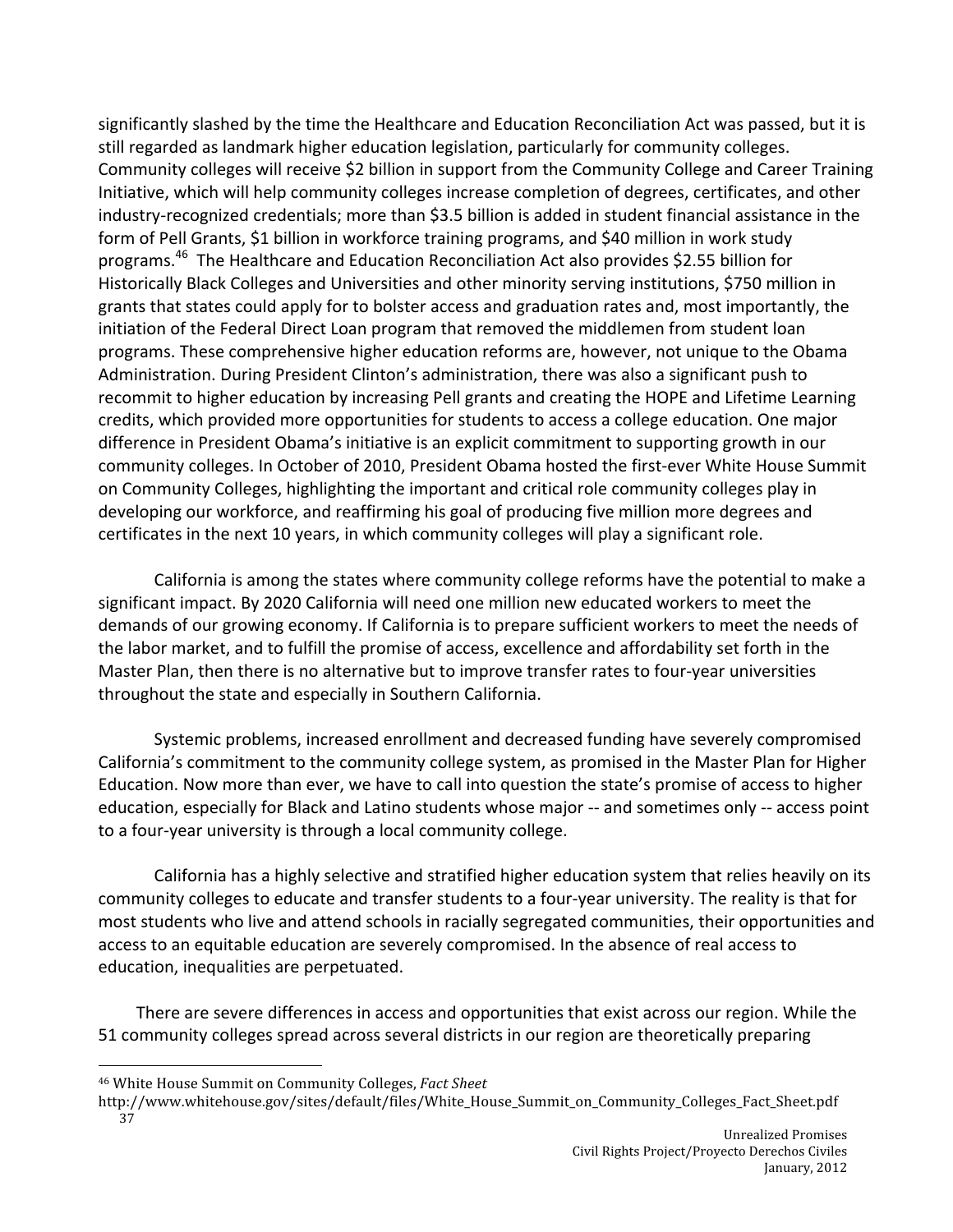students for the same labor market and the same institutions of higher education, the reality is that our districts have fractured communities along race and income lines, creating a political struggle that harms the community in general and vulnerable groups in particular.<sup>47</sup> Latinos in California are segregated more than any other ethnic group in our community colleges, which is beginning to have severe consequences for our students. For instance, East Los Angeles College, which enrolls the most Latino students out of any community college in the region, both in terms of the total number of students and percentage of the overall population, had the lowest transfer rate (8.6%) in 2005.

California's Master Plan has placed the responsibility of educating the majority of college students in the state to the most fragmented and decentralized of the three systems. As it stands, the Master Plan is broken; it provides the majority of low-income, Black and Latino college students with access only to a college offering little hope for success. With community colleges in the state providing students different types of opportunities for transfer, different levels of access to a UC or CSU, a student's success has more to do with what community college they attend and where they live than an individual student's drive. With the majority of low-income, Black and Latino students attending overpopulated community colleges that offer little support or guidance, the opportunities the majority of students in the state have to a system that is "accessible and affordable," no matter how excellent it may be, is a distant and dismal reality.

Our state needs vast systemic reform; we offer the following recommendations for fulfilling the
promise
of
access,
affordability,
and
excellence:

- 1. **Recognize and Reward Success.** It is also important to recognize and reward community colleges that transfer and graduate large numbers of students, particularly students from underrepresented groups,
first‐generation
college
students,
and
those
matriculating
who
need
remediation. Rewarding successful community colleges will provide community colleges an incentive to improve their transfer rate among the students who are most in need of attention. Recognition for transfer equity by race should not only be defined by the aggregate transfer rate, but also having more equal transfer rates across groups. Existing state systems pay for enrollment and do not finance or reward the hard work of helping students from weak high schools to succeed and transfer.
- 2. **Streamline the Transfer Process.** A uniform articulation agreement between the 112 community colleges in the state would be one step closer towards equal access. Currently there are myriad policies and initiatives that use a piecemeal approach to make sense of the transfer process for students seeking transfer to a wide range of institutions. Although there are mechanisms in place to help students access the information needed to make sense of the transfer process (such as www.assists.org), it is still overwhelming for a student to keep track of the different transfer requirements needed for each institution. In September 2010, Governor Schwarzenegger signed into law a unified transfer process for community college students seeking transfer to a CSU, although it is still too early to measure the effectiveness. The UC should also institute such an initiative.

<sup>47</sup>G.
Orfield,
"Metropolitan
School
Desegregation:
Impacts
on
Metropolitan
Society," *Minnesota
Law
Review* 896 (1995‐1996):

836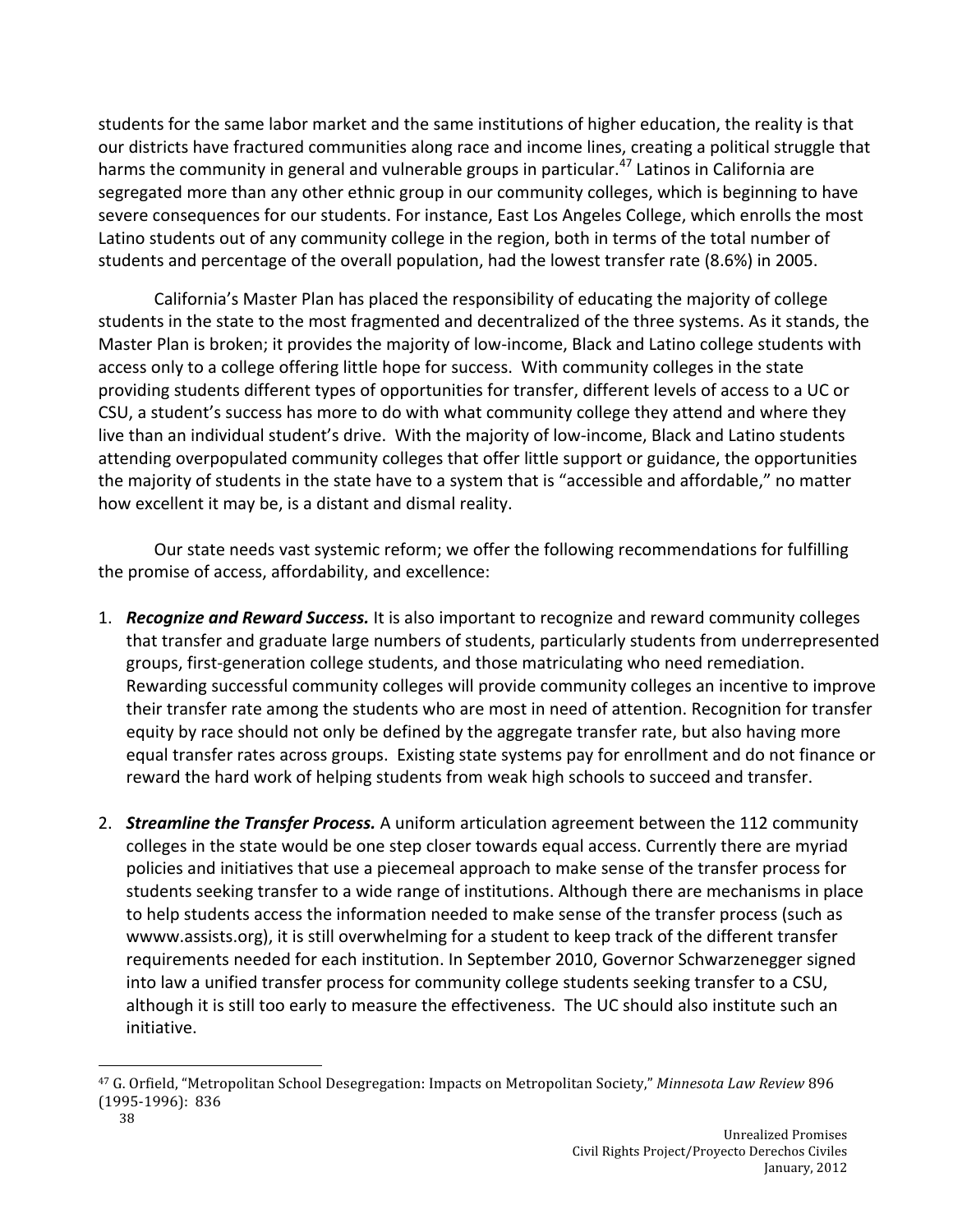- 3. **Alignment Across Institutional Sectors.** Far too many students are surprised when they are placed in remedial courses upon entering the community college. Increased alignments between sending high schools and receiving community colleges can reduce the need for remediation. Specifically, the end of course requirements for seniors should at a minimum approximate the entry-level course requirements at the community college. This can be facilitated through the development of courses that are jointly developed by high schools and community colleges. Dual enrollment programs for high school students can also begin to bridge the gap between the two sectors, but will only do so in a meaningful way if access is extended to a wide range of students, and not solely high‐performing
students.
- 4. **Information and Integration.** Since many of the problems are rooted in separate and unequal high schools feeding separate and unequal colleges, it is important to increase opportunities for high school students to transfer to stronger high schools. The right of students in weak high schools to transfer to other schools is a basic part of No Child Left Behind, but very little has been done to open up opportunities to enroll in schools with a much better graduation rate and pathway to college. Students and parents should receive much better information and there should be an expansion of magnet schools as well as honors programs with serious pre-collegiate courses in all high schools. Community college students should receive more information about the relative transfer
success
of
various
campuses,
in
addition
to
underlining
their
right
to
enroll
in
more successful
campuses
that
may
be
further
from
home*.*
- 5. **Increase Funding**. California leaders and citizens must realize it is unrealistic to expect our institutions to grow and expand if there is no funding to support that growth. California's voters, especially those who benefited from the early years of the Master Plan's implementation, need to recognize that we have to reinvest in our colleges. Current funding is not sufficient to meet the objectives set forth in the Master Plan, and the severe reductions during the economic crisis have intensified
these
problems.
The
UC
and
CSU
system
are
demanding
substantially
more
tuition from students, and the UC campuses are accelerating fundraising efforts and drawing in more high-paying out of state students. The community colleges cannot do any of these things and receive far less money per student than high schools. Demand is soaring while course offerings are dropping sharply, creating additional barriers and costs to students wishing to obtain degrees, certificates or transfers. Counseling resources are far too limited, especially for students who have a great deal of catching up to do and little understanding of the transfer process.

If the state does not act now to address the inadequacies of the higher education system, and increase the low transfer rates from community colleges, there will be severe and lasting consequences for the vitality of its youth and next generation of workers. To make matters worse, these consequences will be most profoundly felt among Latino youth, who will compose the majority population within 10 years and rely overwhelmingly on community colleges to afford access to postsecondary education. If the state is interested in preparing the next generation of skilled workers, then it has to invest now in our community colleges and to insist that these patterns be changed.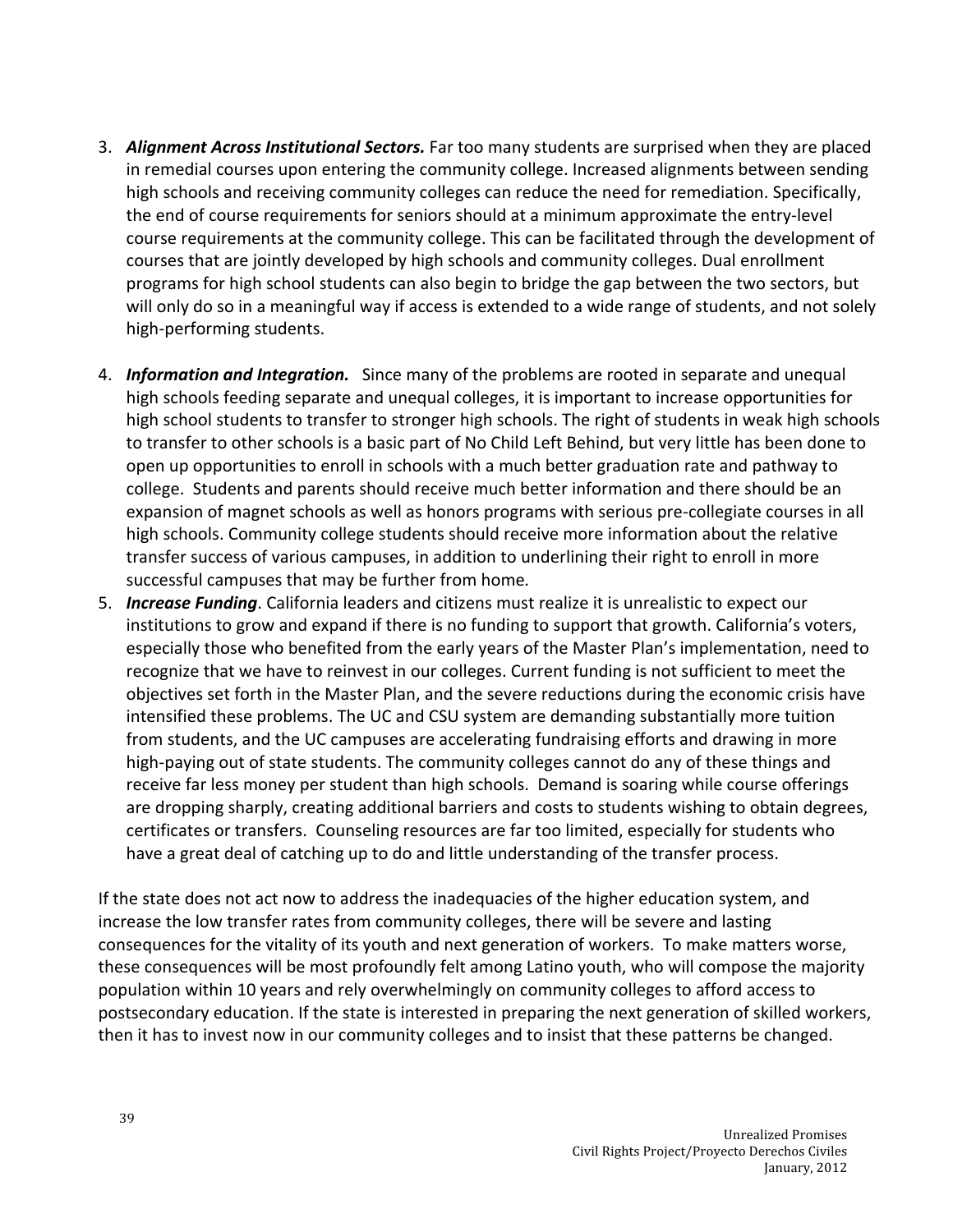## **Appendix**

| Table 19. Six-Teal Transier Nates by Nate/Ethnicity, 2003-04 Conort<br>White<br><b>Black</b><br>Hispanic<br>Asian |                            |     |     |     |     |           |  |  |
|-------------------------------------------------------------------------------------------------------------------|----------------------------|-----|-----|-----|-----|-----------|--|--|
| <b>Two-Year Institution</b>                                                                                       | County                     | (%) | (%) | (%) | (%) | Total (%) |  |  |
| Antelope Valley College                                                                                           | Los Angeles                | 39  | 49  | 27  | 37  | 34        |  |  |
| <b>Barstow College</b>                                                                                            | San Bernardino             | 33  | 50  | 27  | 35  | 34        |  |  |
| <b>Cerritos College</b>                                                                                           | Los Angeles                | 25  | 57  | 27  | 28  | 32        |  |  |
| <b>Chaffey Community College</b>                                                                                  | San Bernardino             | 32  | 48  | 27  | 38  | 34        |  |  |
| Citrus College                                                                                                    | Los Angeles                | 47  | 55  | 30  | 46  | 40        |  |  |
| <b>Coastline Community College</b>                                                                                | Orange                     | 29  | 64  | 39  | 37  | 49        |  |  |
| College of the Canyons                                                                                            | Los Angeles                | 41  | 58  | 36  | 44  | 43        |  |  |
| <b>College Of The Desert</b>                                                                                      | Riverside                  | 52  | 32  | 28  | 33  | 30        |  |  |
| <b>Compton Community College</b>                                                                                  | Los Angeles                | 17  | 33  | 19  | 0   | 19        |  |  |
| <b>Copper Mountain College</b>                                                                                    | San Bernardino             | 5   | 0   | 14  | 17  | 15        |  |  |
| <b>Crafton Hills College</b>                                                                                      | San Bernardino             | 25  | 40  | 26  | 41  | 38        |  |  |
| Cuyamaca College                                                                                                  | San Diego                  | 42  | 40  | 29  | 38  | 36        |  |  |
| <b>Cypress College</b>                                                                                            | Orange                     | 39  | 53  | 32  | 34  | 37        |  |  |
| East Los Angeles College                                                                                          | Los Angeles                | 28  | 47  | 26  | 39  | 32        |  |  |
| El Camino College                                                                                                 | Los Angeles                | 26  | 54  | 24  | 40  | 35        |  |  |
| <b>Fullerton College</b>                                                                                          | Orange                     | 43  | 64  | 38  | 48  | 47        |  |  |
| <b>Glendale Community College</b>                                                                                 | Los Angeles                | 31  | 62  | 32  | 57  | 50        |  |  |
| Golden West College                                                                                               | Orange                     | 38  | 48  | 28  | 44  | 43        |  |  |
| <b>Grossmont College</b>                                                                                          | San Diego                  | 34  | 51  | 32  | 42  | 40        |  |  |
| Irvine Valley College                                                                                             | Orange                     | 48  | 62  | 44  | 55  | 55        |  |  |
| Long Beach City College                                                                                           |                            | 31  | 45  | 32  | 38  | 36        |  |  |
| Los Angeles City College                                                                                          | Los Angeles<br>Los Angeles | 25  | 48  | 25  | 36  | 33        |  |  |
|                                                                                                                   |                            |     |     |     |     |           |  |  |
| Los Angeles Harbor College                                                                                        | Los Angeles                | 29  | 49  | 26  | 41  | 41        |  |  |
| Los Angeles Mission College<br>Los Angeles Southwest                                                              | Los Angeles                | 29  | 59  | 32  | 34  | 35        |  |  |
| College                                                                                                           | Los Angeles                | 28  | 67  | 28  | 100 | 29        |  |  |
| Los Angeles Trade-Technical                                                                                       |                            |     |     |     |     |           |  |  |
| College                                                                                                           | Los Angeles                | 32  | 49  | 27  | 10  | 29        |  |  |
| Los Angeles Valley College                                                                                        | Los Angeles                | 48  | 57  | 32  | 47  | 42        |  |  |
| MiraCosta College                                                                                                 | San Diego                  | 37  | 48  | 29  | 46  | 42        |  |  |
| Moorpark College                                                                                                  | Ventura                    | 39  | 62  | 47  | 54  | 53        |  |  |
| Mt. San Antonio College                                                                                           | Los Angeles                | 44  | 58  | 30  | 41  | 40        |  |  |
| Mt. San Jacinto College                                                                                           | Riverside                  | 36  | 39  | 36  | 36  | 36        |  |  |
| <b>Orange Coast College</b>                                                                                       | Orange                     | 30  | 57  | 37  | 49  | 48        |  |  |
| <b>Oxnard College</b>                                                                                             | Ventura                    | 33  | 65  | 27  | 31  | 30        |  |  |
| Palo Verde College                                                                                                | Riverside                  | 19  | 20  | 14  | 18  | 16        |  |  |
| Palomar College                                                                                                   | San Diego                  | 46  | 48  | 36  | 43  | 42        |  |  |
| Pasadena City College                                                                                             | Los Angeles                | 36  | 61  | 31  | 50  | 47        |  |  |
| Pierce College                                                                                                    | Los Angeles                | 31  | 51  | 32  | 50  | 45        |  |  |
| Rio Hondo College                                                                                                 | Los Angeles                | 28  | 50  | 24  | 27  | 29        |  |  |
|                                                                                                                   |                            |     |     |     |     |           |  |  |

#### **Table
19.
Six‐Year
Transfer
Rates
by
Race/Ethnicity,
2003‐04
Cohort**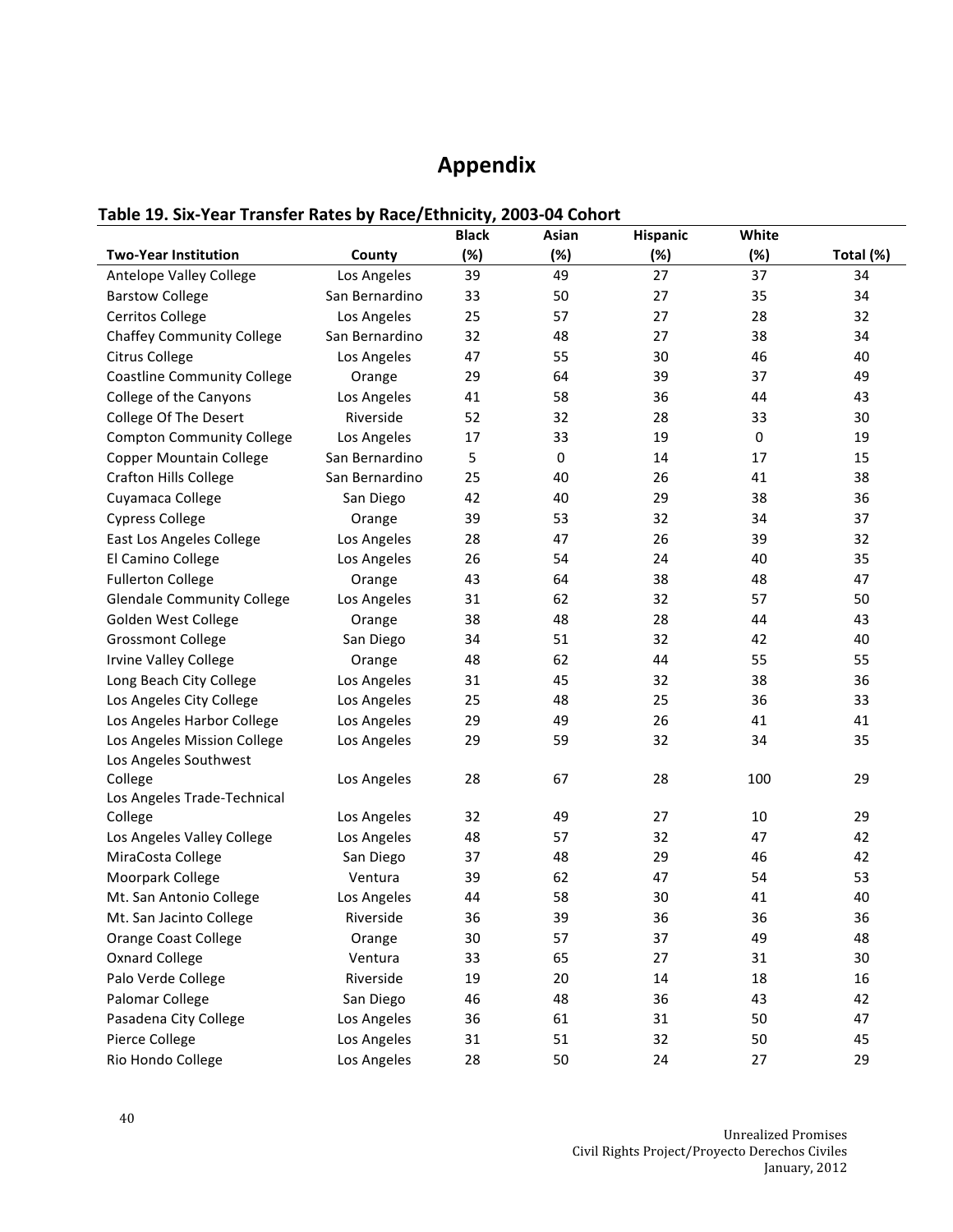|                               |                |              | ~, ~ ~ ~, - <i>, ,</i> . |          |       |           |
|-------------------------------|----------------|--------------|--------------------------|----------|-------|-----------|
|                               |                | <b>Black</b> | Asian                    | Hispanic | White |           |
| <b>Two-Year Institution</b>   | County         | (%)          | (%)                      | (%)      | (%)   | Total (%) |
| Riverside City College        | Riverside      | 38           | 48                       | 31       | 42    | 38        |
| Saddleback College            | Orange         | 51           | 58                       | 38       | 51    | 49        |
| San Bernardino Valley College | San Bernardino | 34           | 43                       | 34       | 34    | 35        |
| San Diego City College        | San Diego      | 32           | 58                       | 32       | 42    | 38        |
| San Diego Mesa College        | San Diego      | 46           | 56                       | 41       | 50    | 48        |
| San Diego Miramar College     | San Diego      | 41           | 55                       | 42       | 42    | 45        |
| Santa Ana College             | Orange         | 27           | 49                       | 29       | 38    | 35        |
| Santa Monica College          | Los Angeles    | 46           | 68                       | 41       | 64    | 58        |
| Santiago Canyon College       | Orange         | 0            | 54                       | 44       | 50    | 49        |
| Southwestern College          | San Diego      | 32           | 55                       | 28       | 36    | 32        |
| Ventura College               | Ventura        | 39           | 55                       | 39       | 40    | 40        |
| Victor Valley College         | San Bernardino | 33           | 35                       | 26       | 36    | 33        |
| West Los Angeles College      | Los Angeles    | 41           | 53                       | 27       | 42    | 37        |

#### **Table
19.
continued,
Six‐Year
Transfer
Rates
by
Race/Ethnicity,
2003‐04
Cohort**

*Source:
California
Community
College
Chancellor's
Office
Transfer
Velocity
Report*

#### Table 20. Transfers to UC and CSU from Colleges with at Least 20% Black Enrollment, 2008

|                                  |                |                   | <b>Black</b>      |                      |                  |
|----------------------------------|----------------|-------------------|-------------------|----------------------|------------------|
|                                  |                |                   | <b>Student</b>    | <b>Black Portion</b> |                  |
|                                  |                | Total             | <b>Enrollment</b> | of Transfers         | <b>Total</b>     |
| <b>Community College</b>         | County         | <b>Enrollment</b> | (%)               | (%)                  | <b>Transfers</b> |
| Los Angeles Southwest            | Los Angeles    | 8.026             | 60.9              | 81                   | 184              |
| College                          |                |                   |                   |                      |                  |
| <b>Compton Community College</b> | Los Angeles    | 4,694             | 54.4              | 58.6                 | 99               |
| West Los Angeles College         | Los Angeles    | 10.850            | 43.2              | 49.5                 | 206              |
| Los Angeles Trade-Technical      | Los Angeles    | 17.144            | 27                | 32.4                 | 219              |
| College                          |                |                   |                   |                      |                  |
| Antelope Valley College          | Los Angeles    | 14.449            | 21.7              | 12.7                 | 559              |
| El Camino College                | Los Angeles    | 24,352            | 20.5              | 12.8                 | 1,237            |
| San Bernardino Valley College    | San Bernardino | 13,581            | 19.8              | 21.2                 | 386              |

*Source:
California
Postsecondary
Education
Commission,
Higher
Education* 

#### **Table
21.
Transfers
to
UC
and
CSU
from
Majority
Latino
Community
Colleges,
2008**

|                             |             |                   | <b>Latino Student</b> | <b>Latino Portion</b> |                  |
|-----------------------------|-------------|-------------------|-----------------------|-----------------------|------------------|
|                             |             | Total             | Enrollment (%)        | of Transfers          | Total            |
| <b>Community College</b>    | County      | <b>Enrollment</b> |                       | (%)                   | <b>Transfers</b> |
| Los Angeles Mission College | Los Angeles | 9,833             | 77.6                  | 78.0                  | 232              |
| Rio Hondo College           | Los Angeles | 16,692            | 72                    | 70.0                  | 520              |
| East Los Angeles College    | Los Angeles | 30,096            | 70                    | 66.5                  | 813              |
| <b>Oxnard College</b>       | Ventura     | 7.313             | 68.1                  | 71.9                  | 224              |
| Southwestern College        | San Diego   | 16,710            | 66                    | 62.0                  | 727              |
| <b>Cerritos College</b>     | Los Angeles | 22,517            | 60                    | 54.1                  | 860              |
| College Of The Desert       | Riverside   | 10,924            | 59.4                  | 47.0                  | 355              |
| Los Angeles Trade-Technical |             |                   |                       |                       |                  |
| College                     | Los Angeles | 17,144            | 58.9                  | 56.6                  | 219              |

*Source:
California
Postsecondary
Education
Commission,
Higher
Education*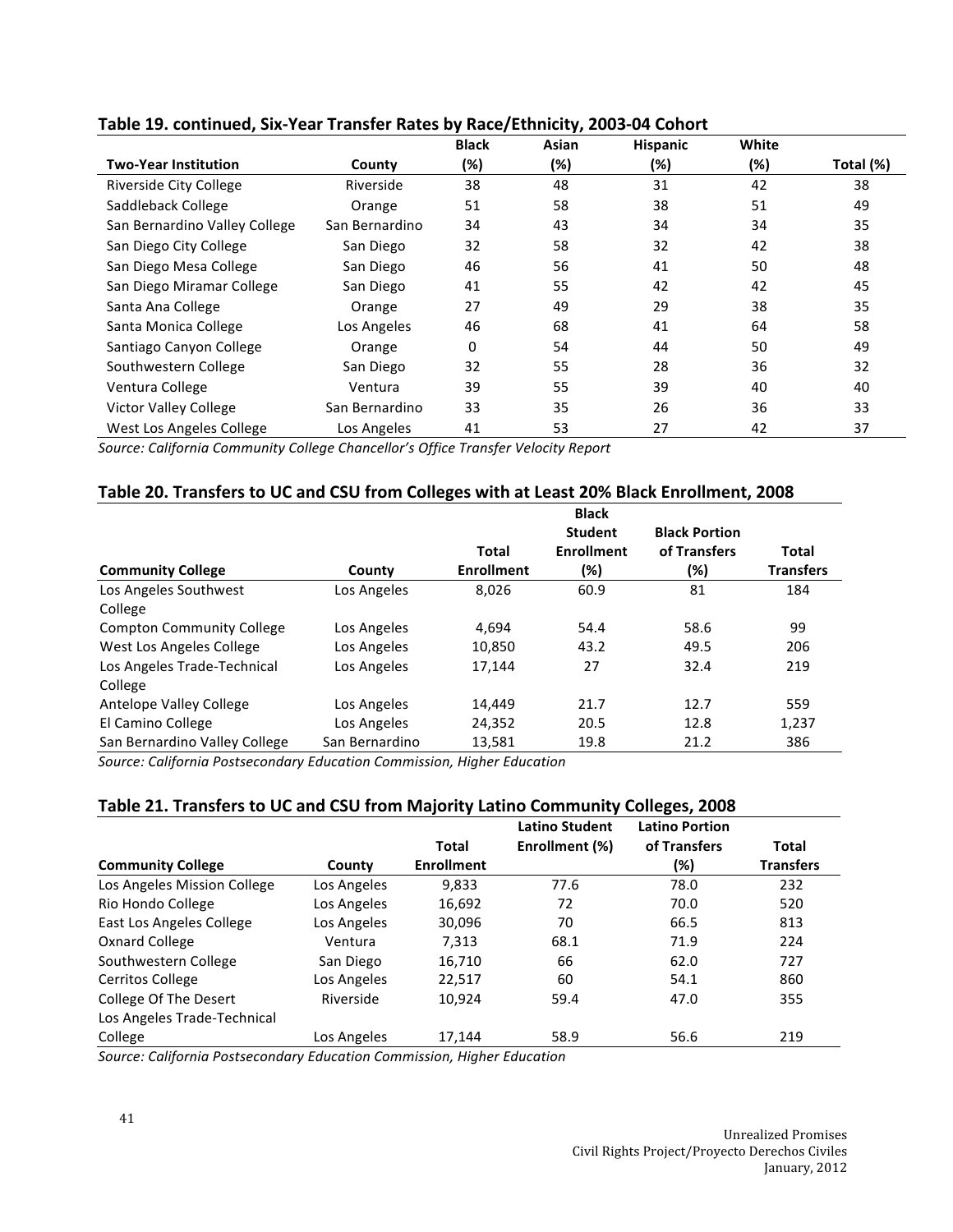| (%)<br>(%)<br>(%)<br>(%)<br>Filipino (%)<br><b>LOS ANGELES COUNTY</b><br>3<br>22<br>3<br>37<br>Antelope Valley College<br>33<br><b>Cerritos College</b><br>9<br>60<br>11<br>4<br>16<br>Citrus College<br>$\overline{7}$<br>6<br>3<br>47<br>34<br>College of the Canyons<br>$\overline{7}$<br>6<br>4<br>30<br>48<br><b>Compton Community</b><br>3<br>54<br>$\overline{2}$<br>36<br>3<br>College<br>9<br>East Los Angeles College<br>15<br>70<br>4<br>1<br>El Camino College<br>5<br>14<br>20<br>36<br>22<br><b>Glendale Community</b><br>9<br>College<br>$\overline{2}$<br>5<br>59<br>24<br>15<br>37<br>Long Beach City College<br>12<br>28<br>4<br>Los Angeles City College<br>15<br>12<br>6<br>45<br>20<br>Los Angeles Harbor College<br>15<br>9<br>10<br>47<br>17<br>Los Angeles Mission College<br>5<br>3<br>$\overline{2}$<br>78<br>10<br>Los Angeles Southwest<br>College<br>1<br>61<br>36<br>1<br>$\mathbf{1}$<br>Los Angeles Trade-Technical<br>5<br>27<br>$\overline{2}$<br>59<br>6<br>College<br>$\overline{7}$<br>Los Angeles Valley College<br>6<br>4<br>45<br>32<br>Mt. San Antonio College<br>5<br>21<br>5<br>46<br>19<br>38<br>Pasadena City College<br>28<br>6<br>19<br>4<br>7<br>5<br>Pierce College<br>11<br>40<br>33<br>Rio Hondo College<br>3<br>2<br>8<br>72<br>13<br>3<br>Santa Monica College<br>12<br>29<br>40<br>13<br>$\overline{7}$<br>43<br>2<br>31<br>West Los Angeles College<br>15<br>Los Angeles Average<br>13<br>12<br>4<br>45<br>26<br><b>ORANGE COUNTY</b><br><b>Coastline Community</b><br>College<br>25<br>$\overline{2}$<br>17<br>43<br>10<br><b>Cypress College</b><br>21<br>6<br>8<br>32<br>31<br><b>Fullerton College</b><br>15<br>3<br>39<br>37<br>4<br>Golden West College<br>2<br>3<br>30<br>20<br>42<br>Irvine Valley College<br>12<br>51<br>29<br>$\overline{2}$<br>3<br>$\overline{2}$<br><b>Orange Coast College</b><br>2<br>22<br>47<br>24<br>Saddleback College<br>$\overline{2}$<br>$\overline{2}$<br>9<br>15<br>70<br>Santa Ana College<br>11<br>3<br>1<br>47<br>34<br>$\overline{2}$<br>Santiago Canyon College<br>6<br>$\overline{2}$<br>42<br>43 | Asian | <b>Black</b> | Latino | White |
|--------------------------------------------------------------------------------------------------------------------------------------------------------------------------------------------------------------------------------------------------------------------------------------------------------------------------------------------------------------------------------------------------------------------------------------------------------------------------------------------------------------------------------------------------------------------------------------------------------------------------------------------------------------------------------------------------------------------------------------------------------------------------------------------------------------------------------------------------------------------------------------------------------------------------------------------------------------------------------------------------------------------------------------------------------------------------------------------------------------------------------------------------------------------------------------------------------------------------------------------------------------------------------------------------------------------------------------------------------------------------------------------------------------------------------------------------------------------------------------------------------------------------------------------------------------------------------------------------------------------------------------------------------------------------------------------------------------------------------------------------------------------------------------------------------------------------------------------------------------------------------------------------------------------------------------------------------------------------------------------------------------------------------------------------------------------------------------------------------|-------|--------------|--------|-------|
|                                                                                                                                                                                                                                                                                                                                                                                                                                                                                                                                                                                                                                                                                                                                                                                                                                                                                                                                                                                                                                                                                                                                                                                                                                                                                                                                                                                                                                                                                                                                                                                                                                                                                                                                                                                                                                                                                                                                                                                                                                                                                                        |       |              |        |       |
|                                                                                                                                                                                                                                                                                                                                                                                                                                                                                                                                                                                                                                                                                                                                                                                                                                                                                                                                                                                                                                                                                                                                                                                                                                                                                                                                                                                                                                                                                                                                                                                                                                                                                                                                                                                                                                                                                                                                                                                                                                                                                                        |       |              |        |       |
|                                                                                                                                                                                                                                                                                                                                                                                                                                                                                                                                                                                                                                                                                                                                                                                                                                                                                                                                                                                                                                                                                                                                                                                                                                                                                                                                                                                                                                                                                                                                                                                                                                                                                                                                                                                                                                                                                                                                                                                                                                                                                                        |       |              |        |       |
|                                                                                                                                                                                                                                                                                                                                                                                                                                                                                                                                                                                                                                                                                                                                                                                                                                                                                                                                                                                                                                                                                                                                                                                                                                                                                                                                                                                                                                                                                                                                                                                                                                                                                                                                                                                                                                                                                                                                                                                                                                                                                                        |       |              |        |       |
|                                                                                                                                                                                                                                                                                                                                                                                                                                                                                                                                                                                                                                                                                                                                                                                                                                                                                                                                                                                                                                                                                                                                                                                                                                                                                                                                                                                                                                                                                                                                                                                                                                                                                                                                                                                                                                                                                                                                                                                                                                                                                                        |       |              |        |       |
|                                                                                                                                                                                                                                                                                                                                                                                                                                                                                                                                                                                                                                                                                                                                                                                                                                                                                                                                                                                                                                                                                                                                                                                                                                                                                                                                                                                                                                                                                                                                                                                                                                                                                                                                                                                                                                                                                                                                                                                                                                                                                                        |       |              |        |       |
|                                                                                                                                                                                                                                                                                                                                                                                                                                                                                                                                                                                                                                                                                                                                                                                                                                                                                                                                                                                                                                                                                                                                                                                                                                                                                                                                                                                                                                                                                                                                                                                                                                                                                                                                                                                                                                                                                                                                                                                                                                                                                                        |       |              |        |       |
|                                                                                                                                                                                                                                                                                                                                                                                                                                                                                                                                                                                                                                                                                                                                                                                                                                                                                                                                                                                                                                                                                                                                                                                                                                                                                                                                                                                                                                                                                                                                                                                                                                                                                                                                                                                                                                                                                                                                                                                                                                                                                                        |       |              |        |       |
|                                                                                                                                                                                                                                                                                                                                                                                                                                                                                                                                                                                                                                                                                                                                                                                                                                                                                                                                                                                                                                                                                                                                                                                                                                                                                                                                                                                                                                                                                                                                                                                                                                                                                                                                                                                                                                                                                                                                                                                                                                                                                                        |       |              |        |       |
|                                                                                                                                                                                                                                                                                                                                                                                                                                                                                                                                                                                                                                                                                                                                                                                                                                                                                                                                                                                                                                                                                                                                                                                                                                                                                                                                                                                                                                                                                                                                                                                                                                                                                                                                                                                                                                                                                                                                                                                                                                                                                                        |       |              |        |       |
|                                                                                                                                                                                                                                                                                                                                                                                                                                                                                                                                                                                                                                                                                                                                                                                                                                                                                                                                                                                                                                                                                                                                                                                                                                                                                                                                                                                                                                                                                                                                                                                                                                                                                                                                                                                                                                                                                                                                                                                                                                                                                                        |       |              |        |       |
|                                                                                                                                                                                                                                                                                                                                                                                                                                                                                                                                                                                                                                                                                                                                                                                                                                                                                                                                                                                                                                                                                                                                                                                                                                                                                                                                                                                                                                                                                                                                                                                                                                                                                                                                                                                                                                                                                                                                                                                                                                                                                                        |       |              |        |       |
|                                                                                                                                                                                                                                                                                                                                                                                                                                                                                                                                                                                                                                                                                                                                                                                                                                                                                                                                                                                                                                                                                                                                                                                                                                                                                                                                                                                                                                                                                                                                                                                                                                                                                                                                                                                                                                                                                                                                                                                                                                                                                                        |       |              |        |       |
|                                                                                                                                                                                                                                                                                                                                                                                                                                                                                                                                                                                                                                                                                                                                                                                                                                                                                                                                                                                                                                                                                                                                                                                                                                                                                                                                                                                                                                                                                                                                                                                                                                                                                                                                                                                                                                                                                                                                                                                                                                                                                                        |       |              |        |       |
|                                                                                                                                                                                                                                                                                                                                                                                                                                                                                                                                                                                                                                                                                                                                                                                                                                                                                                                                                                                                                                                                                                                                                                                                                                                                                                                                                                                                                                                                                                                                                                                                                                                                                                                                                                                                                                                                                                                                                                                                                                                                                                        |       |              |        |       |
|                                                                                                                                                                                                                                                                                                                                                                                                                                                                                                                                                                                                                                                                                                                                                                                                                                                                                                                                                                                                                                                                                                                                                                                                                                                                                                                                                                                                                                                                                                                                                                                                                                                                                                                                                                                                                                                                                                                                                                                                                                                                                                        |       |              |        |       |
|                                                                                                                                                                                                                                                                                                                                                                                                                                                                                                                                                                                                                                                                                                                                                                                                                                                                                                                                                                                                                                                                                                                                                                                                                                                                                                                                                                                                                                                                                                                                                                                                                                                                                                                                                                                                                                                                                                                                                                                                                                                                                                        |       |              |        |       |
|                                                                                                                                                                                                                                                                                                                                                                                                                                                                                                                                                                                                                                                                                                                                                                                                                                                                                                                                                                                                                                                                                                                                                                                                                                                                                                                                                                                                                                                                                                                                                                                                                                                                                                                                                                                                                                                                                                                                                                                                                                                                                                        |       |              |        |       |
|                                                                                                                                                                                                                                                                                                                                                                                                                                                                                                                                                                                                                                                                                                                                                                                                                                                                                                                                                                                                                                                                                                                                                                                                                                                                                                                                                                                                                                                                                                                                                                                                                                                                                                                                                                                                                                                                                                                                                                                                                                                                                                        |       |              |        |       |
|                                                                                                                                                                                                                                                                                                                                                                                                                                                                                                                                                                                                                                                                                                                                                                                                                                                                                                                                                                                                                                                                                                                                                                                                                                                                                                                                                                                                                                                                                                                                                                                                                                                                                                                                                                                                                                                                                                                                                                                                                                                                                                        |       |              |        |       |
|                                                                                                                                                                                                                                                                                                                                                                                                                                                                                                                                                                                                                                                                                                                                                                                                                                                                                                                                                                                                                                                                                                                                                                                                                                                                                                                                                                                                                                                                                                                                                                                                                                                                                                                                                                                                                                                                                                                                                                                                                                                                                                        |       |              |        |       |
|                                                                                                                                                                                                                                                                                                                                                                                                                                                                                                                                                                                                                                                                                                                                                                                                                                                                                                                                                                                                                                                                                                                                                                                                                                                                                                                                                                                                                                                                                                                                                                                                                                                                                                                                                                                                                                                                                                                                                                                                                                                                                                        |       |              |        |       |
|                                                                                                                                                                                                                                                                                                                                                                                                                                                                                                                                                                                                                                                                                                                                                                                                                                                                                                                                                                                                                                                                                                                                                                                                                                                                                                                                                                                                                                                                                                                                                                                                                                                                                                                                                                                                                                                                                                                                                                                                                                                                                                        |       |              |        |       |
|                                                                                                                                                                                                                                                                                                                                                                                                                                                                                                                                                                                                                                                                                                                                                                                                                                                                                                                                                                                                                                                                                                                                                                                                                                                                                                                                                                                                                                                                                                                                                                                                                                                                                                                                                                                                                                                                                                                                                                                                                                                                                                        |       |              |        |       |
|                                                                                                                                                                                                                                                                                                                                                                                                                                                                                                                                                                                                                                                                                                                                                                                                                                                                                                                                                                                                                                                                                                                                                                                                                                                                                                                                                                                                                                                                                                                                                                                                                                                                                                                                                                                                                                                                                                                                                                                                                                                                                                        |       |              |        |       |
|                                                                                                                                                                                                                                                                                                                                                                                                                                                                                                                                                                                                                                                                                                                                                                                                                                                                                                                                                                                                                                                                                                                                                                                                                                                                                                                                                                                                                                                                                                                                                                                                                                                                                                                                                                                                                                                                                                                                                                                                                                                                                                        |       |              |        |       |
|                                                                                                                                                                                                                                                                                                                                                                                                                                                                                                                                                                                                                                                                                                                                                                                                                                                                                                                                                                                                                                                                                                                                                                                                                                                                                                                                                                                                                                                                                                                                                                                                                                                                                                                                                                                                                                                                                                                                                                                                                                                                                                        |       |              |        |       |
|                                                                                                                                                                                                                                                                                                                                                                                                                                                                                                                                                                                                                                                                                                                                                                                                                                                                                                                                                                                                                                                                                                                                                                                                                                                                                                                                                                                                                                                                                                                                                                                                                                                                                                                                                                                                                                                                                                                                                                                                                                                                                                        |       |              |        |       |
|                                                                                                                                                                                                                                                                                                                                                                                                                                                                                                                                                                                                                                                                                                                                                                                                                                                                                                                                                                                                                                                                                                                                                                                                                                                                                                                                                                                                                                                                                                                                                                                                                                                                                                                                                                                                                                                                                                                                                                                                                                                                                                        |       |              |        |       |
|                                                                                                                                                                                                                                                                                                                                                                                                                                                                                                                                                                                                                                                                                                                                                                                                                                                                                                                                                                                                                                                                                                                                                                                                                                                                                                                                                                                                                                                                                                                                                                                                                                                                                                                                                                                                                                                                                                                                                                                                                                                                                                        |       |              |        |       |
|                                                                                                                                                                                                                                                                                                                                                                                                                                                                                                                                                                                                                                                                                                                                                                                                                                                                                                                                                                                                                                                                                                                                                                                                                                                                                                                                                                                                                                                                                                                                                                                                                                                                                                                                                                                                                                                                                                                                                                                                                                                                                                        |       |              |        |       |
|                                                                                                                                                                                                                                                                                                                                                                                                                                                                                                                                                                                                                                                                                                                                                                                                                                                                                                                                                                                                                                                                                                                                                                                                                                                                                                                                                                                                                                                                                                                                                                                                                                                                                                                                                                                                                                                                                                                                                                                                                                                                                                        |       |              |        |       |
|                                                                                                                                                                                                                                                                                                                                                                                                                                                                                                                                                                                                                                                                                                                                                                                                                                                                                                                                                                                                                                                                                                                                                                                                                                                                                                                                                                                                                                                                                                                                                                                                                                                                                                                                                                                                                                                                                                                                                                                                                                                                                                        |       |              |        |       |
|                                                                                                                                                                                                                                                                                                                                                                                                                                                                                                                                                                                                                                                                                                                                                                                                                                                                                                                                                                                                                                                                                                                                                                                                                                                                                                                                                                                                                                                                                                                                                                                                                                                                                                                                                                                                                                                                                                                                                                                                                                                                                                        |       |              |        |       |
|                                                                                                                                                                                                                                                                                                                                                                                                                                                                                                                                                                                                                                                                                                                                                                                                                                                                                                                                                                                                                                                                                                                                                                                                                                                                                                                                                                                                                                                                                                                                                                                                                                                                                                                                                                                                                                                                                                                                                                                                                                                                                                        |       |              |        |       |
|                                                                                                                                                                                                                                                                                                                                                                                                                                                                                                                                                                                                                                                                                                                                                                                                                                                                                                                                                                                                                                                                                                                                                                                                                                                                                                                                                                                                                                                                                                                                                                                                                                                                                                                                                                                                                                                                                                                                                                                                                                                                                                        |       |              |        |       |
|                                                                                                                                                                                                                                                                                                                                                                                                                                                                                                                                                                                                                                                                                                                                                                                                                                                                                                                                                                                                                                                                                                                                                                                                                                                                                                                                                                                                                                                                                                                                                                                                                                                                                                                                                                                                                                                                                                                                                                                                                                                                                                        |       |              |        |       |
|                                                                                                                                                                                                                                                                                                                                                                                                                                                                                                                                                                                                                                                                                                                                                                                                                                                                                                                                                                                                                                                                                                                                                                                                                                                                                                                                                                                                                                                                                                                                                                                                                                                                                                                                                                                                                                                                                                                                                                                                                                                                                                        |       |              |        |       |
|                                                                                                                                                                                                                                                                                                                                                                                                                                                                                                                                                                                                                                                                                                                                                                                                                                                                                                                                                                                                                                                                                                                                                                                                                                                                                                                                                                                                                                                                                                                                                                                                                                                                                                                                                                                                                                                                                                                                                                                                                                                                                                        |       |              |        |       |
| <b>Orange County Average</b><br>17<br>3<br>3<br>31<br>46                                                                                                                                                                                                                                                                                                                                                                                                                                                                                                                                                                                                                                                                                                                                                                                                                                                                                                                                                                                                                                                                                                                                                                                                                                                                                                                                                                                                                                                                                                                                                                                                                                                                                                                                                                                                                                                                                                                                                                                                                                               |       |              |        |       |
| <b>RIVERSIDE COUNTY</b>                                                                                                                                                                                                                                                                                                                                                                                                                                                                                                                                                                                                                                                                                                                                                                                                                                                                                                                                                                                                                                                                                                                                                                                                                                                                                                                                                                                                                                                                                                                                                                                                                                                                                                                                                                                                                                                                                                                                                                                                                                                                                |       |              |        |       |
| College Of The Desert<br>3<br>$\mathbf{3}$<br>$\overline{2}$<br>59<br>30                                                                                                                                                                                                                                                                                                                                                                                                                                                                                                                                                                                                                                                                                                                                                                                                                                                                                                                                                                                                                                                                                                                                                                                                                                                                                                                                                                                                                                                                                                                                                                                                                                                                                                                                                                                                                                                                                                                                                                                                                               |       |              |        |       |
| Mt. San Jacinto College<br>8<br>4<br>4<br>33<br>48                                                                                                                                                                                                                                                                                                                                                                                                                                                                                                                                                                                                                                                                                                                                                                                                                                                                                                                                                                                                                                                                                                                                                                                                                                                                                                                                                                                                                                                                                                                                                                                                                                                                                                                                                                                                                                                                                                                                                                                                                                                     |       |              |        |       |
| Palo Verde College<br>5<br>10<br>2<br>30<br>52                                                                                                                                                                                                                                                                                                                                                                                                                                                                                                                                                                                                                                                                                                                                                                                                                                                                                                                                                                                                                                                                                                                                                                                                                                                                                                                                                                                                                                                                                                                                                                                                                                                                                                                                                                                                                                                                                                                                                                                                                                                         |       |              |        |       |
| Riverside City College<br>12<br>3<br>41<br>35<br>6                                                                                                                                                                                                                                                                                                                                                                                                                                                                                                                                                                                                                                                                                                                                                                                                                                                                                                                                                                                                                                                                                                                                                                                                                                                                                                                                                                                                                                                                                                                                                                                                                                                                                                                                                                                                                                                                                                                                                                                                                                                     |       |              |        |       |
| 5<br>$10\,$<br>3<br>Riverside County Average<br>43<br>39                                                                                                                                                                                                                                                                                                                                                                                                                                                                                                                                                                                                                                                                                                                                                                                                                                                                                                                                                                                                                                                                                                                                                                                                                                                                                                                                                                                                                                                                                                                                                                                                                                                                                                                                                                                                                                                                                                                                                                                                                                               |       |              |        |       |

#### **Table
22.
Racial/Ethnic
Composition
of
Southern
California
Community
Colleges
by
County,
2008**